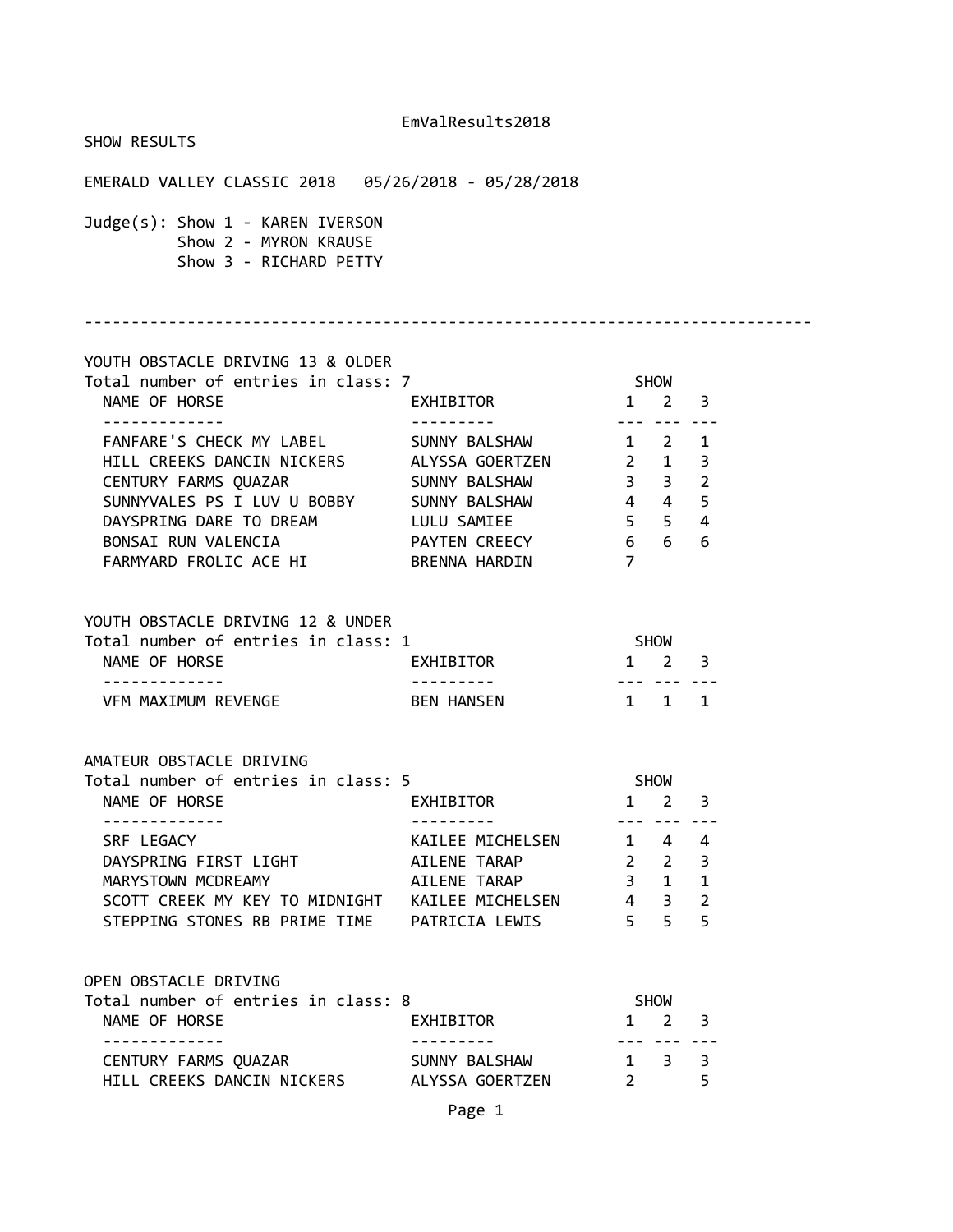| DAYSPRING FIRST LIGHT<br>SCOTT CREEK MY KEY TO MIDNIGHT ALICIA HANNIGAN<br>SUNNYVALES PS I LUV U BOBBY SUNNY BALSHAW<br>DAYSPRING DARE TO DREAM LULU SAMIEE<br>FANFARE'S CHECK MY LABEL SUNNY BALSHAW<br>MARYSTOWN MCDREAMY                                                                                                     | EmValResults2018<br>AILENE TARAP<br>AILENE TARAP          | $3^{\circ}$<br>4 7<br>$6\overline{6}$<br>7 <sub>5</sub><br>8 <sup>8</sup>                     | $\mathbf{1}$<br>$5\quad 4\quad 6$<br>$6\overline{6}$<br>$2^{\circ}$ | 2<br>8<br>$\overline{7}$<br>4<br>$\mathbf{1}$      |
|---------------------------------------------------------------------------------------------------------------------------------------------------------------------------------------------------------------------------------------------------------------------------------------------------------------------------------|-----------------------------------------------------------|-----------------------------------------------------------------------------------------------|---------------------------------------------------------------------|----------------------------------------------------|
| YOUTH CLASSIC PLEASURE DRIVING 13-18<br>Total number of entries in class: 12                                                                                                                                                                                                                                                    |                                                           |                                                                                               | <b>SHOW</b>                                                         |                                                    |
| NAME OF HORSE                                                                                                                                                                                                                                                                                                                   | EXHIBITOR                                                 | $1 \quad 2 \quad 3$                                                                           |                                                                     |                                                    |
| -------------<br>FARMYARD FROLIC ACE HI BRENNA HARDIN 1 5 7<br>CELEBRATIONS TENNESSEE SUNSET ANGELICA LEDEZMA 2 7<br>JUSTA FRAYED KNOT DOT COM<br>BONSAI RUN VALENCIA FAYTEN CREECY<br>OAK BAY SALSAS SHARPER IMAGE OLIVIA TUCKER<br>OAK BAY SASSY EDITION BELLA WALKER<br>GALLERYORIGINALS PHAROS ROWDY LILLIAN GEORGE<br>LADY | ---------<br>NATHAN HOWELL<br>PAYTEN CREECY               | ___________<br>$\begin{bmatrix} 4 & 1 \end{bmatrix}$<br>5 <sub>5</sub><br>6 <sup>1</sup><br>7 | $3 \quad 8$<br>6<br>$\overline{2}$                                  | 4<br>6<br>$\overline{2}$<br>5                      |
| SUNNYVALE DEALERS HIGH ROLLER SUNNY BALSHAW<br>RAD WENDYS ROYAL CHICKABOO KATY RADULOVICH<br>BONSAI RUN AND DON'T LOOK BACK ALYSSA GOERTZEN<br>PURA VIDAS ELVIS                                                                                                                                                                 | DEVLIN NEWNHAM                                            | $\overline{\phantom{1}}$ 8<br>$\overline{\phantom{a}}$                                        | 4                                                                   | 3<br>8<br>$\mathbf{1}$                             |
| AMATEUR ROADSTER                                                                                                                                                                                                                                                                                                                |                                                           |                                                                                               |                                                                     |                                                    |
| Total number of entries in class: 6<br>NAME OF HORSE                                                                                                                                                                                                                                                                            | EXHIBITOR<br>---------- <b>-</b>                          | <b>SHOW</b><br>$1 \quad 2 \quad 3$                                                            |                                                                     |                                                    |
| -------------<br>FARMYARD FROLIC ACE HI<br>SAMIS EXOTIC DANCER<br>HILL CREEKS DANCIN NICKERS KELLY JENSEN<br>STAR LAKES DYNAMIC DECEPTION LEONA ALCOCK<br>MS WISH N WELLS JUSTA<br><b>DESPERADO</b>                                                                                                                             | JEAN HOWARD<br>CHARMAYNE ZUCKER 2 1<br>MEGHAN FIGAL       | . <b>.</b><br>$1 \quad 3$<br>$5 -$                                                            | 3 <sub>2</sub><br>4 4 6<br>6                                        | $\mathbf{1}$<br>$2^{\circ}$<br>$\overline{3}$<br>4 |
| OAK BAY COPPIN DIAMONDS WITH KAILEE MICHELSEN<br><b>JOSIE</b>                                                                                                                                                                                                                                                                   |                                                           | 6                                                                                             | 5                                                                   | 5                                                  |
| YOUTH CLASSIC PLEASURE DRIVING 12 & UNDER<br>Total number of entries in class: 7<br>NAME OF HORSE                                                                                                                                                                                                                               | EXHIBITOR                                                 | 1                                                                                             | SHOW<br>2                                                           | 3                                                  |
| <u> - - - - - - - - - - -</u><br>VIEWCREST CAPTAIN MORGAN<br>SUNNYVALES PS I LUV U BOBBY ELIZABETH SCHULZ<br>VFM MAXIMUM REVENGE<br>FARMYARD FROLIC ACE HI                                                                                                                                                                      | PRESLEY CREECY<br><b>BEN HANSEN</b><br><b>GWEN CRONIN</b> | $2^{\sim}$<br>3 <sup>7</sup><br>$\overline{4}$                                                | $- - - -$<br>$1 \quad 1$<br>4 <sup>1</sup><br>$\overline{2}$<br>6   | $\overline{2}$<br>$\mathbf{1}$<br>3<br>6           |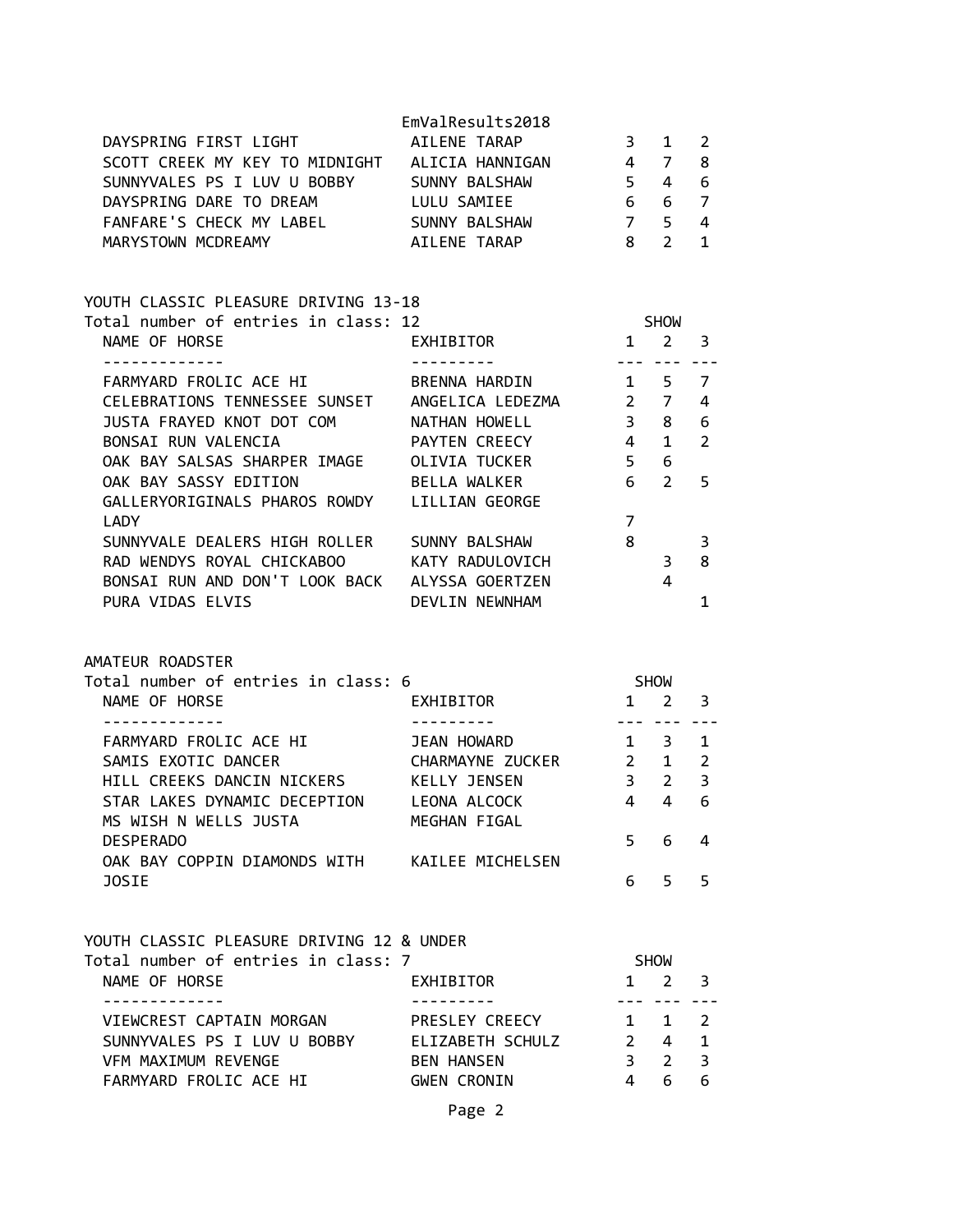| BOBKATS TAKE A CHANCE<br>OAK BAY SALSAS REMARKABLE EMILY HALL                                                                                                                  | EmValResults2018<br>SARAH BALFOUR                     |                                                    | 5 5<br>6 3                                                                        | 5<br>4                              |
|--------------------------------------------------------------------------------------------------------------------------------------------------------------------------------|-------------------------------------------------------|----------------------------------------------------|-----------------------------------------------------------------------------------|-------------------------------------|
| AMATEUR OWNED TRAINED EXHIBITED SENIOR MARE LEVEL 1<br>Total number of entries in class: 0                                                                                     |                                                       |                                                    |                                                                                   |                                     |
| AMATEUR OWNED TRAINED EXHIBITED SENIOR MARE LEVEL 2<br>Total number of entries in class: 2<br>NAME OF HORSE                                                                    | EXHIBITOR                                             | $1 \quad 2$                                        | SHOW                                                                              | 3                                   |
| -------------<br>RHMF SHES GOT STYLE<br>LAZY RS MISS SASS A FRASS BAMBI ROYLANCE                                                                                               | . <u>.</u><br>CINDY SAUM                              | ---- --- ---<br>$1 \quad 2 \quad 1$<br>$2 \quad 1$ |                                                                                   | $\overline{2}$                      |
| AMATEUR SENIOR MARES LEVEL 1<br>Total number of entries in class: 4<br>NAME OF HORSE<br>-------------                                                                          | EXHIBITOR<br>----------                               | SHOW                                               | $1 \quad 2 \quad 3$<br><u>--- --- ---</u>                                         |                                     |
| OAK BAY ROBBIN THE BANK WITH<br>JOSIE<br>RANSOMS BAY B SHADOW<br>BALD PEAKS ONE NIGHT STAND KAILEE MICHELSEN<br>RIVENBURGHS DANA REEVE                                         | JESSIE SKERJANEC<br>SHEILA THURBER<br>JEAN HOWARD     | $2 \quad 3$<br>$\overline{4}$                      | 1 1<br>$3\quad 2$<br>$\overline{4}$                                               | 1<br>$\overline{2}$<br>3<br>4       |
| AMATEUR SENIOR MARES LEVEL 2<br>Total number of entries in class: 4<br>NAME OF HORSE                                                                                           | EXHIBITOR                                             |                                                    | SHOW<br>$1 \quad 2 \quad 3$                                                       |                                     |
| HUNTERBERRY HILL IMPRESSIVE CAMERON NELSON<br><b>ALLURE</b><br>RHMF SHES GOT STYLE<br>OAK BAY ROBBIN THE BANK WITH<br><b>JOSIE</b><br>LAZY RS MISS SASS A FRASS BAMBI ROYLANCE | CINDY SAUM<br>SHERYL PETERSON                         | 3<br>$\overline{4}$                                | <u>--- --- ---</u><br>$1 \quad 1$<br>$2 \quad 4$<br>$2^{\circ}$<br>$\overline{3}$ | 1<br>$\overline{2}$<br>3<br>4       |
| AMATEUR STOCK-TYPE MARES<br>Total number of entries in class: 7<br>NAME OF HORSE                                                                                               | EXHIBITOR                                             |                                                    | SHOW<br>$1 \quad 2$                                                               | 3                                   |
| . <u>.</u><br>RHMF GEMINIS TWINKLIN STAR<br>RANSOMS LIGHTENING STARBURST SHEILA THURBER<br>LAZY RS SUPER STAR                                                                  | $- - - - - - - -$<br>JULIE HEMENWAY<br>BAMBI ROYLANCE | $1 \quad$<br>$2^{\sim}$<br>3 <sup>7</sup>          | $\mathbf{1}$<br>$4 \quad$<br>$\overline{7}$                                       | $\mathbf{1}$<br>3<br>$\overline{2}$ |
| RHMF GEMINIS SHIMMERING BLACK RONDA FIGAL<br><b>ONYX</b>                                                                                                                       |                                                       | 4                                                  | 6                                                                                 | 4                                   |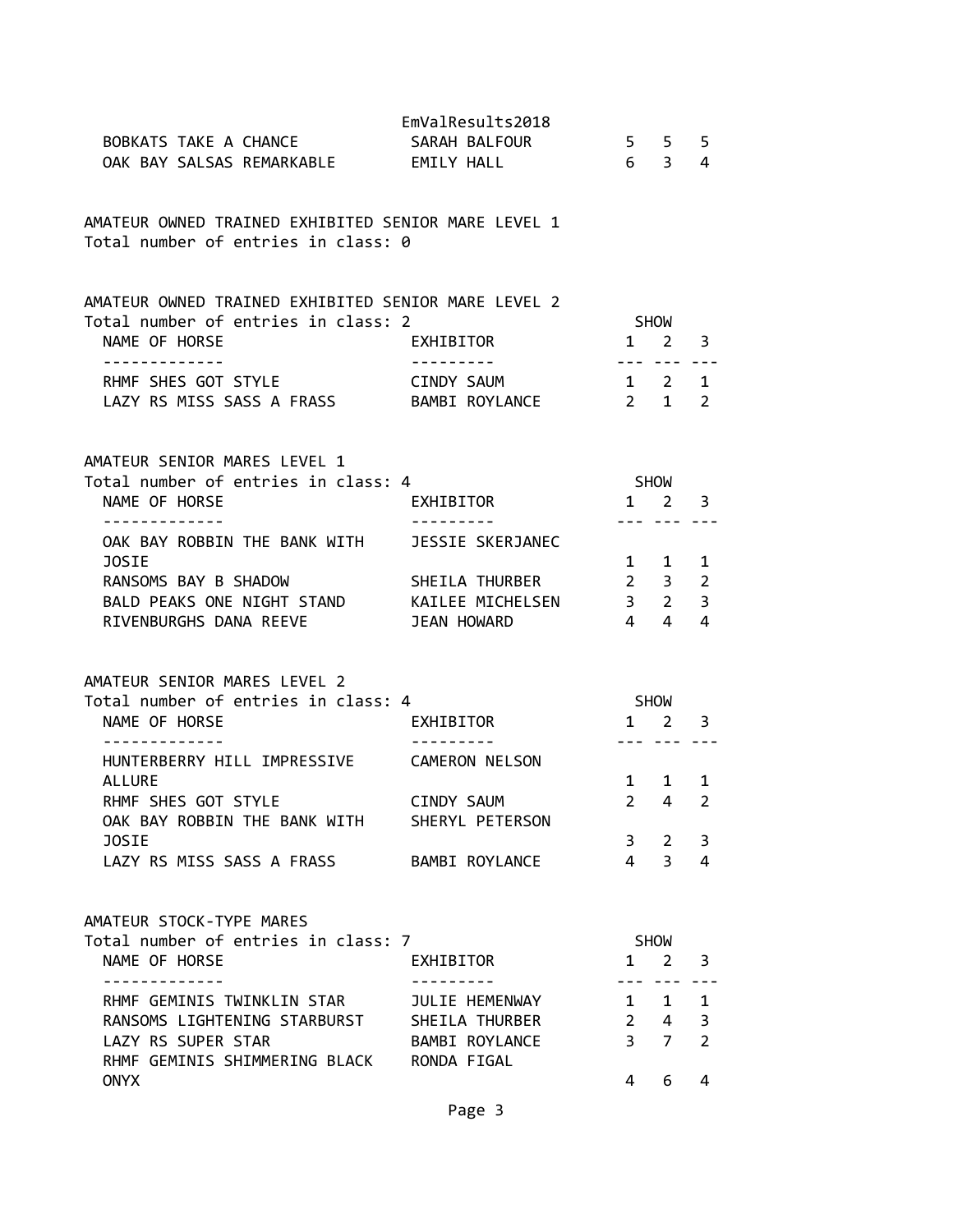| RASCALS LIBERTY BELLE SE BILL MASHORE                                                   | EmValResults2018          | 5 3 7                            |                        |                     |
|-----------------------------------------------------------------------------------------|---------------------------|----------------------------------|------------------------|---------------------|
| DAYSPRING FIRST LIGHT AILENE TARAP<br>BOBKATS TAKE A CHANCE                             | LEONA ALCOCK              | $6\quad 2\quad 6$<br>7 5 5       |                        |                     |
| SINGLE PLEASURE DRIVING GELDINGS<br>Total number of entries in class: 1                 |                           | SHOW                             |                        |                     |
| NAME OF HORSE<br>. <u>.</u>                                                             | EXHIBITOR                 | $1 \quad 2 \quad 3$              | --- --- ---            |                     |
| SAMIS DON Q POWER                                                                       | CHARMAYNE ZUCKER 1 1 1    |                                  |                        |                     |
| SENIOR MARES 28" & UNDER<br>Total number of entries in class: 0                         |                           |                                  |                        |                     |
| SENIOR MARES OVER 28" TO 30"<br>Total number of entries in class: 1                     |                           | <b>SHOW</b>                      |                        |                     |
| NAME OF HORSE                                                                           | EXHIBITOR                 | $1 \quad 2 \quad 3$              |                        |                     |
| - - - - - - - - - - - - -                                                               | .                         |                                  | --- --- ---            | 1                   |
| SENIOR MARES OVER 30" TO 32"<br>Total number of entries in class: 4                     |                           |                                  | SHOW                   |                     |
| NAME OF HORSE                                                                           | EXHIBITOR                 |                                  | $1 \quad 2$<br>--- --- | 3                   |
| RANSOMS BAY B SHADOW                                                                    | JEAN HOWARD               |                                  | $1 \quad 2 \quad 2$    |                     |
| VFM REDDY FOR REVENGE                                                                   | CHERIE SMITH 2 1 1        |                                  |                        |                     |
|                                                                                         |                           |                                  |                        | 3                   |
| LAZY RS MISS SASS A FRASS BAMBI ROYLANCE 3 3<br>DUNDEE PROUD BAY B CAKES KATHY L HOWARD |                           | 44                               |                        | 4                   |
| SENIOR MARES OVER 32" TO 34"                                                            |                           |                                  |                        |                     |
| Total number of entries in class: 4<br>NAME OF HORSE                                    | EXHIBITOR                 | $\mathbf{1}$                     | <b>SHOW</b><br>2       | 3                   |
| HUNTERBERRY HILL IMPRESSIVE                                                             | ADELYN ROWLAND            |                                  |                        |                     |
| <b>ALLURE</b><br>OAK BAY ROBBIN THE BANK WITH                                           | JESSIE SKERJANEC          | $\mathbf{1}$                     | 1                      | 1                   |
| <b>JOSIE</b>                                                                            |                           | $2 \quad$                        | 2                      | 2                   |
| RHMF SHES GOT STYLE<br>RIVENBURGHS DANA REEVE                                           | CINDY SAUM<br>JEAN HOWARD | 3 <sup>7</sup><br>$\overline{4}$ | 3<br>$\overline{4}$    | 3<br>$\overline{4}$ |
| GRAND CHAMPION & RESERVE SENIOR MARE                                                    |                           |                                  | <b>SHOW</b>            |                     |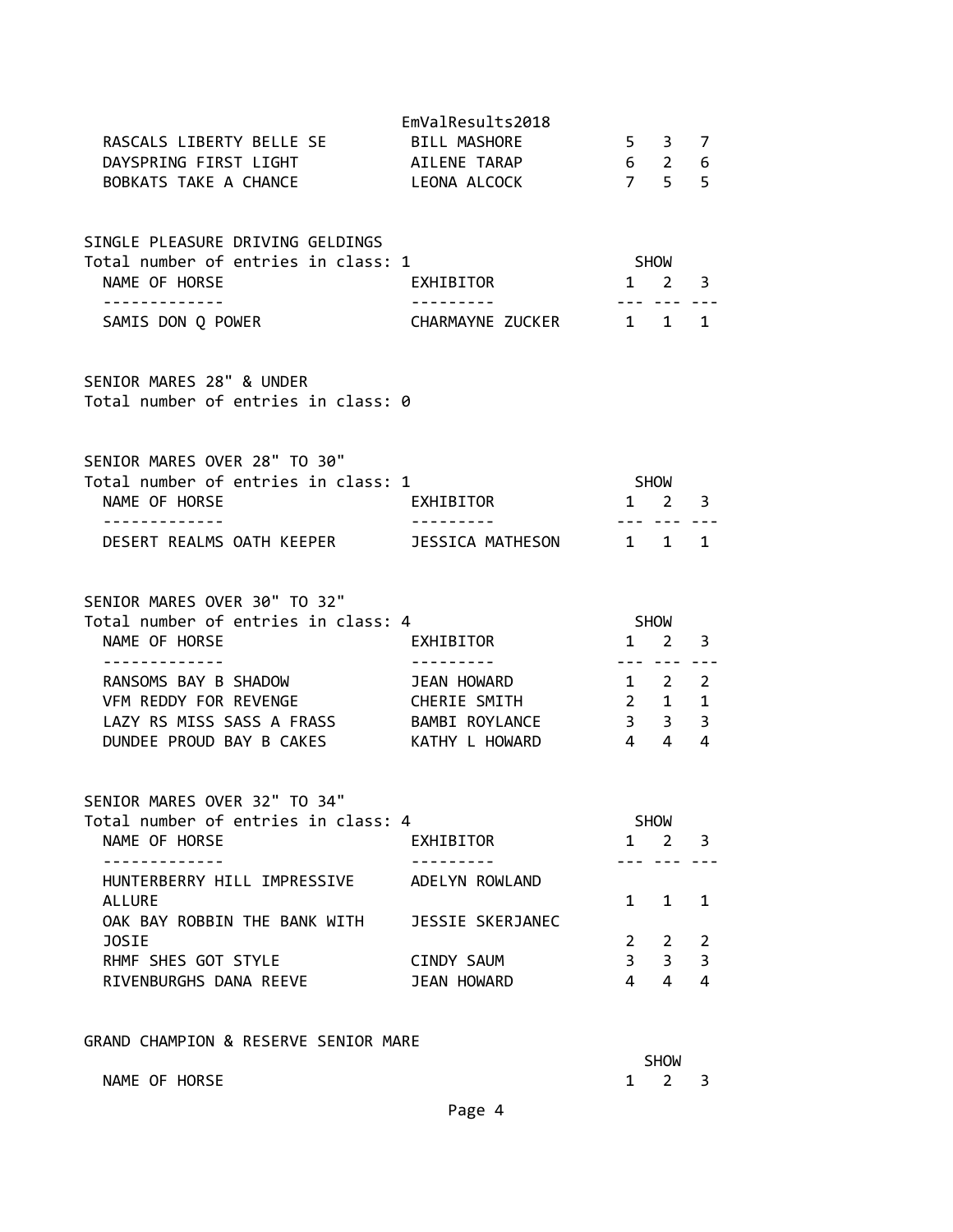| HUNTERBERRY HILL IMPRESSIVE  |     |      |  |
|------------------------------|-----|------|--|
| ALLURE                       |     | GGGG |  |
| DESERT REALMS OATH KEEPER    | R   |      |  |
| OAK BAY ROBBIN THE BANK WITH |     |      |  |
| <b>JOSTE</b>                 | R R |      |  |
| RHMF SHES GOT STYLE          |     |      |  |

#### STOCK-TYPE MARES

| Total number of entries in class: 7 |                     |               | <b>SHOW</b>   |               |  |
|-------------------------------------|---------------------|---------------|---------------|---------------|--|
| NAME OF HORSE                       | <b>EXHIBITOR</b>    |               |               | 3             |  |
|                                     |                     |               |               |               |  |
| RHMF GEMINIS TWINKLIN STAR          | JULIE HEMENWAY      |               |               | 1             |  |
| RANSOMS LIGHTENING STARBURST        | JEAN HOWARD         | $\mathcal{P}$ | 3             | 3             |  |
| LAZY RS SUPER STAR                  | BAMBI ROYLANCE      | 3             |               | $\mathcal{P}$ |  |
| RASCALS LIBERTY BELLE SE            | <b>BILL MASHORE</b> | 4             | $\mathcal{P}$ | 6             |  |
| RHMF GEMINIS SHIMMERING BLACK       | RONDA FIGAL         |               |               |               |  |
| <b>ONYX</b>                         |                     | 5             | 6             | 4             |  |
| RAD WENDYS ROYAL CHICKABOO          | KATY RADULOVICH     | 6             | 5             | 5             |  |
| BOBKATS TAKE A CHANCE               | SUNNY BALSHAW       |               | 4             |               |  |

## YOUTH 13 & OLDER EXHIBITING SENIOR MARE

| Total number of entries in class: 4 |                |    | <b>SHOW</b>    |                |  |
|-------------------------------------|----------------|----|----------------|----------------|--|
| NAME OF HORSE                       | EXHIBITOR      |    | 2 <sup>3</sup> |                |  |
|                                     |                |    |                |                |  |
| RANSOMS BAY B SHADOW                | SUNNY BALSHAW  |    | 1 1 1          |                |  |
| GALLERYORIGINALS PHAROS ROWDY       | LILLIAN GEORGE |    |                |                |  |
| <b>LADY</b>                         |                |    | $2 \t 4 \t 3$  |                |  |
| DUNDEE PROUD BAY B CAKES            | BRENNA HARDIN  | 3. | <sup>2</sup>   | $\overline{2}$ |  |
| RIVENBURGHS DANA REEVE              | ANNA MCCARTHY  |    |                | 4              |  |
|                                     |                |    |                |                |  |

## YOUTH 8-12 EXHIBITING SENIOR MARE

| Total number of entries in class: 3 |                    |   | <b>SHOW</b>         |  |
|-------------------------------------|--------------------|---|---------------------|--|
| NAME OF HORSE                       | EXHIBITOR          |   | $1 \t2 \t3$         |  |
|                                     |                    |   |                     |  |
| RANSOMS BAY B SHADOW                | <b>GWEN CRONIN</b> |   | $1 \quad 3 \quad 2$ |  |
| OAK BAY ROBBIN THE BANK WITH        | JESSIE SKERJANEC   |   |                     |  |
| <b>JOSTE</b>                        |                    |   | 2 1 1               |  |
| HUNTERBERRY HILL KENYA SE           | PRESLEY CREECY     | ર |                     |  |

## YOUTH 7 & UNDER EXHIBITING SENIOR MARE

| NAME OF HORSE                       |  | <b>FXHTRTTOR</b> | 1 2 3 |  |
|-------------------------------------|--|------------------|-------|--|
| Total number of entries in class: 3 |  |                  | SHOW  |  |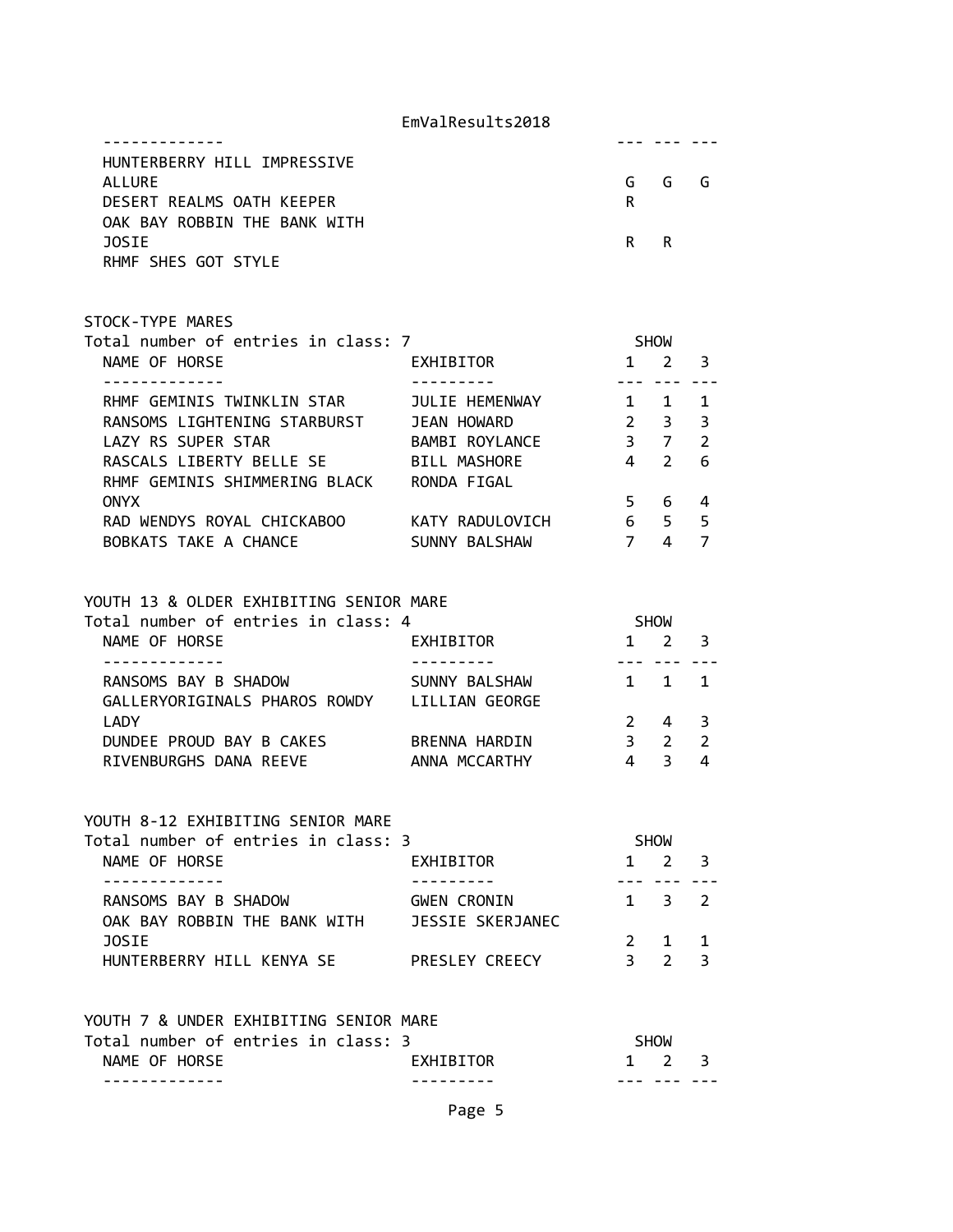| RANSOMS BAY B SHADOW<br>VINTAGE FARMS MADISON BEY ASPEN RUEGGER<br>LAZY RS MISS SASS A FRASS HAZEL CLEVENGER 3 2                                                                                                                                                                                   | EmValResults2018<br>MEADOW VANDEPOL                 | $1 \quad 1$<br>$2 \quad 3$                       |                                    | 2<br>$\mathbf 1$<br>$\overline{3}$                        |
|----------------------------------------------------------------------------------------------------------------------------------------------------------------------------------------------------------------------------------------------------------------------------------------------------|-----------------------------------------------------|--------------------------------------------------|------------------------------------|-----------------------------------------------------------|
| LADIES CLASSIC PLEASURE DRIVING<br>Total number of entries in class: 10<br>NAME OF HORSE                                                                                                                                                                                                           | EXHIBITOR                                           | $1 \quad 2$                                      | <b>SHOW</b>                        | 3                                                         |
| -------------<br>MARYSTOWN MCDREAMY<br>STEPPING STONES RB PRIME TIME PATRICIA LEWIS 2 2<br>FARMYARD FROLIC ACE HI<br>REDSTAR CHROME KID<br>HIGH ROLLER LADY TRIPLE LUCK JESSICA KIMBALL<br>BONSAI RUN AND DON'T LOOK BACK CHERIE SMITH<br>RHMF GEMINIS SHIMMERING BLACK RONDA FIGAL<br><b>ONYX</b> | AILENE TARAP<br>JEAN HOWARD<br>CHARMAYNE ZUCKER 4 4 | 1 1<br>$3 \quad 5$<br>$5 \quad 7$<br>$7^{\circ}$ | --- --- ---<br>6 <sup>3</sup><br>6 | 1<br>6<br>$\overline{2}$<br>4<br>$\overline{7}$<br>3<br>5 |
| SINGLE PLEASURE DRIVING STALLIONS<br>Total number of entries in class: 1<br>NAME OF HORSE                                                                                                                                                                                                          | EXHIBITOR                                           | <b>SHOW</b><br>$1 \quad 2 \quad 3$               |                                    |                                                           |
| - - - - - - - - - - - - -<br>THRS DARK DESIRE                                                                                                                                                                                                                                                      | - - - - - - - - - <sup>-</sup> -<br>SUNNY BALSHAW   | $1 \quad 1$                                      | --- --- ---                        | $\mathbf{1}$                                              |
| YOUTH JUMPER 13 & OLDER<br>Total number of entries in class: 10<br>NAME OF HORSE                                                                                                                                                                                                                   | EXHIBITOR                                           | $1 \quad 2$                                      | SHOW                               | $\overline{\mathbf{3}}$                                   |
| BONSAI RUN VALENCIA XIII PAYTEN CREECY<br>FOXGLOVE DESTINED TO BE UNIQUE  CHEYENNE WHINERY 2 2<br>OAK GROVE LEGENDS BORN TO RUN DEVLIN NEWNHAM<br>HUNTERBERRY HILL HEAD OVER BRENNA HARDIN                                                                                                         |                                                     | $- - -$<br>1 1 1<br>3 <sup>3</sup>               |                                    | 2<br>3                                                    |
| <b>HEELS</b><br>FARMYARD FROLIC ACE HI<br>CANDYLANDS COCIS WILD GIRL PAYTEN CREECY                                                                                                                                                                                                                 | BRENNA HARDIN                                       | $\mathbf{3}$<br>$6 -$                            | 3<br>5 <sub>5</sub><br>6           | 3<br>5<br>6                                               |
| YOUTH JUMPER 12 & UNDER<br>Total number of entries in class: 5<br>NAME OF HORSE                                                                                                                                                                                                                    | EXHIBITOR                                           |                                                  | <b>SHOW</b><br>$1 \quad 2$         | $\overline{\mathbf{3}}$                                   |
| .<br>SCOTT CREEK RIVER WIND<br>MS WISH N WELLS JUSTA                                                                                                                                                                                                                                               | MEGYN HALL<br>AIMEE NICHOLSON                       | $1 \quad$                                        | 1                                  | 1                                                         |
| <b>DESPERADO</b><br>VIEWCREST CAPTAIN MORGAN                                                                                                                                                                                                                                                       | PRESLEY CREECY                                      | $2^{\circ}$<br>$2^{\circ}$                       | $\overline{2}$<br>$2^{\circ}$      | 2<br>$\overline{2}$                                       |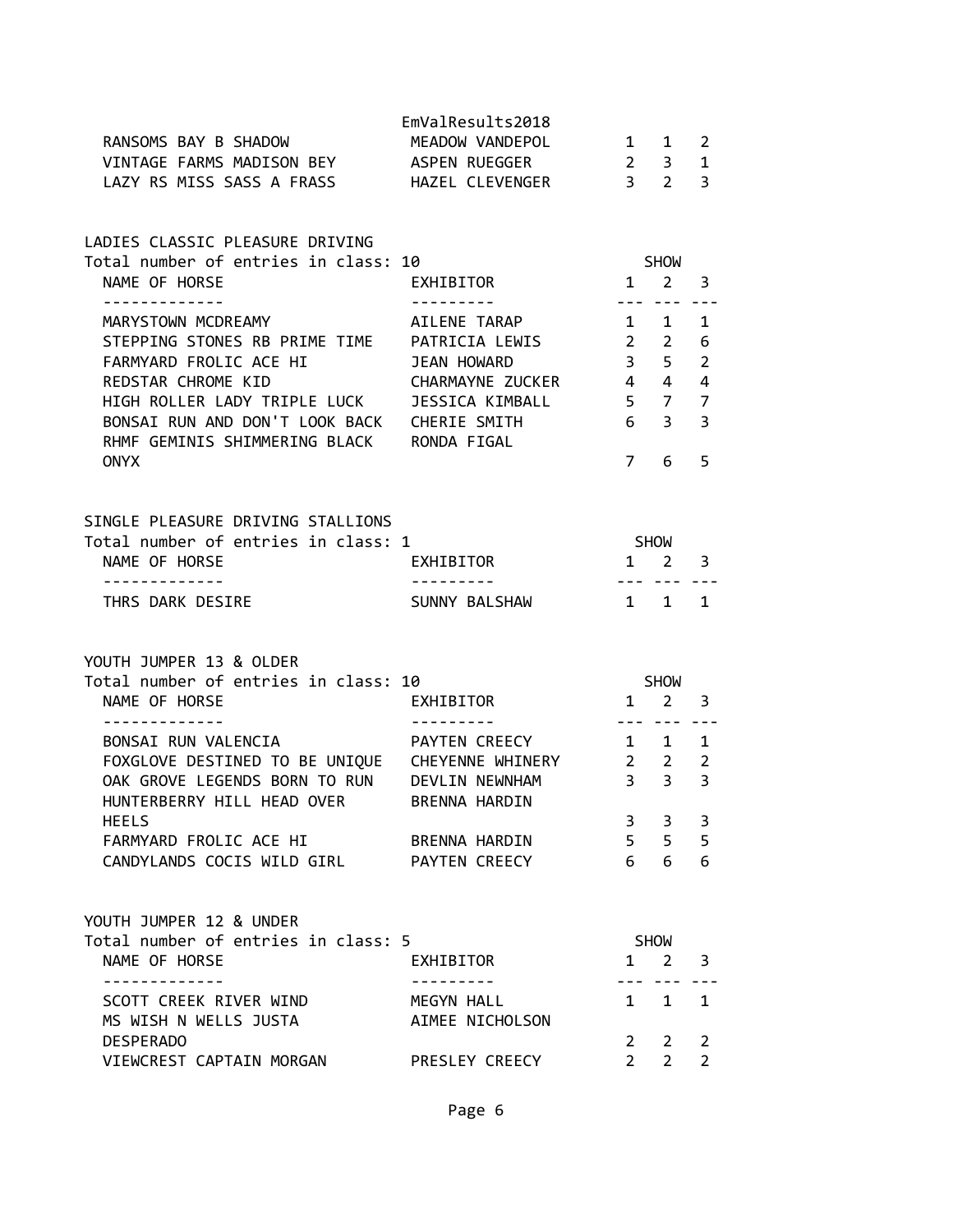| AMATEUR JUMPER<br>Total number of entries in class: 2<br>NAME OF HORSE                                                                                                                                                | EXHIBITOR                                                                                                                                |                                                                           | <b>SHOW</b><br>$1 \quad 2$                                  | 3                                              |
|-----------------------------------------------------------------------------------------------------------------------------------------------------------------------------------------------------------------------|------------------------------------------------------------------------------------------------------------------------------------------|---------------------------------------------------------------------------|-------------------------------------------------------------|------------------------------------------------|
| -------------<br>SRF LEGACY<br>BALD PEAKS HURRICANE IN MOTION KAILEE MICHELSEN 2 2                                                                                                                                    | KAILEE MICHELSEN 1 1                                                                                                                     | $- - -$                                                                   |                                                             | 1<br>$\overline{2}$                            |
| OPEN JUMPER<br>Total number of entries in class: 2<br>NAME OF HORSE                                                                                                                                                   | EXHIBITOR                                                                                                                                | $1 \quad 2$                                                               | SHOW                                                        | 3                                              |
| -------------<br>HUNTERBERRY HILL HEAD OVER<br><b>HEELS</b>                                                                                                                                                           | . <b>.</b> .<br>BRENNA HARDIN                                                                                                            | --- ---                                                                   | 1 1                                                         | 1                                              |
| FARMYARD FROLIC ACE HI                                                                                                                                                                                                | BRENNA HARDIN                                                                                                                            |                                                                           | $2 \quad 2$                                                 | $\overline{2}$                                 |
| LADIES ROADSTER                                                                                                                                                                                                       |                                                                                                                                          |                                                                           |                                                             |                                                |
| Total number of entries in class: 3<br>NAME OF HORSE                                                                                                                                                                  | EXHIBITOR                                                                                                                                | SHOW                                                                      | $1 \quad 2$                                                 | 3                                              |
| <u> - - - - - - - - - - - - -</u><br>HILL CREEKS DANCIN NICKERS<br>MS WISH N WELLS JUSTA                                                                                                                              | ----------<br>CHERIE SMITH<br>MEGHAN FIGAL                                                                                               | --- ---<br>1 1 1                                                          |                                                             |                                                |
| <b>DESPERADO</b><br>DUNDEE PROUD BAY B CAKES KATHY L HOWARD                                                                                                                                                           |                                                                                                                                          |                                                                           | $2 \quad 2$<br>$3 \quad 3$                                  | 2<br>3                                         |
| SINGLE PLEASURE DRIVING MARES                                                                                                                                                                                         |                                                                                                                                          |                                                                           |                                                             |                                                |
| Total number of entries in class: 1<br>NAME OF HORSE                                                                                                                                                                  | EXHIBITOR                                                                                                                                |                                                                           | SHOW<br>$1 \quad 2$                                         | 3                                              |
| HUNTERBERRY HILL FIRST<br>IMPRESSION                                                                                                                                                                                  | ADELYN ROWLAND                                                                                                                           | $1 \quad$                                                                 | --- ---<br>$\mathbf{1}$                                     | 1                                              |
| YOUTH VERSATILITY 13-18<br>Total number of entries in class: 8<br>NAME OF HORSE                                                                                                                                       | EXHIBITOR                                                                                                                                | 1                                                                         | <b>SHOW</b><br>$\overline{2}$                               | 3                                              |
| FARMYARD FROLIC ACE HI<br>OAK GROVE LEGENDS BORN TO RUN<br>LOS ARBOLES ODYSSEYS RANGLER<br>HILL CREEKS DANCIN NICKERS<br>BONSAI RUN VALENCIA<br>RADS ROYAL SPITFIRE<br>DAYSPRING DARE TO DREAM<br>TOO GOOD TO BE TRUE | BRENNA HARDIN<br>DEVLIN NEWNHAM<br>SUNNY BALSHAW<br>ALYSSA GOERTZEN<br>PAYTEN CREECY<br>KATY RADULOVICH<br>LULU SAMIEE<br>LILLIAN GEORGE | $\mathbf{1}$<br>$\overline{2}$<br>3<br>4<br>5<br>6<br>$\overline{7}$<br>8 | 2<br>3<br>$\mathbf 1$<br>5<br>4<br>$\overline{7}$<br>6<br>8 | 2<br>3<br>$\mathbf 1$<br>4<br>7<br>6<br>5<br>8 |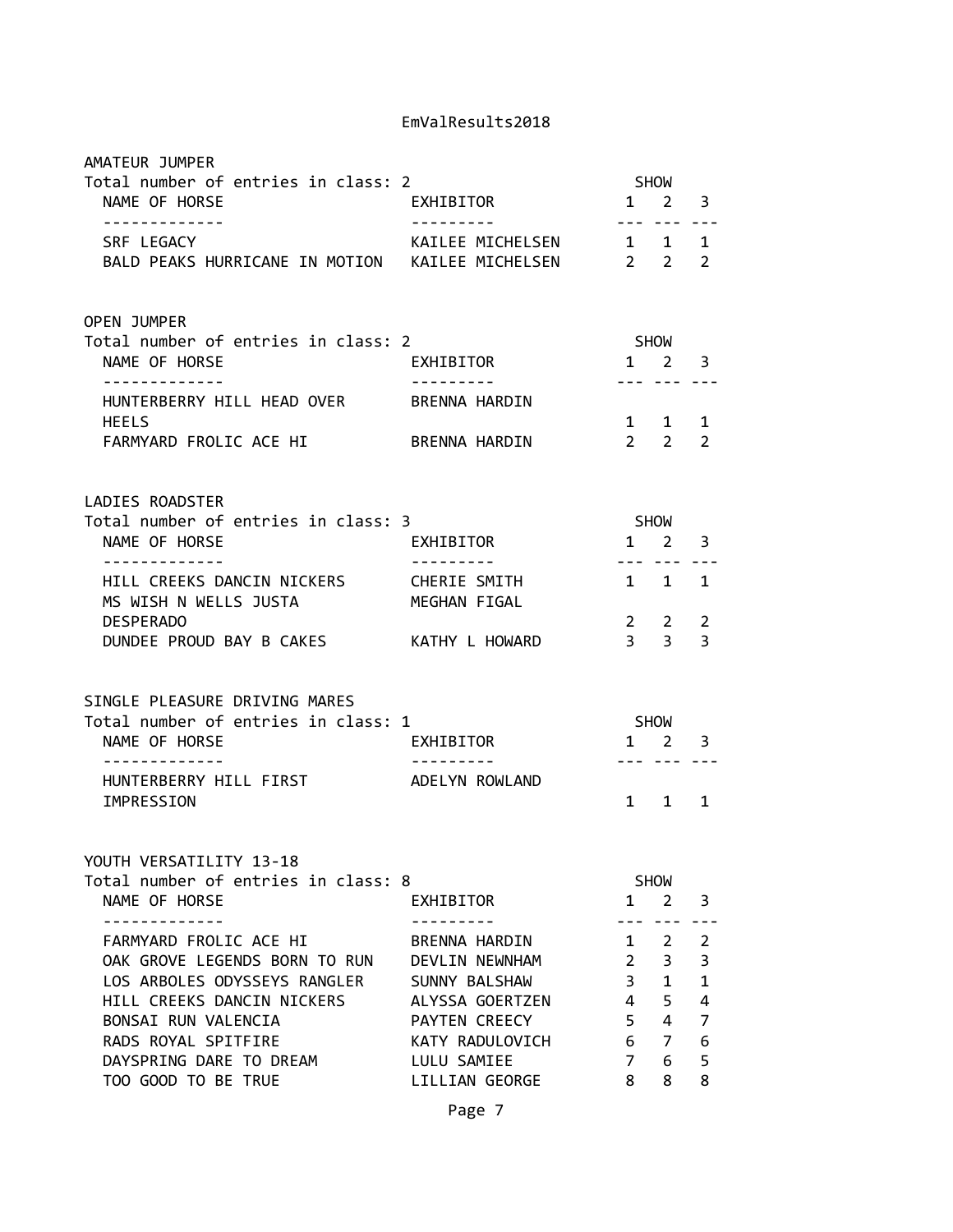| Total number of entries in class: 7                  |                                  | SHOW                                                                                                                                                                                                                                                                                                                                                                                                                                                                       |                                   |                     |
|------------------------------------------------------|----------------------------------|----------------------------------------------------------------------------------------------------------------------------------------------------------------------------------------------------------------------------------------------------------------------------------------------------------------------------------------------------------------------------------------------------------------------------------------------------------------------------|-----------------------------------|---------------------|
| NAME OF HORSE<br>-------------                       | EXHIBITOR<br>----------          |                                                                                                                                                                                                                                                                                                                                                                                                                                                                            | $1 \quad 2 \quad 3$<br>--- ---    |                     |
| SCOTT CREEK CARAMEL COMMOTION                        | JOANNE ROSS                      | 1 1                                                                                                                                                                                                                                                                                                                                                                                                                                                                        |                                   | 1                   |
| RANSOMS BAY B SHADOW                                 | JEAN HOWARD                      | $\overline{2}$                                                                                                                                                                                                                                                                                                                                                                                                                                                             | 5 <sub>1</sub>                    | 3                   |
| LAZY RS MISS SASS A FRASS                            | HANNAH ARNDORFER                 | $3 \quad 4$                                                                                                                                                                                                                                                                                                                                                                                                                                                                |                                   | 6                   |
| FLYIN GS ASSURED ANIMATION TRACY GUTSCHER            |                                  | $4\quad 2$                                                                                                                                                                                                                                                                                                                                                                                                                                                                 |                                   | 4                   |
| VFM REDDY FOR REVENGE                                | CHERIE SMITH                     | $5 \quad 3$                                                                                                                                                                                                                                                                                                                                                                                                                                                                |                                   | $\overline{2}$      |
| VINTAGE FARMS MADISON BEY ASPEN RUEGGER              |                                  |                                                                                                                                                                                                                                                                                                                                                                                                                                                                            | 6 7                               | $\overline{7}$      |
| LAZY RS SUPER STAR                                   | HANNAH ARNDORFER 7               |                                                                                                                                                                                                                                                                                                                                                                                                                                                                            | 6                                 | 5                   |
| MULTI-COLOR MARES                                    |                                  |                                                                                                                                                                                                                                                                                                                                                                                                                                                                            |                                   |                     |
| Total number of entries in class: 5                  |                                  |                                                                                                                                                                                                                                                                                                                                                                                                                                                                            | <b>SHOW</b>                       |                     |
| NAME OF HORSE                                        | EXHIBITOR                        | $1 \quad 2$                                                                                                                                                                                                                                                                                                                                                                                                                                                                |                                   | 3                   |
| -------------                                        | ---------                        | --- ---                                                                                                                                                                                                                                                                                                                                                                                                                                                                    |                                   |                     |
| HUNTERBERRY HILL IMPRESSIVE                          | JORDAN VAN FLEET                 |                                                                                                                                                                                                                                                                                                                                                                                                                                                                            |                                   |                     |
| <b>GLAMOUR</b>                                       |                                  |                                                                                                                                                                                                                                                                                                                                                                                                                                                                            | 1 2                               | 1                   |
| RASCALS LIBERTY BELLE SE                             | BILL MASHORE                     |                                                                                                                                                                                                                                                                                                                                                                                                                                                                            | $2 \quad 4$                       | $\overline{2}$      |
| RANSOMS LIGHTENING STARBURST                         | JEAN HOWARD                      |                                                                                                                                                                                                                                                                                                                                                                                                                                                                            | $3 \quad 3 \quad 3$               |                     |
| VINTAGE FARMS DANCING ON AIR KATIE HANSEN            |                                  | $4\quad1$                                                                                                                                                                                                                                                                                                                                                                                                                                                                  |                                   | 4                   |
| DUNDEE PROUD BAY B CAKES KATHY L HOWARD              |                                  | $5\quad 5$                                                                                                                                                                                                                                                                                                                                                                                                                                                                 |                                   | 5                   |
|                                                      |                                  |                                                                                                                                                                                                                                                                                                                                                                                                                                                                            |                                   |                     |
|                                                      |                                  |                                                                                                                                                                                                                                                                                                                                                                                                                                                                            |                                   |                     |
|                                                      |                                  |                                                                                                                                                                                                                                                                                                                                                                                                                                                                            |                                   |                     |
| AMATEUR OWNED TRAINED EXHIBITED JUNIOR MARE LEVEL 1  |                                  |                                                                                                                                                                                                                                                                                                                                                                                                                                                                            |                                   |                     |
| Total number of entries in class: 1<br>NAME OF HORSE | EXHIBITOR                        |                                                                                                                                                                                                                                                                                                                                                                                                                                                                            | SHOW<br>$1 \quad 2$               |                     |
|                                                      |                                  | $\frac{1}{2} \left( \frac{1}{2} \right) \left( \frac{1}{2} \right) \left( \frac{1}{2} \right) \left( \frac{1}{2} \right) \left( \frac{1}{2} \right) \left( \frac{1}{2} \right) \left( \frac{1}{2} \right) \left( \frac{1}{2} \right) \left( \frac{1}{2} \right) \left( \frac{1}{2} \right) \left( \frac{1}{2} \right) \left( \frac{1}{2} \right) \left( \frac{1}{2} \right) \left( \frac{1}{2} \right) \left( \frac{1}{2} \right) \left( \frac{1}{2} \right) \left( \frac$ |                                   | 3                   |
| FLYIN GS ASSURED ANIMATION TRACY GUTSCHER 1 1 1      |                                  |                                                                                                                                                                                                                                                                                                                                                                                                                                                                            |                                   |                     |
|                                                      |                                  |                                                                                                                                                                                                                                                                                                                                                                                                                                                                            |                                   |                     |
|                                                      |                                  |                                                                                                                                                                                                                                                                                                                                                                                                                                                                            |                                   |                     |
| AMATEUR OWNED TRAINED EXHIBITED JUNIOR MARE LEVEL 2  |                                  |                                                                                                                                                                                                                                                                                                                                                                                                                                                                            |                                   |                     |
| Total number of entries in class: 1                  |                                  |                                                                                                                                                                                                                                                                                                                                                                                                                                                                            | <b>SHOW</b>                       |                     |
| NAME OF HORSE                                        | EXHIBITOR                        | $1 \quad 2$                                                                                                                                                                                                                                                                                                                                                                                                                                                                |                                   | 3                   |
|                                                      |                                  |                                                                                                                                                                                                                                                                                                                                                                                                                                                                            |                                   |                     |
| SCOTT CREEK CARAMEL COMMOTION JOANNE ROSS            |                                  |                                                                                                                                                                                                                                                                                                                                                                                                                                                                            |                                   | $1 \quad 1 \quad 1$ |
|                                                      |                                  |                                                                                                                                                                                                                                                                                                                                                                                                                                                                            |                                   |                     |
| AMATEUR JUNIOR MARES LEVEL 1                         |                                  |                                                                                                                                                                                                                                                                                                                                                                                                                                                                            |                                   |                     |
| Total number of entries in class: 5                  |                                  |                                                                                                                                                                                                                                                                                                                                                                                                                                                                            | SHOW                              |                     |
| NAME OF HORSE                                        | EXHIBITOR<br>- - - - - - - - - - |                                                                                                                                                                                                                                                                                                                                                                                                                                                                            | $1 \quad 2 \quad 3$<br>222 222 2. |                     |
| HUNTERBERRY HILL LAVISH                              | KAYCEE LUNDE                     |                                                                                                                                                                                                                                                                                                                                                                                                                                                                            |                                   |                     |
| IMPRESSION                                           |                                  |                                                                                                                                                                                                                                                                                                                                                                                                                                                                            |                                   | 1                   |
| FLYIN GS ASSURED FAIRYTALE TRACY GUTSCHER            |                                  |                                                                                                                                                                                                                                                                                                                                                                                                                                                                            | $1 \quad 1$<br>$2 \quad 3$        | 5                   |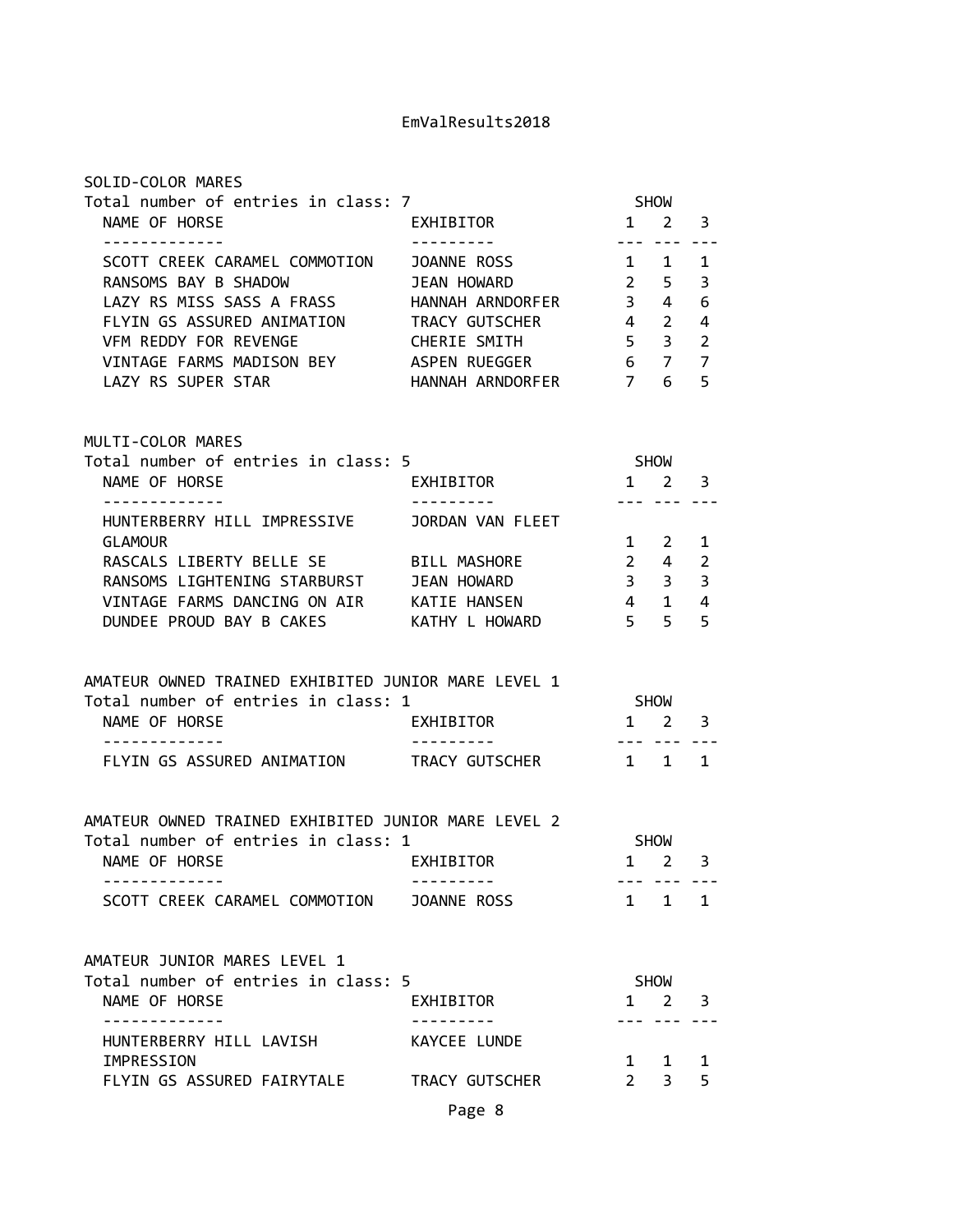| <b>HUNTERBERRY</b>                                                         | EmValResults2018<br><b>GARRET HARRINGTON</b> |                     |                                    |                |              |                |
|----------------------------------------------------------------------------|----------------------------------------------|---------------------|------------------------------------|----------------|--------------|----------------|
| HILLSERIOUSLYIMPRESSIVE<br>SCOTT CREEK MONARCH MIRA BELLE KAILEE MICHELSEN |                                              |                     | $4\quad 2$                         | 3<br>3         | 4            | $\overline{2}$ |
| MOUNTAIN MEADOWS BAYLESS JEAN HOWARD<br><b>BEAUTY</b>                      |                                              | 5                   | 5                                  | 4              |              |                |
| AMATEUR JUNIOR MARES LEVEL 2                                               |                                              |                     |                                    |                |              |                |
| Total number of entries in class: 4                                        |                                              |                     | <b>SHOW</b>                        |                |              |                |
| NAME OF HORSE                                                              | EXHIBITOR                                    | 1                   | $2^{\circ}$                        | 3              |              |                |
| ------------                                                               |                                              |                     | --- --- ---                        |                |              |                |
| WINGATES DARK N DRAMATIC EMILY HALL                                        |                                              | $1 \quad 2 \quad 3$ |                                    |                |              |                |
| SCOTT CREEK MONARCH APPLIQUE JOANNE ROSS                                   |                                              | 2 <sup>3</sup>      |                                    | 2              |              |                |
| <b>HUNTERBERRY</b>                                                         | AVERY ROWLAND                                |                     |                                    |                |              |                |
| HILLSERIOUSLYIMPRESSIVE                                                    |                                              |                     |                                    | 3              | 4            | 4              |
| HUNTERBERRY                                                                | AVERY ROWLAND                                |                     |                                    |                |              |                |
| HILLSOIMPRESSIVELYSWEET                                                    |                                              |                     |                                    | 4              | $\mathbf{1}$ | $\mathbf{1}$   |
| GRAND CHAMPION & RESERVE AMATEUR MARE                                      |                                              |                     |                                    |                |              |                |
|                                                                            |                                              |                     | SHOW                               |                |              |                |
| NAME OF HORSE<br>.                                                         |                                              |                     | $1 \quad 2 \quad 3$<br>--- --- --- |                |              |                |
| HUNTERBERRY HILL IMPRESSIVE                                                |                                              |                     |                                    |                |              |                |
| <b>ALLURE</b>                                                              |                                              | G                   | G                                  | G              |              |                |
| HUNTERBERRY HILL LAVISH<br>IMPRESSION                                      |                                              | R                   |                                    |                |              |                |
| WINGATES DARK N DRAMATIC                                                   |                                              |                     |                                    |                |              |                |
| SCOTT CREEK CARAMEL COMMOTION                                              |                                              |                     | R.                                 | R              |              |                |
| <b>HUNTERBERRY</b>                                                         |                                              |                     |                                    |                |              |                |
| HILLSOIMPRESSIVELYSWEET                                                    |                                              |                     |                                    |                |              |                |
| OPEN COUNTRY PLEASURE DRIVING OVER 32" - 34"                               |                                              |                     |                                    |                |              |                |
| Total number of entries in class: 8                                        |                                              |                     | <b>SHOW</b>                        |                |              |                |
| NAME OF HORSE                                                              | EXHIBITOR                                    | ---                 | $1 \quad 2$<br>$- - -$             | 3              |              |                |
| HUNTERBERRY HILL JESS                                                      | ADELYN ROWLAND                               |                     |                                    |                |              |                |
| <b>MARVELOUS</b>                                                           |                                              | $1 \quad$           | $\mathbf{2}$                       | 1              |              |                |
| OAK BAY SHADOWFAX                                                          | JESSIE SKERJANEC                             | $2^{\circ}$         | $1 \quad$                          | 3              |              |                |
| HILL CREEKS DANCIN NICKERS CHERIE SMITH                                    |                                              | 3 <sup>7</sup>      | $\overline{3}$                     | 5              |              |                |
| HUNTERBERRY HILL IMPRESSIVE ADELYN ROWLAND                                 |                                              |                     |                                    |                |              |                |
| ALLURE<br>STAR LAKES DYNAMIC DECEPTION KATHY L HOWARD                      |                                              | 4<br>5              | 4<br>5                             | 2<br>6         |              |                |
| OAK BAY SALSAS BRAVADO                                                     | LISA BROSTAD                                 | 6 <sup>1</sup>      | 6                                  | $\overline{4}$ |              |                |
| VINTAGE FARMS DANCING ON AIR KATIE HANSEN                                  |                                              | $7^{\circ}$         | $\overline{7}$                     | $\overline{7}$ |              |                |
| MS WISH N WELLS JUSTA                                                      | MEGHAN FIGAL                                 |                     |                                    |                |              |                |
| <b>DESPERADO</b>                                                           |                                              | 8                   |                                    | 8              |              |                |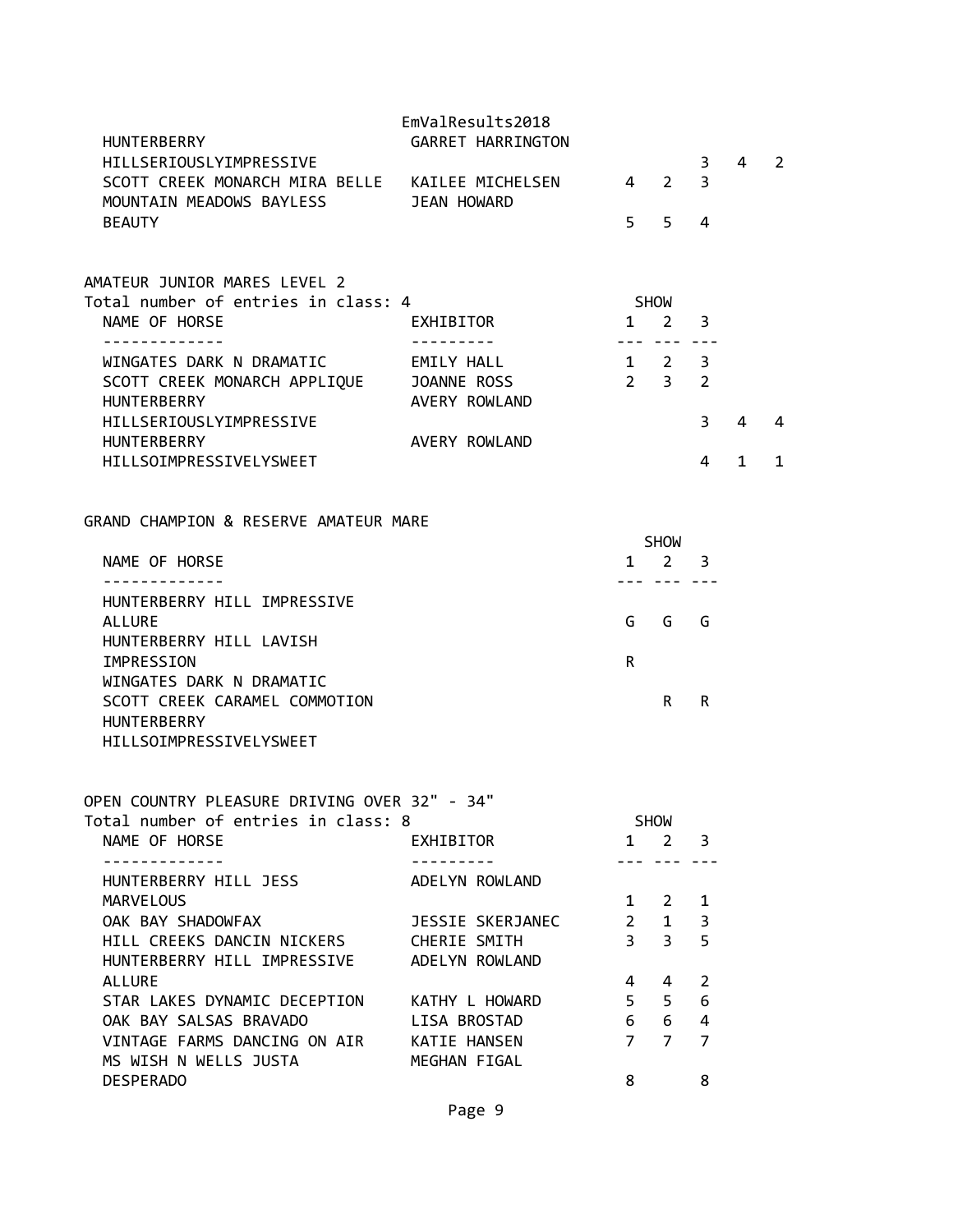| OPEN COUNTRY PLEASURE DRIVING 32" & UNDER                                                                                                           |                                  |                                                 |                               |                                |
|-----------------------------------------------------------------------------------------------------------------------------------------------------|----------------------------------|-------------------------------------------------|-------------------------------|--------------------------------|
| Total number of entries in class: 2<br>NAME OF HORSE<br><u> - - - - - - - - - - - - -</u>                                                           | EXHIBITOR                        | <b>SHOW</b><br>$1 \quad 2 \quad 3$<br>. <b></b> |                               |                                |
| SAMIS EXOTIC DANCER<br>DUNDEE PROUD BAY B CAKES AT KATHY L HOWARD                                                                                   | CHARMAYNE ZUCKER 1 1             | $2\quad 2$                                      |                               | 1<br>2                         |
| YOUTH OWNED TRAINED EXHIBITED ROADSTER                                                                                                              |                                  |                                                 |                               |                                |
| Total number of entries in class: 4<br>NAME OF HORSE<br>. <u>.</u>                                                                                  | EXHIBITOR                        | <b>SHOW</b><br>$1 \quad 2$                      | <u>--- --- ---</u>            | 3                              |
| OAK GROVE LEGENDS BORN TO RUN DEVLIN NEWNHAM<br>OAK BAY SALSAS SHARPER IMAGE OLIVIA TUCKER<br>TOO GOOD TO BE TRUE<br>VFM MAXIMUM REVENGE BEN HANSEN | LILLIAN GEORGE                   | $1 \quad 1 \quad 1$<br>$2\quad 2$<br>$4\quad 4$ | $3 \quad 3$                   | $\overline{2}$<br>3<br>4       |
| GENTLEMENS CLASSIC PLEASURE DRIVING<br>Total number of entries in class: 2<br>NAME OF HORSE<br>-------------                                        | EXHIBITOR                        | $1\quad 2$                                      | <b>SHOW</b><br>--- --- ---    | $\overline{\mathbf{3}}$        |
| MARYSTOWN MCDREAMY MARYSTOWN PAUL TARAP<br>RHMF GEMINIS SHIMMERING BLACK DANIEL FIGAL<br><b>ONYX</b>                                                |                                  | $1 \quad 1$                                     | $2 \quad 2$                   | 1<br>2                         |
| SPECIAL NEEDS DRIVING<br>Total number of entries in class: 1<br>NAME OF HORSE<br><b>EXHIBITOR</b>                                                   |                                  | <b>SHOW</b><br>$1 \quad 2 \quad 3$              |                               |                                |
| <u> - - - - - - - - - - - - -</u><br>FARMYARD FROLIC ACE HI ANNA MCCARTHY                                                                           | . <u>.</u>                       | $1 \quad 1$                                     |                               | 1                              |
| YOUTH OWNEDTRIANED EXHIBITED MARE 18 & UNDER<br>Total number of entries in class: 3<br>NAME OF HORSE                                                | EXHIBITOR                        | 1                                               | <b>SHOW</b><br>$\overline{2}$ | 3                              |
| -------------<br>EE PISTOLS MIRAGE<br>VINTAGE FARMS MADISON BEY<br>GALLERYORIGINALS PHAROS ROWDY LILLIAN GEORGE                                     | KATY RADULOVICH<br>ASPEN RUEGGER | $1 \quad$<br>$\overline{2}$                     | $\mathbf 1$<br>3              | $\overline{2}$<br>$\mathbf{1}$ |
| LADY                                                                                                                                                |                                  | 3                                               | $\overline{2}$                | 3                              |

YOUTH 13 & OLDER EXHIBITING JUNIOR MARE Total number of entries in class: 4 SHOW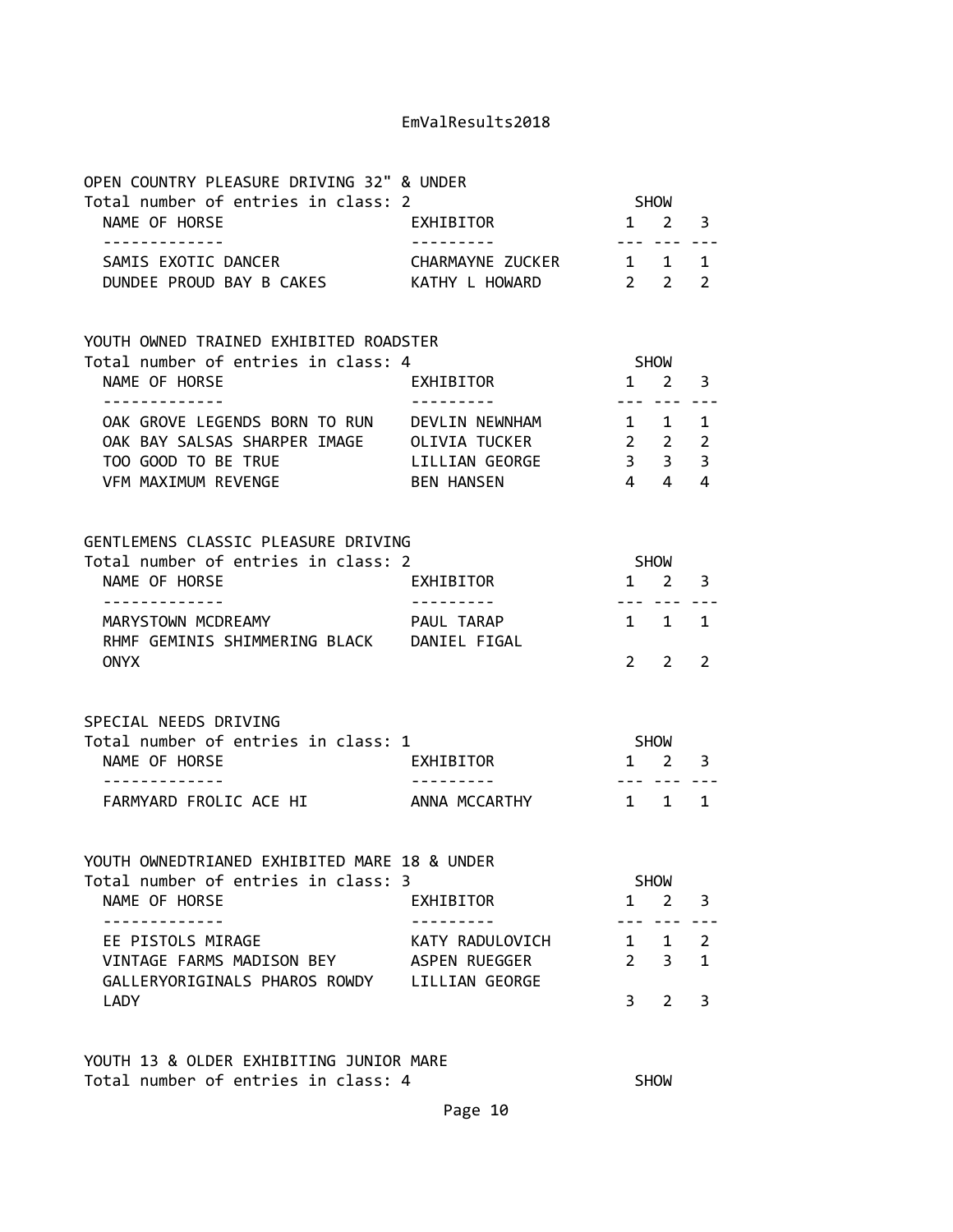| NAME OF HORSE                                                | EmValResults2018<br>EXHIBITOR |                 | $1 \quad 2$                | 3              |
|--------------------------------------------------------------|-------------------------------|-----------------|----------------------------|----------------|
| HUNTERBERRY HILL IMPRESSIVE<br><b>GLAMOUR</b>                | JORDAN VAN FLEET              | $1 \quad$       | 2                          | 2              |
| WINGATES DARK N DRAMATIC                                     | SUNNY BALSHAW                 | $2^{\circ}$     | $\mathbf{1}$               | $\mathbf 1$    |
| EE PISTOLS MIRAGE                                            | KATY RADULOVICH               | 3 <sup>7</sup>  | 3                          | 3              |
| MOUNTAIN MEADOWS BAYLESS                                     | <b>BRENNA HARDIN</b>          |                 |                            |                |
| <b>BEAUTY</b>                                                |                               | 4               | 4                          | 4              |
| YOUTH 8-12 EXHIBITING JUNIOR MARE                            |                               |                 |                            |                |
| Total number of entries in class: 2                          |                               |                 | SHOW                       |                |
| NAME OF HORSE                                                | EXHIBITOR                     |                 | 1 2                        | 3              |
| . <u>.</u>                                                   |                               |                 | --- ---                    | ----           |
| WINGATES DARK N DRAMATIC                                     | EMILY HALL                    |                 | 1 1                        | 1              |
| MOUNTAIN MEADOWS BAYLESS                                     | <b>BEN HANSEN</b>             |                 |                            |                |
| <b>BEAUTY</b>                                                |                               | $2^{\circ}$     | 2                          | 2              |
| YOUTH 7 & UNDER EXHIBITING JUNIOR MARE                       |                               |                 |                            |                |
| Total number of entries in class: 1                          |                               | SHOW            |                            |                |
| NAME OF HORSE                                                | EXHIBITOR                     |                 | $1 \quad 2$                | 3              |
| -------------                                                |                               |                 | $- - -$                    |                |
| MOUNTAIN MEADOWS BAYLESS<br><b>BEAUTY</b>                    | MEADOW VANDEPOL               | $1 \quad$       | 1                          | $\mathbf{1}$   |
|                                                              |                               |                 |                            |                |
| YOUTH STOCK-TYPE MARE<br>Total number of entries in class: 8 |                               |                 | <b>SHOW</b>                |                |
| NAME OF HORSE                                                | EXHIBITOR                     |                 | $1 \quad 2$                | 3              |
|                                                              |                               | ---             |                            |                |
| RHMF GEMINIS TWINKLIN STAR                                   | ANNA MCCARTHY                 |                 | $1 \quad 1$                | 1              |
| RANSOMS LIGHTENING STARBURST                                 | BRENNA HARDIN                 |                 | $2 \quad 5$                | 3              |
| BONSAI RUN VALENCIA                                          | PAYTEN CREECY                 | $3^{\circ}$     | $\overline{3}$             | 4              |
| OAK BAY SASSY EDITION                                        | BELLA WALKER                  | 4               | $\overline{2}$             | 2              |
| BOBKATS TAKE A CHANCE                                        | MEADOW VANDEPOL               | 5 <sup>7</sup>  | 4                          | $\overline{7}$ |
| LAZY RS SUPER STAR                                           | HAZEL CLEVENGER               | $6\overline{6}$ | 8                          | 6              |
| EE BREAKDANCERS TINY DANCER KATY RADULOVICH                  |                               | $7^{\circ}$     | $\overline{7}$             | 5              |
| RHMF GEMINIS SHIMMERING BLACK AIMEE NICHOLSON                |                               |                 |                            |                |
| <b>ONYX</b>                                                  |                               | 8               | 6                          | 8              |
| YOUTH SPECIAL NEEDS 18 & UNDER SHOWING                       |                               |                 |                            |                |
| Total number of entries in class: 2                          |                               |                 | <b>SHOW</b>                |                |
| NAME OF HORSE<br>-------------                               | EXHIBITOR<br>--------         |                 | $1 \quad 2$<br>--- --- --- | 3              |
| RHMF GEMINIS TWINKLIN STAR ANNA MCCARTHY                     |                               |                 | $1 \quad 1$                | 1              |
| LAZY RS SUPER STAR                                           | HANNAH ARNDORFER              |                 | $2 \quad 2$                | $\overline{2}$ |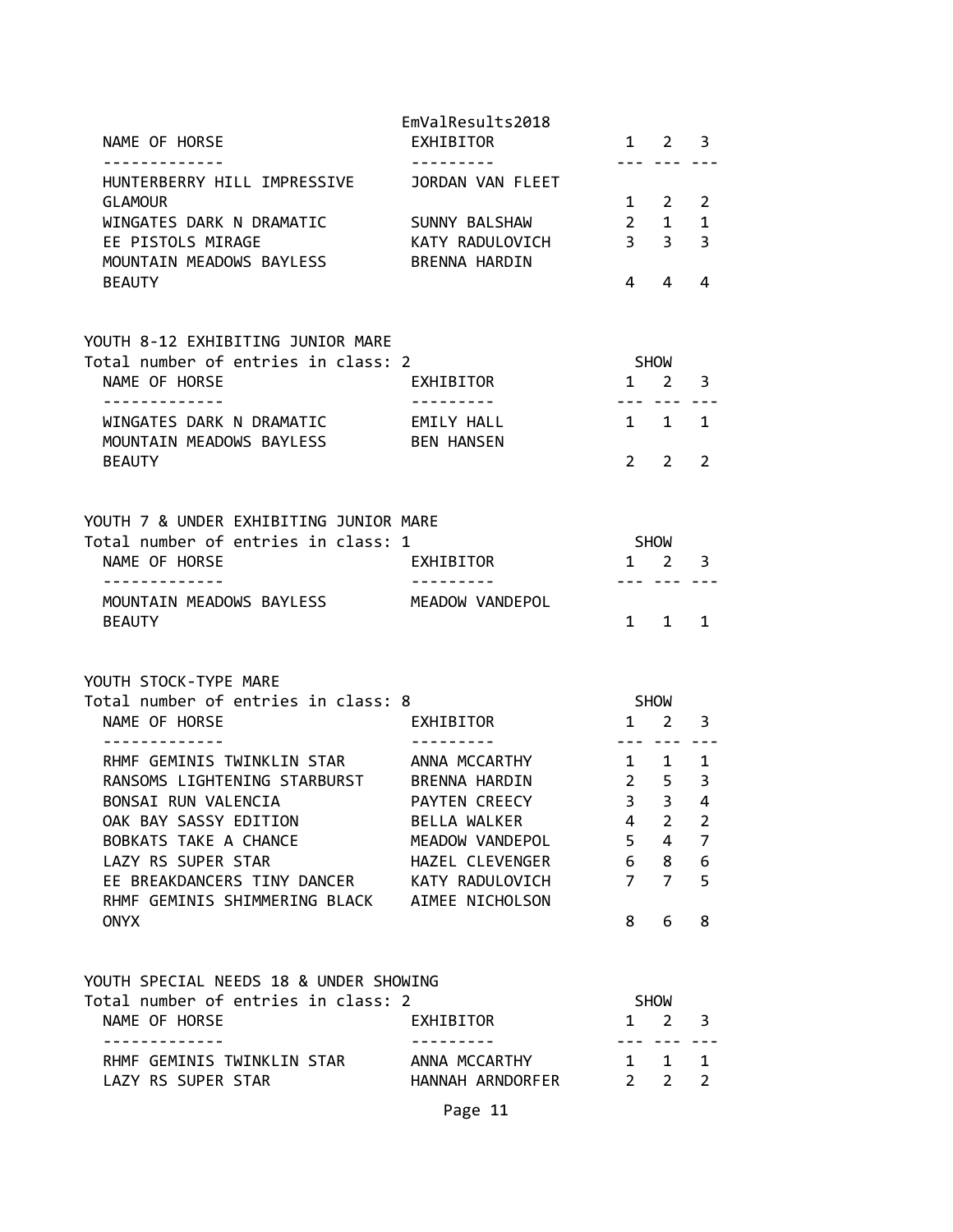| ADULT SPECIAL NEEDS HALTER SHOWING A MARE/GELDING<br>Total number of entries in class: 1 |                                         |                         | SHOW                       |                         |
|------------------------------------------------------------------------------------------|-----------------------------------------|-------------------------|----------------------------|-------------------------|
| NAME OF HORSE                                                                            | EXHIBITOR                               |                         | $1 \quad 2 \quad 3$        |                         |
| -------------<br>SUREFIRE THE HEAT IS ON                                                 | ----------<br>INDI WOOD                 |                         | --- --- ---<br>$1 \quad 1$ | 1                       |
| DEVELOPMENTALLY DISABLED EXHIBITING<br>Total number of entries in class: 2               |                                         | SHOW                    |                            |                         |
| NAME OF HORSE                                                                            | EXHIBITOR                               | $1 \quad 2$             |                            | 3                       |
| . <u>.</u><br>SUREFIRE THE HEAT IS ON<br>LAZY RS SUPER STAR                              | INDI WOOD<br>HANNAH ARNDORFER 2 2       | . <i>.</i><br>1 1 1     |                            | $\overline{2}$          |
| AMATEUR COUNTRY PLEASURE DRIVING LEVEL 1<br>Total number of entries in class: 8          |                                         | <b>SHOW</b>             |                            |                         |
| NAME OF HORSE                                                                            | EXHIBITOR                               |                         | 1 2                        | $\overline{\mathbf{3}}$ |
| -------------<br>HUNTERBERRY HILL JESS<br><b>MARVELOUS</b>                               | ----------<br>KAYCEE LUNDE              |                         | $1 \quad 2$                | 2                       |
| HILL CREEKS DANCIN NICKERS KELLY JENSEN                                                  |                                         | $\overline{\mathbf{2}}$ | 6                          | 3                       |
| OAK BAY SHADOWFAX                                                                        | JESSIE SKERJANEC 3 1                    |                         |                            | $\mathbf{1}$            |
| STAR LAKES DYNAMIC DECEPTION LEONA ALCOCK                                                |                                         |                         | 4 5                        | 7                       |
| EE PRINCESS SARA<br>OAK BAY COPPIN DIAMONDS WITH KAILEE MICHELSEN                        | CHARMAYNE ZUCKER 5                      |                         | $\overline{4}$             | 4                       |
| <b>JOSIE</b><br>MS WISH N WELLS JUSTA                                                    | MEGHAN FIGAL                            | 6                       | 3                          | 6                       |
| <b>DESPERADO</b>                                                                         |                                         | 7                       | 8                          | 8                       |
| VINTAGE FARMS DANCING ON AIR KATIE HANSEN                                                |                                         |                         | 8 7                        | 5                       |
| AMATEUR COUNTRY PLEASURE DRIVING LEVEL 2                                                 |                                         |                         |                            |                         |
| Total number of entries in class: 4                                                      |                                         |                         | <b>SHOW</b>                |                         |
| NAME OF HORSE                                                                            | EXHIBITOR                               | $1 \quad$               | 2                          | 3                       |
| HUNTERBERRY HILL IMPRESSIVE                                                              | CAMERON NELSON                          |                         |                            |                         |
| <b>ALLURE</b>                                                                            |                                         | 1                       | 1                          | 1                       |
| OAK BAY SALSAS BRAVADO<br>OAK BAY ROBBIN THE BANK WITH                                   | LISA BROSTAD<br><b>JESSIE SKERJANEC</b> | $\overline{2}$          | 3                          | $\overline{2}$          |
| <b>JOSIE</b>                                                                             |                                         | 3                       | $\overline{2}$             | 3                       |

AMATEUR OWNED TRAINED EXHIBITED JUNIOR GELDING LEVEL 1 Total number of entries in class: 0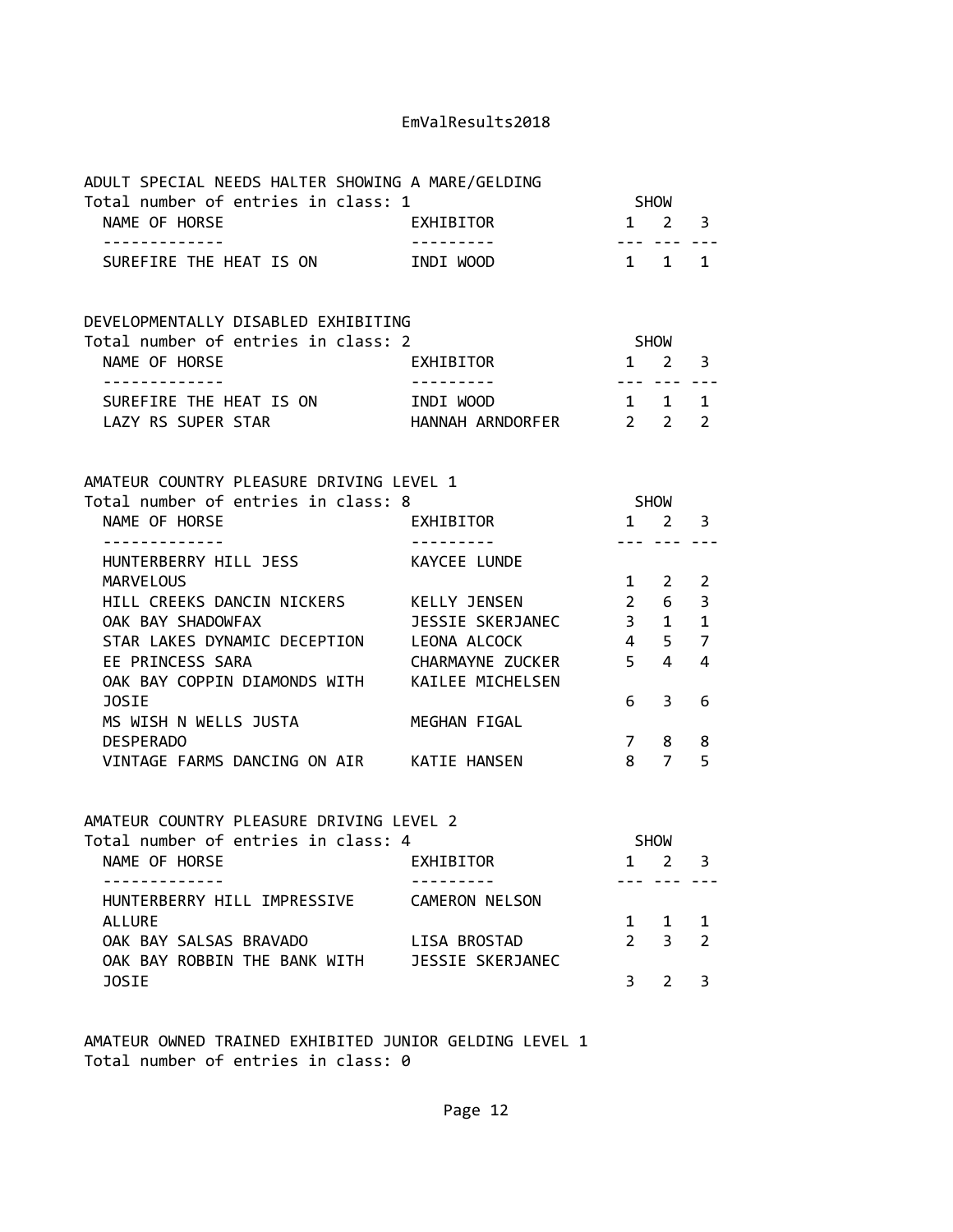AMATEUR OWNED TRAINED EXHIBITED JUNIOR GELDING LEVEL 2 Total number of entries in class: 0

| AMATEUR JUNIOR GELDINGS LEVEL 1     |             |                     |  |
|-------------------------------------|-------------|---------------------|--|
| Total number of entries in class: 1 |             | <b>SHOW</b>         |  |
| NAME OF HORSE                       | EXHIBITOR   | $1 \quad 2 \quad 3$ |  |
|                                     |             |                     |  |
| SCOTT CREEK JADED REBEL             | JEAN HOWARD | 1 1 1               |  |

| AMATEUR JUNIOR GELDINGS LEVEL 2     |             |                     |  |
|-------------------------------------|-------------|---------------------|--|
| Total number of entries in class: 1 |             | <b>SHOW</b>         |  |
| NAME OF HORSE                       | EXHIBITOR   | $1 \quad 2 \quad 3$ |  |
|                                     |             |                     |  |
| SCOTT CREEK JADED REBEL             | JOANNE ROSS | 1 1 1               |  |

NWMHC TWO-YEAR OLD GELDING HALTER FUTURITY Total number of entries in class: 0

| WEANLING AND YEARLING GELDINGS      |                |                     |  |
|-------------------------------------|----------------|---------------------|--|
| Total number of entries in class: 2 |                | <b>SHOW</b>         |  |
| NAME OF HORSE                       | EXHIBITOR      | $1 \quad 2 \quad 3$ |  |
|                                     |                |                     |  |
| HUNTERBERRY HILL IMPRESSIVE         | ADELYN ROWLAND |                     |  |
| INTRIGUE                            |                | 1 1 1               |  |
| SCOTT CREEK JADED REBEL             | JEAN HOWARD    |                     |  |

TWO YEAR OLD GELDINGS

| Total number of entries in class: 1 |                | <b>SHOW</b>         |  |
|-------------------------------------|----------------|---------------------|--|
| NAME OF HORSE                       | EXHIBITOR      | $1 \quad 2 \quad 3$ |  |
|                                     |                |                     |  |
| GALLERYS PHARAOHS PHERRARI          | LILLIAN GEORGE | 1 1 1               |  |

GRAND CHAMPION & RESERVE JUNIOR GELDING

|                             | <b>SHOW</b> |             |  |  |
|-----------------------------|-------------|-------------|--|--|
| NAME OF HORSE               |             | $1 \t2 \t3$ |  |  |
|                             |             |             |  |  |
| HUNTERBERRY HILL IMPRESSIVE |             |             |  |  |
| INTRIGUE                    |             | GGGG        |  |  |
| SCOTT CREEK JADED REBEL     |             | R R R       |  |  |
| GALLERYS PHARAOHS PHERRARI  |             |             |  |  |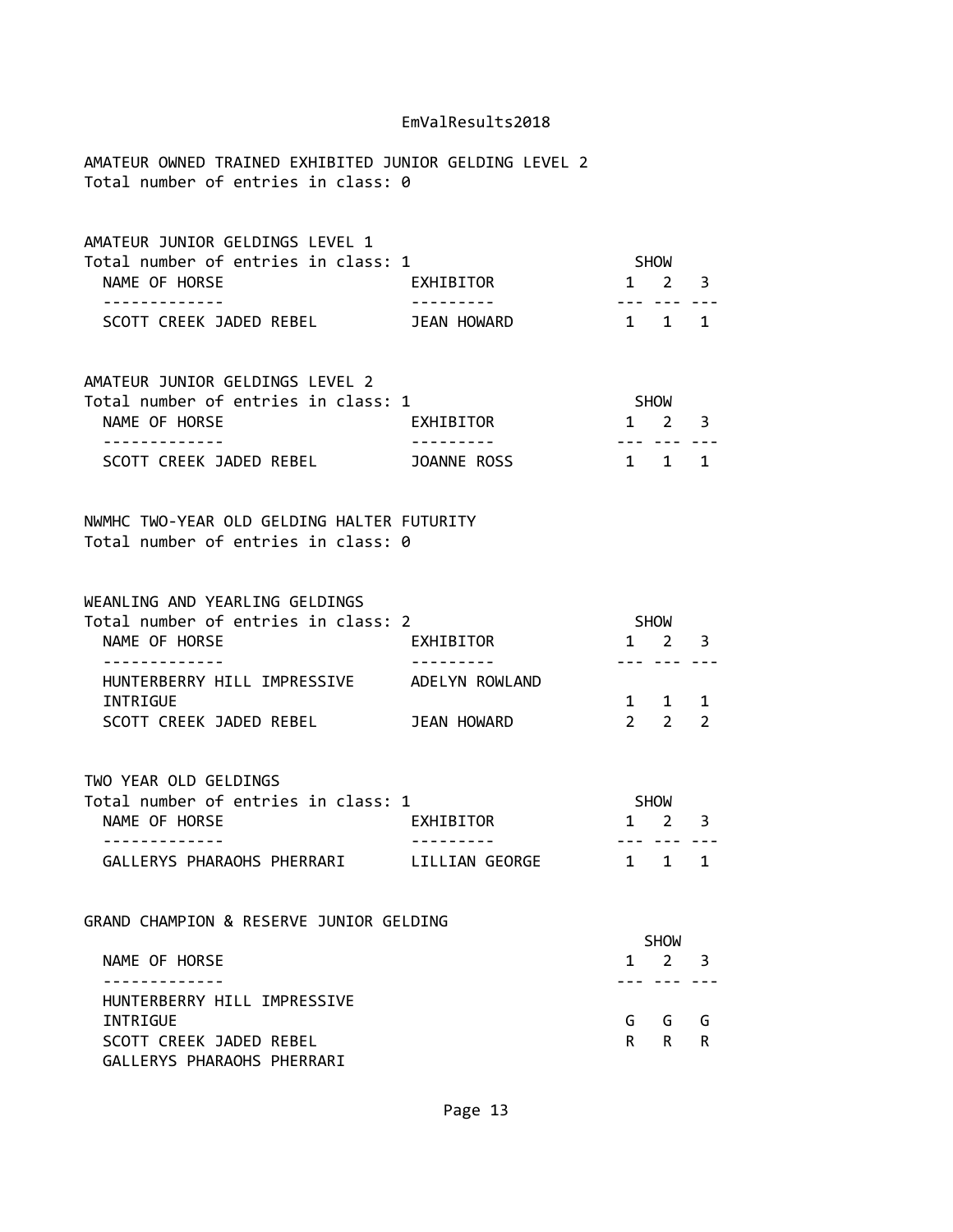| YOUTH 13 & OLDER EXHIBITING JUNIOR GELDING<br>Total number of entries in class: 2                                                                     |                                                                                      |                                                      | SHOW                                                                |                               |   |
|-------------------------------------------------------------------------------------------------------------------------------------------------------|--------------------------------------------------------------------------------------|------------------------------------------------------|---------------------------------------------------------------------|-------------------------------|---|
| NAME OF HORSE<br>EXHIBITOR                                                                                                                            |                                                                                      |                                                      | $1 \quad 2 \quad 3$                                                 |                               |   |
| .<br>SCOTT CREEK JADED REBEL BRENNA HARDIN<br>GALLERYS PHARAOHS PHERRARI LILLIAN GEORGE                                                               | $2\quad 2\quad 2$                                                                    |                                                      | --- --- ---<br>$1 \quad 1 \quad 1$                                  |                               |   |
| YOUTH 8-12 EXHIBITING JUNIOR GELDING<br>Total number of entries in class: 1<br>NAME OF HORSE                                                          | EXHIBITOR                                                                            |                                                      | SHOW<br>$1 \quad 2 \quad 3$                                         |                               |   |
| .<br>HUNTERBERRY HILL IMPRESSIVE BROOKLYN ERVIN<br>INTRIGUE                                                                                           | ----------                                                                           |                                                      | <u>--- --- ---</u><br>$1 \quad 1 \quad 1$                           |                               |   |
| YOUTH 7 & UNDER EXHIBITING JUNIOR GELDING<br>Total number of entries in class: 0                                                                      |                                                                                      |                                                      |                                                                     |                               |   |
| AMATEUR OWNED TRAINED EXHIBITED CLASSIC PLEASURE DRIVING<br>Total number of entries in class: 3<br>NAME OF HORSE                                      | EXHIBITOR                                                                            |                                                      | SHOW<br>$1 \quad 2 \quad 3$                                         |                               |   |
| -------------<br>STEPPING STONES RB PRIME TIME PATRICIA LEWIS 1 1 2<br>SRF LEGACY<br>CAPERSNFIRE I WANNA TALK KENDRA BELL<br>ABOUT ME                 | ---------<br>KAILEE MICHELSEN 2 2 1                                                  |                                                      | <u>--- --- ---</u><br>$3 \quad 3$                                   | 3                             |   |
| YOUTH OWNED TRAINED EXHIBITED CLASSIC PLEASURE DRIVING<br>Total number of entries in class: 8<br>NAME OF HORSE<br>EXHIBITOR                           |                                                                                      |                                                      | SHOW<br>1 2 3                                                       |                               |   |
| -------------<br>VIEWCREST CAPTAIN MORGAN<br>BONSAI RUN VALENCIA<br>OAK BAY SALSAS SHARPER IMAGE<br>PURA VIDAS ELVIS<br>GALLERYORIGINALS PHAROS ROWDY | PRESLEY CREECY<br>PAYTEN CREECY<br>OLIVIA TUCKER<br>DEVLIN NEWNHAM<br>LILLIAN GEORGE | $2 \overline{ }$<br>$\overline{3}$<br>$\overline{4}$ | <u>--- --- ---</u><br>$1 \quad 2 \quad 3$<br>$\mathbf{1}$<br>3<br>6 | 2<br>$\mathbf{1}$             |   |
| LADY<br>RAD WENDYS ROYAL CHICKABOO<br>VFM MAXIMUM REVENGE<br>CELEBRATIONS TENNESSEE SUNSET ANGELICA LEDEZMA                                           | KATY RADULOVICH<br><b>BEN HANSEN</b>                                                 | 5<br>6<br>$\overline{7}$<br>8                        | 8<br>4<br>5<br>$\overline{7}$                                       | 8<br>5<br>$\overline{7}$<br>4 | 6 |

# LIBERTY

Total number of entries in class: 17 SHOW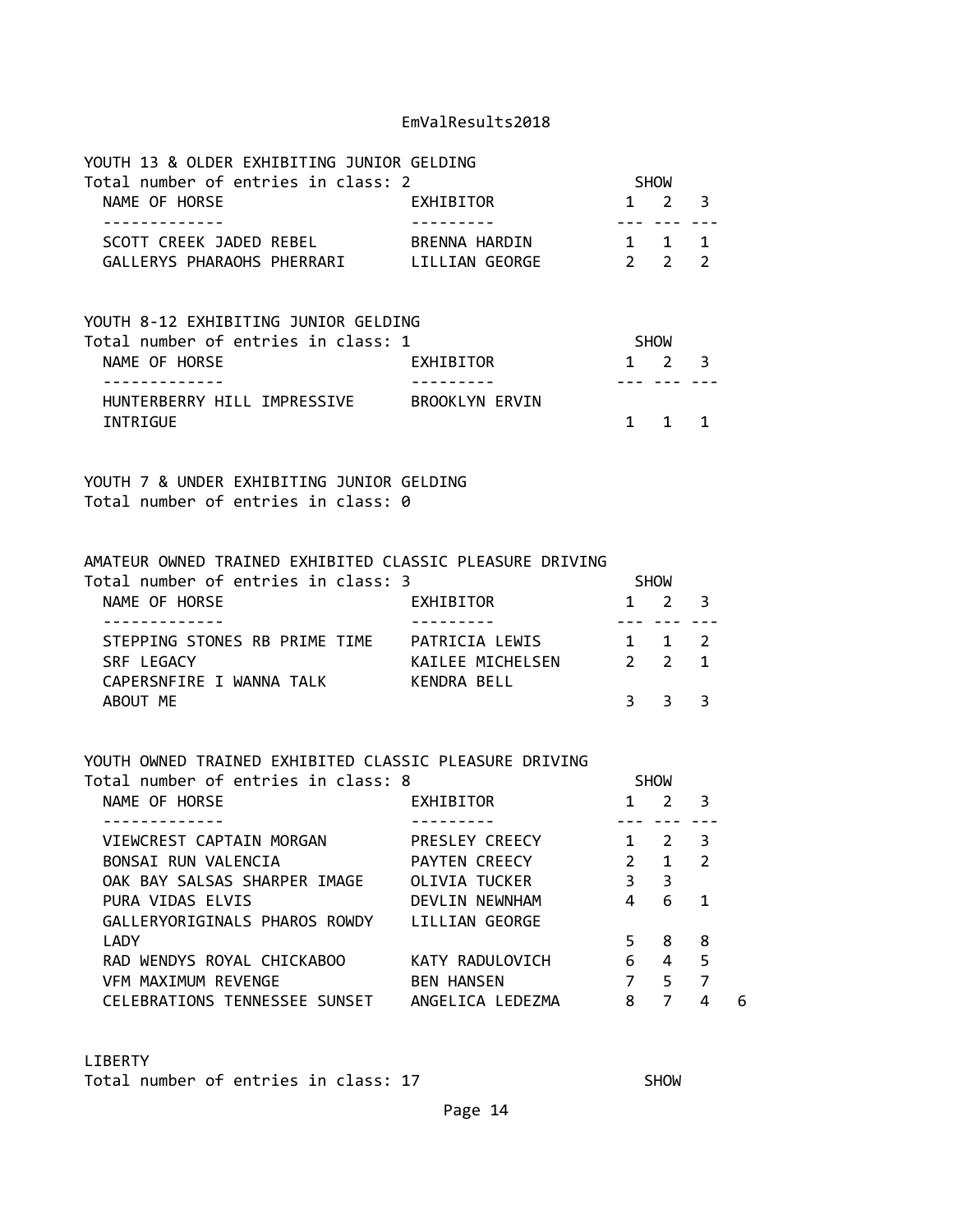|                               | EmValResults2018      |                |                |               |
|-------------------------------|-----------------------|----------------|----------------|---------------|
| NAME OF HORSE                 | EXHIBITOR             | 1              | $\mathcal{L}$  | 3             |
|                               |                       |                |                |               |
| EE PISTOLS MIRAGE             | KATY RADULOVICH       | $\mathbf{1}$   |                | 4             |
| RANSOMS BAY B SHADOW          | <b>BECKY HALSTEAD</b> | $\overline{2}$ | 1              |               |
| EE BREAKDANCERS TINY DANCER   | KATY RADULOVICH       | $\overline{3}$ | 4              | 6             |
| DUNDEE PROUD BAY B CAKES      | SHEILA THURBER        | $\overline{4}$ | 3              | 7             |
| RIVENBURGHS DANA REEVE        | BRENNA HARDIN         | 5              | $\overline{2}$ | 1             |
| RHMF GEMINIS SHIMMERING BLACK | RONDA FIGAL           |                |                |               |
| <b>ONYX</b>                   |                       | 6              | 6              |               |
| STAR LAKES DYNAMIC DECEPTION  | BRENNA HARDIN         | 7              |                |               |
| THRS DARK DESIRE              | JESSICA MATHESON      | 8              | 5              | $\mathcal{P}$ |
| HUNTERBERRY HILL HEAD OVER    | BRENNA HARDIN         |                |                |               |
| <b>HEELS</b>                  |                       |                | 7              | 8             |
| MS WISH N WELLS JUSTA         | MEGHAN FIGAL          |                |                |               |
| <b>DESPERADO</b>              |                       |                | 8              | 5             |
| RADS ROYAL SPITFIRE           | KATY RADULOVICH       |                |                | 3             |
|                               |                       |                |                |               |

| YOUTH HALTER OBSTACLE 13 & OLDER     |                  |                |                |               |
|--------------------------------------|------------------|----------------|----------------|---------------|
| Total number of entries in class: 18 |                  |                | <b>SHOW</b>    |               |
| NAME OF HORSE                        | EXHIBITOR        | 1              | 2              | 3             |
|                                      |                  |                |                |               |
| TOO GOOD TO BE TRUE                  | LILLIAN GEORGE   | $\mathbf{1}$   | 4              | $\mathcal{P}$ |
| LOS ARBOLES ODYSSEYS RANGLER         | SUNNY BALSHAW    | $2^{\circ}$    | $\overline{7}$ | 4             |
| FANFARE'S CHECK MY LABEL             | SUNNY BALSHAW    | $3^{\circ}$    | 3              | 5             |
| CENTURY FARMS QUAZAR                 | SUNNY BALSHAW    | $4 \quad$      | $2^{\circ}$    | $\mathbf{1}$  |
| FOXGLOVE DESTINED TO BE UNIQUE       | CHEYENNE WHINERY | 5              | 8              | 3             |
| SUNNYVALE DEALERS HIGH ROLLER        | SUNNY BALSHAW    | 6              |                |               |
| BOBKATS TAKE A CHANCE                | SUNNY BALSHAW    | $\overline{7}$ | 5              | 6             |
| HILL CREEKS DANCIN NICKERS           | ALYSSA GOERTZEN  | 8              |                |               |
| SUNNYVALES PS I LUV U BOBBY          | SUNNY BALSHAW    |                | 1              | 7             |
| OAK BAY SALSAS SHARPER IMAGE         | OLIVIA TUCKER    |                | 6              |               |
| HUNTERBERRY HILL HEAD OVER           | BRENNA HARDIN    |                |                |               |
| <b>HEELS</b>                         |                  |                |                | 8             |

| YOUTH HALTER OBSTACLE 12 & UNDER     |                   |               |               |   |               |
|--------------------------------------|-------------------|---------------|---------------|---|---------------|
| Total number of entries in class: 12 |                   |               | <b>SHOW</b>   |   |               |
| NAME OF HORSE                        | EXHIBITOR         |               | $\mathcal{P}$ |   | 3             |
|                                      |                   |               |               |   |               |
| CENTURY FARMS QUAZAR                 | SARAH BALFOUR     |               | 1             |   | 1             |
| RANCH O QUINN SIR JONQUIL            | BROOKLYN ERVIN    | $\mathcal{P}$ | 3             |   | 3             |
| BOBKATS TAKE A CHANCE                | SARAH BALFOUR     | 3             | $\mathcal{L}$ |   | $\mathcal{P}$ |
| MS WISH N WELLS JUSTA                | AIMEE NICHOLSON   |               |               |   |               |
| <b>DESPERADO</b>                     |                   | 4             |               |   | 8             |
| VFM MAXIMUM REVENGE                  | <b>BEN HANSEN</b> | 5             |               |   |               |
| DARDANS ASSUREDLY                    | MARISSA ERVIN     |               |               |   |               |
| SOPHISTICATED                        |                   |               | 6             | 6 |               |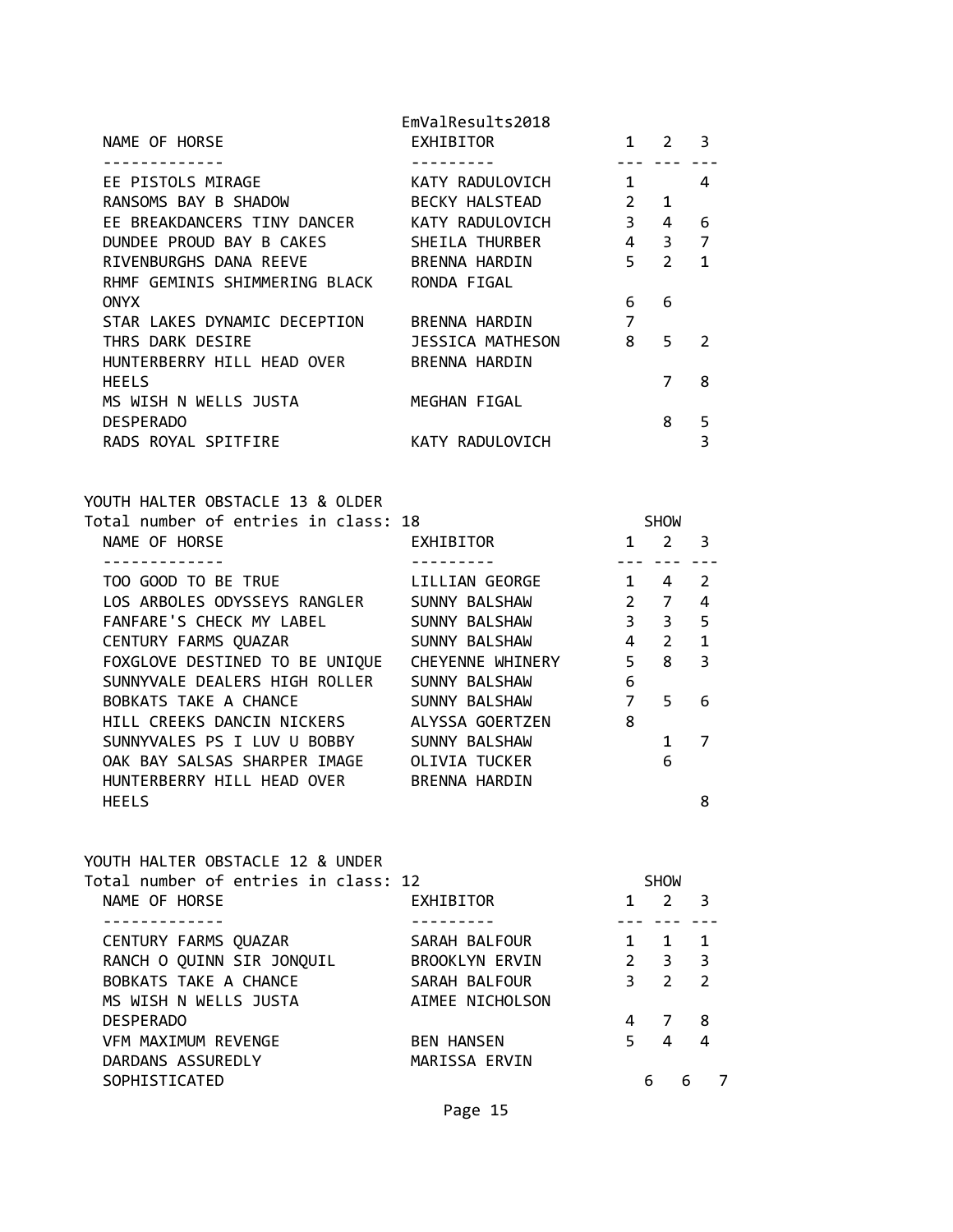| FANFARE'S CHECK MY LABEL<br>SUNNYVALES PS I LUV U BOBBY ELIZABETH SCHULZ 8                                                                                       | EmValResults2018<br>MEGYN HALL  | 7                   | 5<br>8                                                                                                                                                                                                                                                                                                                                                                                                                                                                                    | 6<br>5                              |  |
|------------------------------------------------------------------------------------------------------------------------------------------------------------------|---------------------------------|---------------------|-------------------------------------------------------------------------------------------------------------------------------------------------------------------------------------------------------------------------------------------------------------------------------------------------------------------------------------------------------------------------------------------------------------------------------------------------------------------------------------------|-------------------------------------|--|
| YOUTH HALTER OBSTACLE 7 & UNDER<br>Total number of entries in class: 2                                                                                           |                                 | <b>SHOW</b>         |                                                                                                                                                                                                                                                                                                                                                                                                                                                                                           |                                     |  |
| NAME OF HORSE                                                                                                                                                    | EXHIBITOR<br>----------         |                     | $1 \quad 2$<br>$\frac{1}{2} \left( \frac{1}{2} \right) \left( \frac{1}{2} \right) \left( \frac{1}{2} \right) \left( \frac{1}{2} \right) \left( \frac{1}{2} \right) \left( \frac{1}{2} \right) \left( \frac{1}{2} \right) \left( \frac{1}{2} \right) \left( \frac{1}{2} \right) \left( \frac{1}{2} \right) \left( \frac{1}{2} \right) \left( \frac{1}{2} \right) \left( \frac{1}{2} \right) \left( \frac{1}{2} \right) \left( \frac{1}{2} \right) \left( \frac{1}{2} \right) \left( \frac$ | $\overline{\mathbf{3}}$             |  |
| FANFARE'S CHECK MY LABEL<br>CELEBRATIONS TENNESSEE SUNSET RENE LEDEZMA                                                                                           | ASPEN RUEGGER                   |                     | 1 1<br>$2 \quad 2$                                                                                                                                                                                                                                                                                                                                                                                                                                                                        | $\mathbf{1}$<br>$\overline{2}$      |  |
| AMATEUR HALTER OBSTACLE<br>Total number of entries in class: 14                                                                                                  |                                 |                     | <b>SHOW</b>                                                                                                                                                                                                                                                                                                                                                                                                                                                                               |                                     |  |
| NAME OF HORSE                                                                                                                                                    | EXHIBITOR                       |                     | $1 \quad 2$                                                                                                                                                                                                                                                                                                                                                                                                                                                                               | 3                                   |  |
| -------------<br>DAYSPRING FIRST LIGHT<br>BALD PEAKS HURRICANE IN MOTION KAILEE MICHELSEN<br>MARYSTOWN MCDREAMY<br>OAK BAY COPPIN DIAMONDS WITH KAILEE MICHELSEN | AILENE TARAP<br>AILENE TARAP    | 3 <sup>7</sup>      | $1 \quad 1$<br>$2 \quad 2$<br>3 <sup>7</sup>                                                                                                                                                                                                                                                                                                                                                                                                                                              | $- - -$<br>1<br>3<br>$\overline{2}$ |  |
| JOSIE                                                                                                                                                            |                                 | 4                   | 8                                                                                                                                                                                                                                                                                                                                                                                                                                                                                         | 8                                   |  |
| HIGH ROLLER LADY TRIPLE LUCK<br>MS WISH N WELLS JUSTA                                                                                                            | JESSICA KIMBALL<br>MEGHAN FIGAL | 5 <sup>7</sup>      | 4                                                                                                                                                                                                                                                                                                                                                                                                                                                                                         | 6                                   |  |
| <b>DESPERADO</b><br>FANFARE'S CHECK MY LABEL JEAN HOWARD<br>SCOTT CREEK MYSTICAL CALENDAR                                                                        | <b>JESSICA KIMBALL</b>          | 6<br>$\overline{7}$ | 5.                                                                                                                                                                                                                                                                                                                                                                                                                                                                                        | 5<br>$\overline{7}$                 |  |
| GIRL<br>HUNTERBERRY HILL HEAD OVER                                                                                                                               | SHAWNA HARDIN                   | 8                   |                                                                                                                                                                                                                                                                                                                                                                                                                                                                                           |                                     |  |
| <b>HEELS</b><br>BALD PEAKS ONE NIGHT STAND KAILEE MICHELSEN                                                                                                      |                                 |                     | 6<br>$\overline{7}$                                                                                                                                                                                                                                                                                                                                                                                                                                                                       | 4                                   |  |
| OPEN HALTER OBSTACLE                                                                                                                                             |                                 |                     |                                                                                                                                                                                                                                                                                                                                                                                                                                                                                           |                                     |  |
| Total number of entries in class: 11<br>NAME OF HORSE                                                                                                            | EXHIBITOR                       | $\mathbf{1}$        | <b>SHOW</b><br>$\overline{2}$                                                                                                                                                                                                                                                                                                                                                                                                                                                             | 3                                   |  |
|                                                                                                                                                                  |                                 |                     |                                                                                                                                                                                                                                                                                                                                                                                                                                                                                           |                                     |  |
| CENTURY FARMS QUAZAR                                                                                                                                             | SUNNY BALSHAW                   | $\mathbf{1}$        | 3                                                                                                                                                                                                                                                                                                                                                                                                                                                                                         | 4                                   |  |
| DAYSPRING FIRST LIGHT<br>FANFARE'S CHECK MY LABEL                                                                                                                | AILENE TARAP<br>SUNNY BALSHAW   | $\overline{2}$<br>3 | 4<br>$\overline{2}$                                                                                                                                                                                                                                                                                                                                                                                                                                                                       | 3<br>5                              |  |
| SUNNYVALES PS I LUV U BOBBY                                                                                                                                      | SUNNY BALSHAW                   | 4                   | 8                                                                                                                                                                                                                                                                                                                                                                                                                                                                                         |                                     |  |
| MARYSTOWN MCDREAMY                                                                                                                                               | AILENE TARAP                    | 5                   | $\mathbf{1}$                                                                                                                                                                                                                                                                                                                                                                                                                                                                              | 2                                   |  |
| BOBKATS TAKE A CHANCE                                                                                                                                            | SUNNY BALSHAW                   | 6                   |                                                                                                                                                                                                                                                                                                                                                                                                                                                                                           | 7                                   |  |
| HILL CREEKS DANCIN NICKERS                                                                                                                                       | CHERIE SMITH                    | $\overline{7}$      | 5                                                                                                                                                                                                                                                                                                                                                                                                                                                                                         | $\mathbf{1}$                        |  |
| DAYSPRING DARE TO DREAM                                                                                                                                          | LULU SAMIEE                     | 8                   | 6                                                                                                                                                                                                                                                                                                                                                                                                                                                                                         |                                     |  |
| BONSAI RUN AND DON'T LOOK BACK                                                                                                                                   | CHERIE SMITH                    |                     | 7                                                                                                                                                                                                                                                                                                                                                                                                                                                                                         | 6                                   |  |
| BA B OS ANDROMEDA BY ENDEAVOR                                                                                                                                    | SUNNY BALSHAW                   |                     |                                                                                                                                                                                                                                                                                                                                                                                                                                                                                           | 8                                   |  |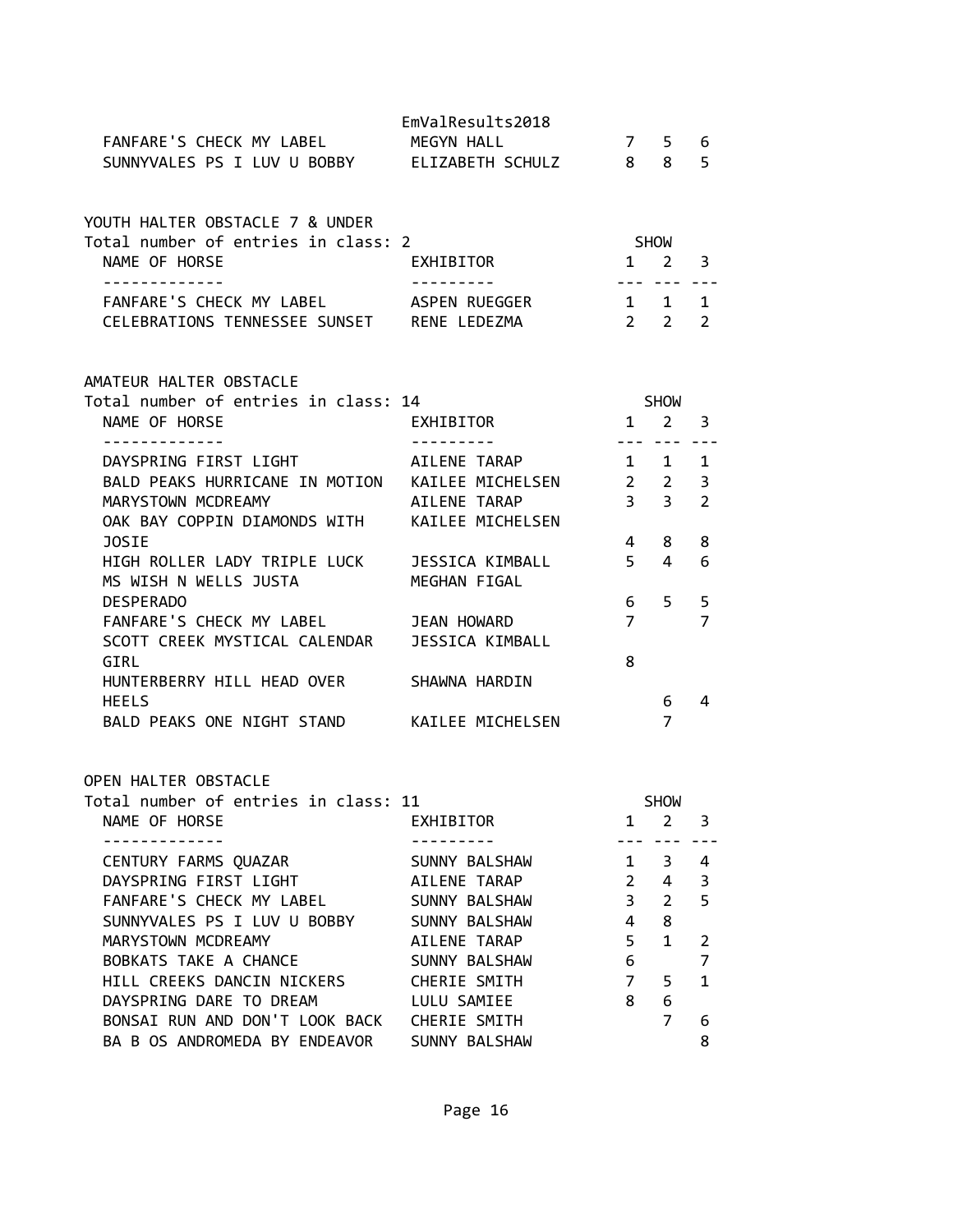| YOUTH VERSATILITY 12 & UNDER        |                       |              |               |                |
|-------------------------------------|-----------------------|--------------|---------------|----------------|
| Total number of entries in class: 7 |                       |              | <b>SHOW</b>   |                |
| NAME OF HORSE                       | EXHIBITOR             | $\mathbf{1}$ | $\mathcal{L}$ | 3              |
|                                     |                       |              |               |                |
| RANCH O QUINN SIR JONQUIL           | <b>BROOKLYN ERVIN</b> |              |               |                |
| LOS ARBOLES ODYSSEYS RANGLER        | SARAH BALFOUR         | 2            | 5             | - 6            |
| VIEWCREST CAPTAIN MORGAN            | PRESLEY CREECY        | 3            | 2             | -2             |
| SCOTT CREEK RIVER WIND              | MEGYN HALL            | 4            | 3             | 5 <sup>5</sup> |
| OAK BAY SALSAS REMARKABLE           | EMILY HALL            | 5            | 6             | 4              |
| SUNNYVALES PS I LUV U BOBBY         | ELIZABETH SCHULZ      | 6            |               | З              |

AMATEUR OWNED TRAINED EXHIBITED SINGLE PLEASURE DRIVING Total number of entries in class: 0

COUNTRY PLEASURE DRIVING MARES

| Total number of entries in class: 6 |                       |    | <b>SHOW</b>        |                         |
|-------------------------------------|-----------------------|----|--------------------|-------------------------|
| NAME OF HORSE                       | <b>EXHIBITOR</b>      |    | $\mathcal{P}$      |                         |
|                                     |                       |    |                    |                         |
| HUNTERBERRY HILL IMPRESSIVE         | ADELYN ROWLAND        |    |                    |                         |
| <b>ALLURE</b>                       |                       |    | 1                  |                         |
| DARDANS ASSUREDLY                   | <b>BROOKLYN ERVIN</b> |    |                    |                         |
| SOPHISTICATED                       |                       |    | $\mathcal{P}$<br>3 |                         |
| EE PRINCESS SARA                    | CHARMAYNE ZUCKER      | 3  | $\overline{2}$     | $\overline{\mathbf{3}}$ |
| OAK BAY ROBBIN THE BANK WITH        | JESSIE SKERJANEC      |    |                    |                         |
| <b>JOSIE</b>                        |                       | 4  | 4                  |                         |
| VINTAGE FARMS DANCING ON AIR        | KATIE HANSEN          | 5. | 5                  | 6                       |
| DUNDEE PROUD BAY B CAKES            | HOWARD<br>KATHY L     | 6  | 6                  |                         |

AMATEUR OWNED TRAINED EXHIBITED SENIOR GELDING LEVEL 1

| Total number of entries in class: 2             |           | <b>SHOW</b>         |  |
|-------------------------------------------------|-----------|---------------------|--|
| NAME OF HORSE                                   | EXHIBITOR | $1 \quad 2 \quad 3$ |  |
|                                                 |           |                     |  |
|                                                 |           |                     |  |
| BALD PEAKS HURRICANE IN MOTION KAILEE MICHELSEN |           | 2 1 1               |  |
|                                                 |           |                     |  |

AMATEUR OWNED TRAINED EXHIBITED SENIOR GELDING LEVEL 2 Total number of entries in class: 1 SHOW NAME OF HORSE **EXHIBITOR** 1 2 3 ------------- --------- --- --- --- HUNTERBERYY HILL JUSTA DIANE DORIGAN IMPRESSION 1 1 1

AMATEUR SENIOR GELDINGS LEVEL 1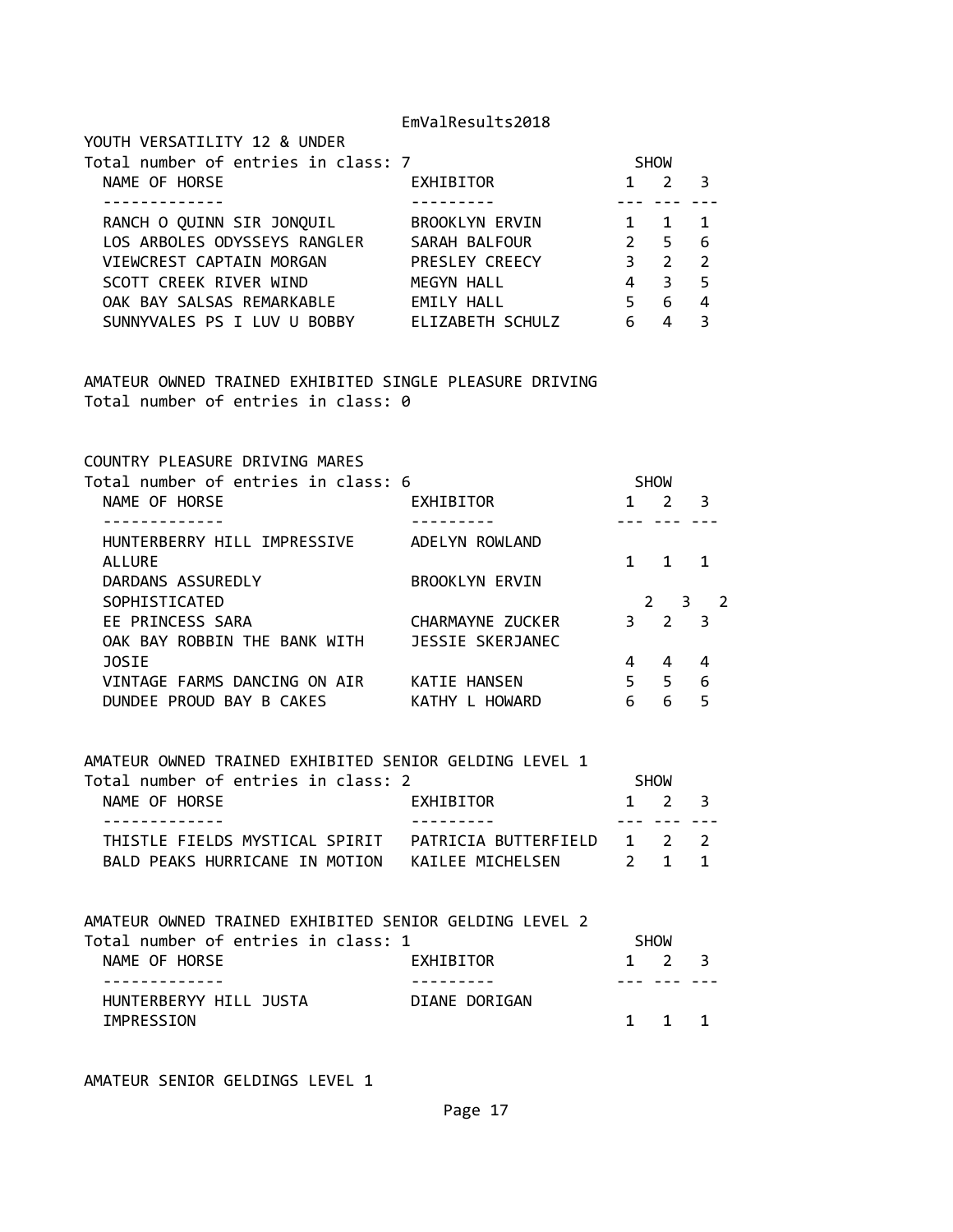|                                                                                | EmValResults2018       |                         |                |              |
|--------------------------------------------------------------------------------|------------------------|-------------------------|----------------|--------------|
| Total number of entries in class: 5                                            |                        |                         | <b>SHOW</b>    |              |
| NAME OF HORSE<br>-------------                                                 | EXHIBITOR<br>--------- | $\mathbf{1}$<br>$- - -$ | $\overline{2}$ | 3            |
| SCOTT CREEK MONARCH TANGOLERO<br>OAK BAY COPPIN DIAMONDS WITH KAILEE MICHELSEN | JEAN HOWARD            |                         | $1 \quad 2$    | 1            |
| JOSIE                                                                          |                        | $2^{\circ}$             | 1              | 2            |
|                                                                                |                        | 3 <sup>7</sup>          | 5              | 5            |
| SUREFIRE THE HEAT IS ON                                                        | INDI WOOD              |                         | 4 4            | 3            |
| BONSAI RUN AND DON'T LOOK BACK SHARON DICKENS                                  |                        | 5 <sub>1</sub>          | 3 <sup>7</sup> | 4            |
| AMATEUR SENIOR GELDINGS LEVEL 2                                                |                        |                         |                |              |
| Total number of entries in class: 2                                            |                        |                         | SHOW           |              |
| NAME OF HORSE                                                                  | EXHIBITOR              |                         | $1 \quad 2$    | 3            |
| -------------                                                                  |                        | $- - -$                 | $- - -$        |              |
| SCOTT CREEK MONARCH TANGOLERO                                                  | JOANNE ROSS            |                         | $1 \quad 2$    | 2            |
| HUNTERBERYY HILL JUSTA                                                         | DIANE DORIGAN          |                         |                |              |
| IMPRESSION                                                                     |                        | $2^{\circ}$             | 1              | $\mathbf{1}$ |
| GRAND CHAMPION & RESERVE AMATEUR GELDING                                       |                        |                         |                |              |
|                                                                                |                        |                         | <b>SHOW</b>    |              |
| NAME OF HORSE                                                                  |                        | $\mathbf{1}$            | $2^{\circ}$    | 3            |
| -------------                                                                  |                        |                         | --- --- ---    |              |
| SCOTT CREEK MONARCH TANGOLERO<br>OAK BAY COPPIN DIAMONDS WITH                  |                        |                         | G              | G            |
| <b>JOSIE</b><br>SCOTT CREEK JADED REBEL                                        |                        | R                       | G              | R            |
| HUNTERBERYY HILL JUSTA                                                         |                        |                         |                |              |
| IMPRESSION                                                                     |                        |                         | R              |              |
| AMATEUR STOCK-TYPE GELDING                                                     |                        |                         |                |              |
| Total number of entries in class: 5                                            |                        |                         | <b>SHOW</b>    |              |
| NAME OF HORSE                                                                  | EXHIBITOR              | $\mathbf{1}$            | 2              | 3            |
| STAR LAKES DYNAMIC DECEPTION                                                   | LEONA ALCOCK           | $\mathbf{1}$            | 3              | $\mathbf{1}$ |
| FARMYARD FROLIC ACE HI                                                         | JEAN HOWARD            | $\overline{2}$          | $\mathbf{1}$   | 2            |
| HUNTERBERRY HILL HEAD OVER                                                     | SHAWNA HARDIN          |                         |                |              |
| <b>HEELS</b>                                                                   |                        | 3                       | 4              | 4            |
| STEPPING STONES RB PRIME TIME                                                  | PATRICIA LEWIS         | 4                       | $\overline{2}$ | 3            |
| MS WISH N WELLS JUSTA                                                          | MEGHAN FIGAL           |                         |                |              |
| <b>DESPERADO</b>                                                               |                        | 5                       | 5              | 5            |
|                                                                                |                        |                         |                |              |
| COUNTRY PLEASURE DRIVING STALLIONS                                             |                        |                         |                |              |
| Total number of entries in class: 1                                            |                        |                         | <b>SHOW</b>    |              |
| NAME OF HORSE                                                                  | EXHIBITOR              | $\mathbf{1}$            | 2              | 3            |
|                                                                                | Page 18                |                         |                |              |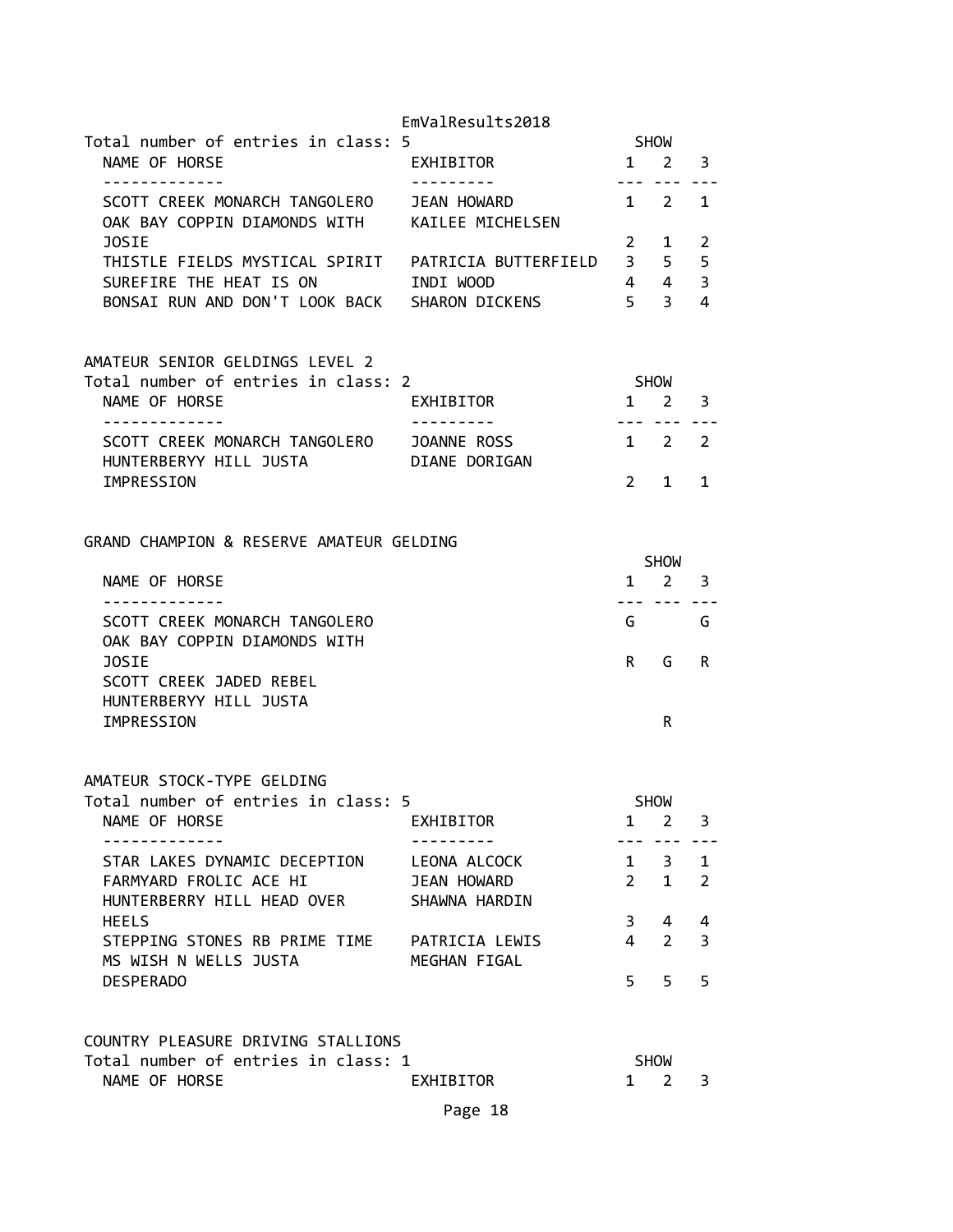|  |  | EmValResults2018 |
|--|--|------------------|
|--|--|------------------|

| HUNTERBERRY HILL JESS<br><b>MARVELOUS</b>                                                                | ADELYN ROWLAND                               |                     | $1 \quad 1 \quad 1$                |                |
|----------------------------------------------------------------------------------------------------------|----------------------------------------------|---------------------|------------------------------------|----------------|
| SENIOR GELDINGS 30" & UNDER<br>Total number of entries in class: 0                                       |                                              |                     |                                    |                |
| SENIOR GELDINGS OVER 30" TO 32"<br>Total number of entries in class: 1                                   |                                              |                     | SHOW                               |                |
| NAME OF HORSE                                                                                            | EXHIBITOR                                    | $1 \quad 2 \quad 3$ |                                    |                |
| ------------<br>SUREFIRE THE HEAT IS ON INDI WOOD                                                        | .                                            |                     | --- --- ---<br>$1 \quad 1 \quad 1$ |                |
| SENIOR GELDINGS OVER 32" TO 34"<br>Total number of entries in class: 5<br>NAME OF HORSE                  | EXHIBITOR                                    | SHOW                | $1 \quad 2 \quad 3$                |                |
| <u> - - - - - - - - - - - - -</u><br>SCOTT CREEK MONARCH TANGOLERO JEAN HOWARD<br>HUNTERBERYY HILL JUSTA | <u> - - - - - - - - - -</u><br>DIANE DORIGAN | $1 \quad 2 \quad 1$ | --- ---                            |                |
| IMPRESSION                                                                                               |                                              |                     | $2 \quad 1$                        | $\overline{2}$ |
| RADS ROYAL SPITFIRE                                                                                      | KATY RADULOVICH                              |                     | $3 \quad 4$                        | $\overline{3}$ |
| BONSAI RUN AND DON'T LOOK BACK CHERIE SMITH                                                              | 5 <sup>5</sup>                               |                     |                                    | 5<br>4         |
| GRAND CHAMPION & RESERVE SENIOR GELDING<br>NAME OF HORSE                                                 |                                              |                     | <b>SHOW</b><br>$1 \quad 2 \quad 3$ |                |
| SCOTT CREEK MONARCH TANGOLERO<br>HUNTERBERYY HILL JUSTA                                                  |                                              |                     | --- ---<br>GRG                     |                |
| IMPRESSION<br>SUREFIRE THE HEAT IS ON                                                                    |                                              | R —                 | G                                  | R              |
| STOCK-TYPE GELDING<br>Total number of entries in class: 7<br>NAME OF HORSE                               | EXHIBITOR                                    | $1 \quad$           | <b>SHOW</b><br>2                   | 3              |
| - - - - - - - - - - - - -                                                                                | --------                                     |                     |                                    |                |
| STAR LAKES DYNAMIC DECEPTION                                                                             | LEONA ALCOCK                                 | $2^{\circ}$         | 1 4<br>$\mathbf{1}$                | 1<br>4         |
| FOXGLOVE DESTINED TO BE UNIQUE<br>RVS MYSTIQUE MIRAGE                                                    | CHEYENNE WHINERY<br>SANDY JOHNSON            | 3 <sup>7</sup>      | $2^{\circ}$                        | $\overline{2}$ |
| FARMYARD FROLIC ACE HI                                                                                   | JEAN HOWARD                                  | $\overline{4}$      | $\overline{3}$                     | $\overline{3}$ |
| HUNTERBERRY HILL HEAD OVER<br><b>HEELS</b>                                                               | <b>BRENNA HARDIN</b>                         | 5.                  | 5                                  | 5              |
|                                                                                                          |                                              |                     |                                    |                |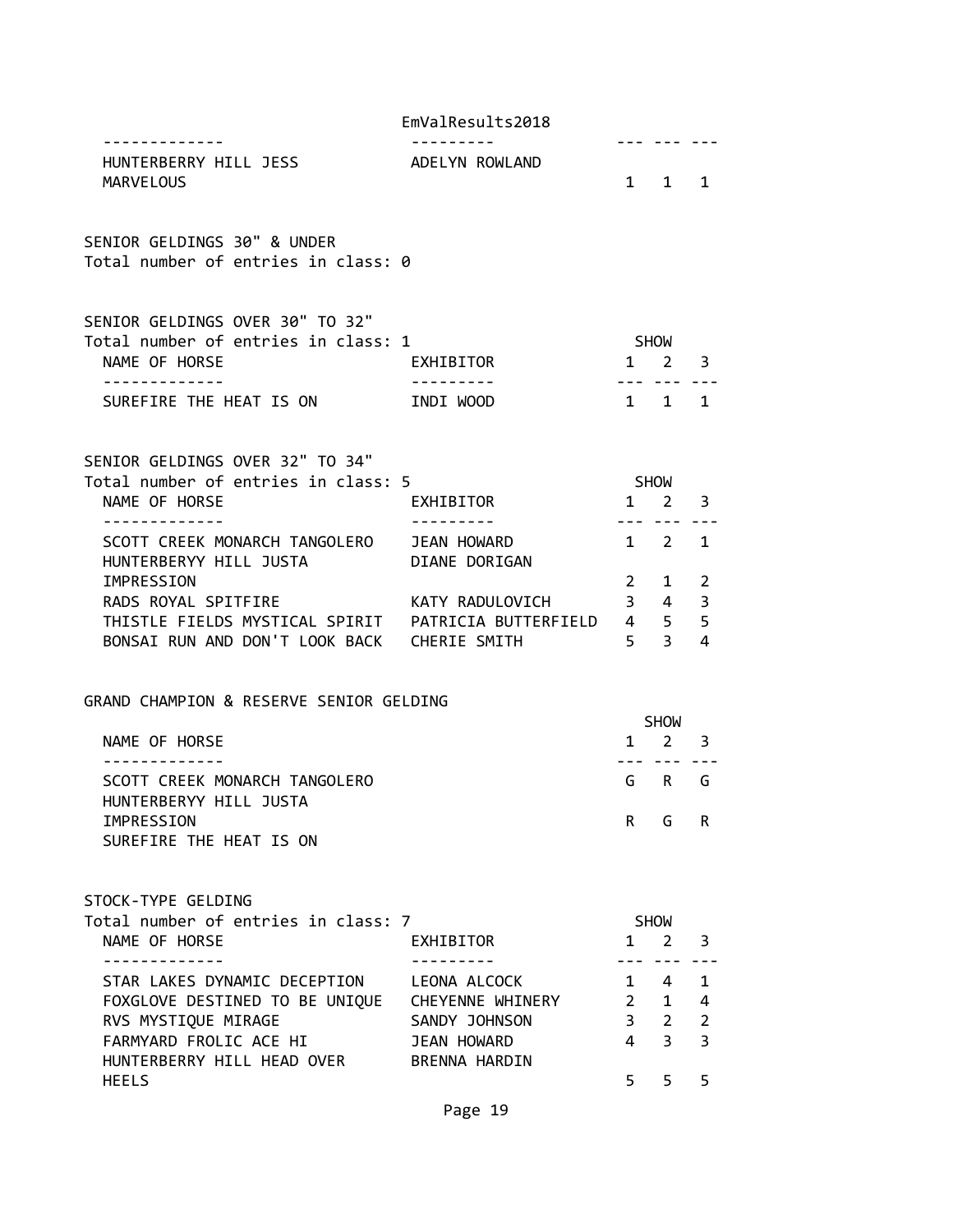LADIES SINGLE PLEASURE DRIVING

VOUTH BOADCTER

| Total number of entries in class: 3 |                  | <b>SHOW</b>         |  |
|-------------------------------------|------------------|---------------------|--|
| NAME OF HORSE                       | EXHIBITOR        | $1 \quad 2 \quad 3$ |  |
|                                     |                  |                     |  |
| THRS DARK DESIRE                    | KATHY HOWARD     | 1 1 1               |  |
| SAMIS DON Q POWER                   | CHARMAYNE ZUCKER | $2 \quad 2 \quad 2$ |  |

| TUUIN NUAUSIEN                      |                  |               |               |   |  |
|-------------------------------------|------------------|---------------|---------------|---|--|
| Total number of entries in class: 7 |                  |               | <b>SHOW</b>   |   |  |
| NAME OF HORSE                       | <b>EXHIBITOR</b> |               | 2             | 3 |  |
|                                     |                  |               |               |   |  |
| FARMYARD FROLIC ACE HI              | BRENNA HARDIN    |               | $\mathcal{L}$ | 2 |  |
| HILL CREEKS DANCIN NICKERS          | ALYSSA GOERTZEN  | $\mathcal{P}$ | 1             | 1 |  |
| OAK GROVE LEGENDS BORN TO RUN       | DEVLIN NEWNHAM   | 3             | 4             | 3 |  |
| SCOTT CREEK RIVER WIND              | MEGYN HALL       | 4             | 6             | 6 |  |
| WESTWIND FARMS AMAZING              | OLIVIA TUCKER    |               |               |   |  |
| <b>SIGNATURE</b>                    |                  | 5             | 3             | 4 |  |
| GALLERYORIGINALS PHAROS ROWDY       | LILLIAN GEORGE   |               |               |   |  |
| LADY                                |                  | 6             |               |   |  |
| JUSTA FRAYED KNOT DOT COM           | NATHAN BELL      |               | 5             | 5 |  |
|                                     |                  |               |               |   |  |

NWMHC TWO-YEAR OLD MARE HALTER FUTURITY Total number of entries in class: 0

YOUTH OWNED TRAINED EXHIBITED SINGLE PLEASURE DRIVING Total number of entries in class: 0

YOUTH PLEASURE DRIVING 7 & UNDER

|                      | Total number of entries in class: 3 |                 | <b>SHOW</b>           |  |
|----------------------|-------------------------------------|-----------------|-----------------------|--|
| NAME OF HORSE        |                                     | EXHIBITOR       | $1 \t2 \t3$           |  |
|                      |                                     |                 |                       |  |
| CENTURY FARMS QUAZAR |                                     | MEADOW VANDEPOL | 1 1 1                 |  |
|                      | MS WISHNWELLS JUSTIN ECLIPSE        | ASPEN RUEGGER   | $2 \times 2 \times 3$ |  |
| LAZY RS SUPER STAR   |                                     | HAZEL CLEVENGER | २२२)                  |  |

TWO YEAR OLD MARES 29" & UNDER Total number of entries in class: 0

TWO YEAR OLD MARES OVER 29" TO 31" Total number of entries in class: 0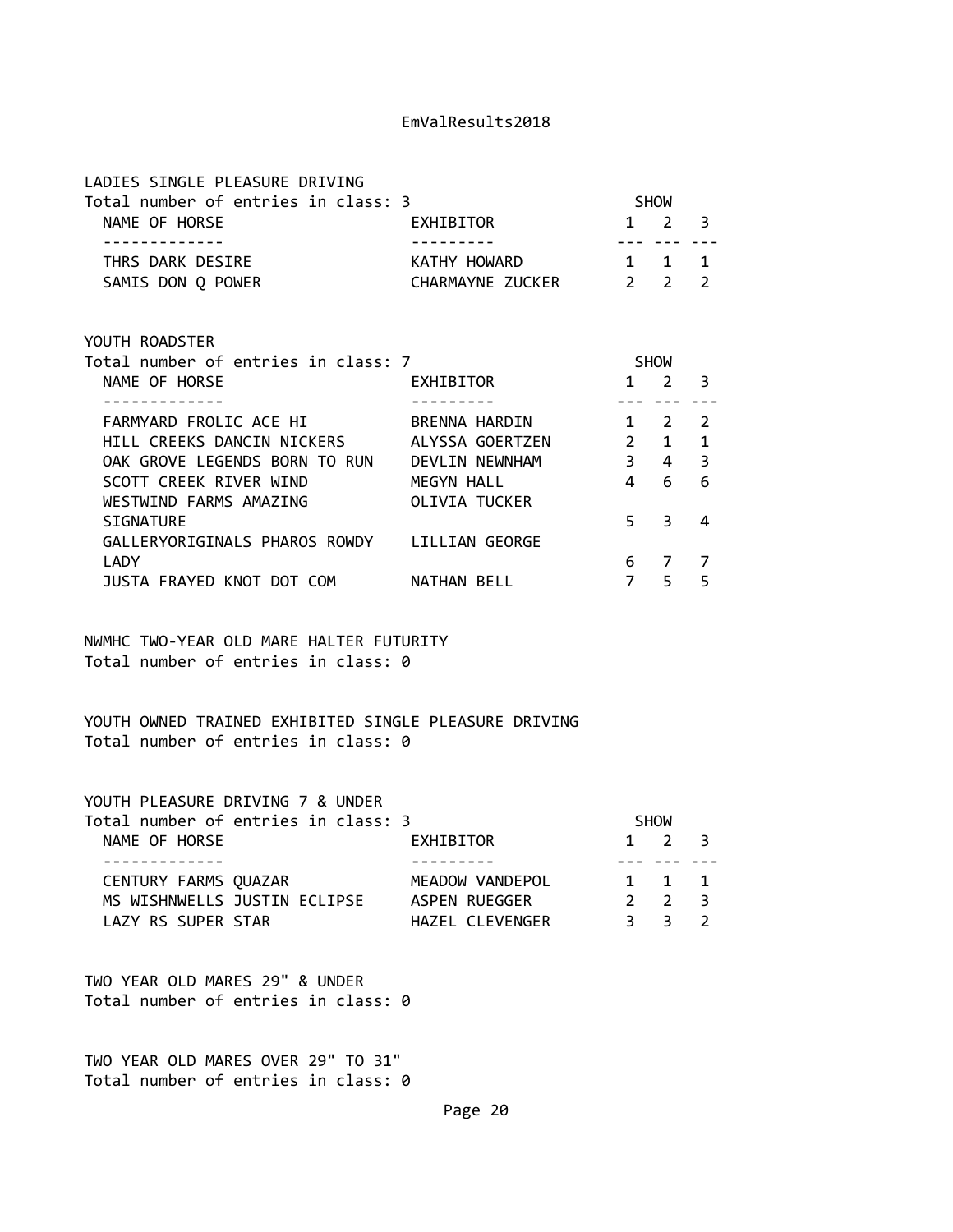| TWO YEAR OLD MARES OVER 31" TO 33"                             |                                     |                                                         |                                    |                     |              |   |
|----------------------------------------------------------------|-------------------------------------|---------------------------------------------------------|------------------------------------|---------------------|--------------|---|
| Total number of entries in class: 2                            |                                     |                                                         | <b>SHOW</b>                        |                     |              |   |
| NAME OF HORSE<br>-------------                                 | EXHIBITOR                           | $1 \quad 2$                                             | --- --- ---                        | 3                   |              |   |
| HUNTERBERRY<br>HILLSOIMPRESSIVELYSWEET                         | ADELYN ROWLAND                      |                                                         |                                    | $\mathbf{1}$        | $\mathbf{1}$ | 1 |
| WINGATES DARK N DRAMATIC   JESSIE SKERJANEC   2 2              |                                     |                                                         |                                    | $\mathcal{P}$       |              |   |
| YEARLING MARES 28" & UNDER                                     |                                     |                                                         |                                    |                     |              |   |
| Total number of entries in class: 1<br>NAME OF HORSE           | EXHIBITOR                           |                                                         | <b>SHOW</b><br>$1 \quad 2 \quad 3$ |                     |              |   |
| -------------<br>FLYIN GS ASSURED FAIRYTALE TRACY GUTSCHER     |                                     | . <b>.</b><br>$1 \quad 1 \quad 1$                       |                                    |                     |              |   |
| YEARLING MARES OVER 28" TO 30"                                 |                                     |                                                         |                                    |                     |              |   |
| Total number of entries in class: 3<br>NAME OF HORSE           | EXHIBITOR                           | <b>SHOW</b>                                             | $1 \quad 2 \quad 3$                |                     |              |   |
| -------------<br>SCOTT CREEK CARAMEL COMMOTION JOANNE ROSS     |                                     | .<br>1 1 1                                              |                                    |                     |              |   |
| SCOTT CREEK MONARCH MIRA BELLE CAMERON NELSON                  |                                     |                                                         |                                    |                     |              |   |
| EE PISTOLS MIRAGE                                              | KATY RADULOVICH                     | $\begin{array}{ccc} 2 & 2 & 3 \\ 3 & 3 & 2 \end{array}$ |                                    |                     |              |   |
| YEARLING MARES OVER 30" TO 32"                                 |                                     |                                                         |                                    |                     |              |   |
| Total number of entries in class: 6<br>NAME OF HORSE           | EXHIBITOR                           | <b>SHOW</b><br>$1 \quad 2$                              |                                    | 3                   |              |   |
| -------------                                                  |                                     |                                                         | --- --- ---                        |                     |              |   |
| HUNTERBERRY HILL LAVISH ADELYN ROWLAND                         |                                     |                                                         |                                    |                     |              |   |
| IMPRESSION                                                     |                                     | $1 \quad$                                               | $1 \quad$                          | $\mathbf{1}$        |              |   |
| HUNTERBERRY HILL IMPRESSIVE                                    | JORDAN VAN FLEET                    |                                                         |                                    |                     |              |   |
| <b>GLAMOUR</b>                                                 |                                     | 3 <sup>7</sup>                                          | $2 \quad 4$<br>3 <sup>7</sup>      | 3<br>$\overline{2}$ |              |   |
| SCOTT CREEK MONARCH APPLIQUE JOANNE ROSS<br><b>HUNTERBERRY</b> | GARRET HARRINGTON                   |                                                         |                                    |                     |              |   |
| HILLSERIOUSLYIMPRESSIVE                                        |                                     |                                                         |                                    | 4                   | 5.           | 6 |
| FLYIN GS ASSURED ANIMATION<br>MOUNTAIN MEADOWS BAYLESS         | TRACY GUTSCHER<br><b>BEN HANSEN</b> | 5 <sup>7</sup>                                          | 2                                  | 5                   |              |   |
| <b>BEAUTY</b>                                                  |                                     | 6                                                       | 6                                  | 4                   |              |   |

WEANLING MARES Total number of entries in class: 0

GRAND CHAMPION & RESERVE JUNIOR MARE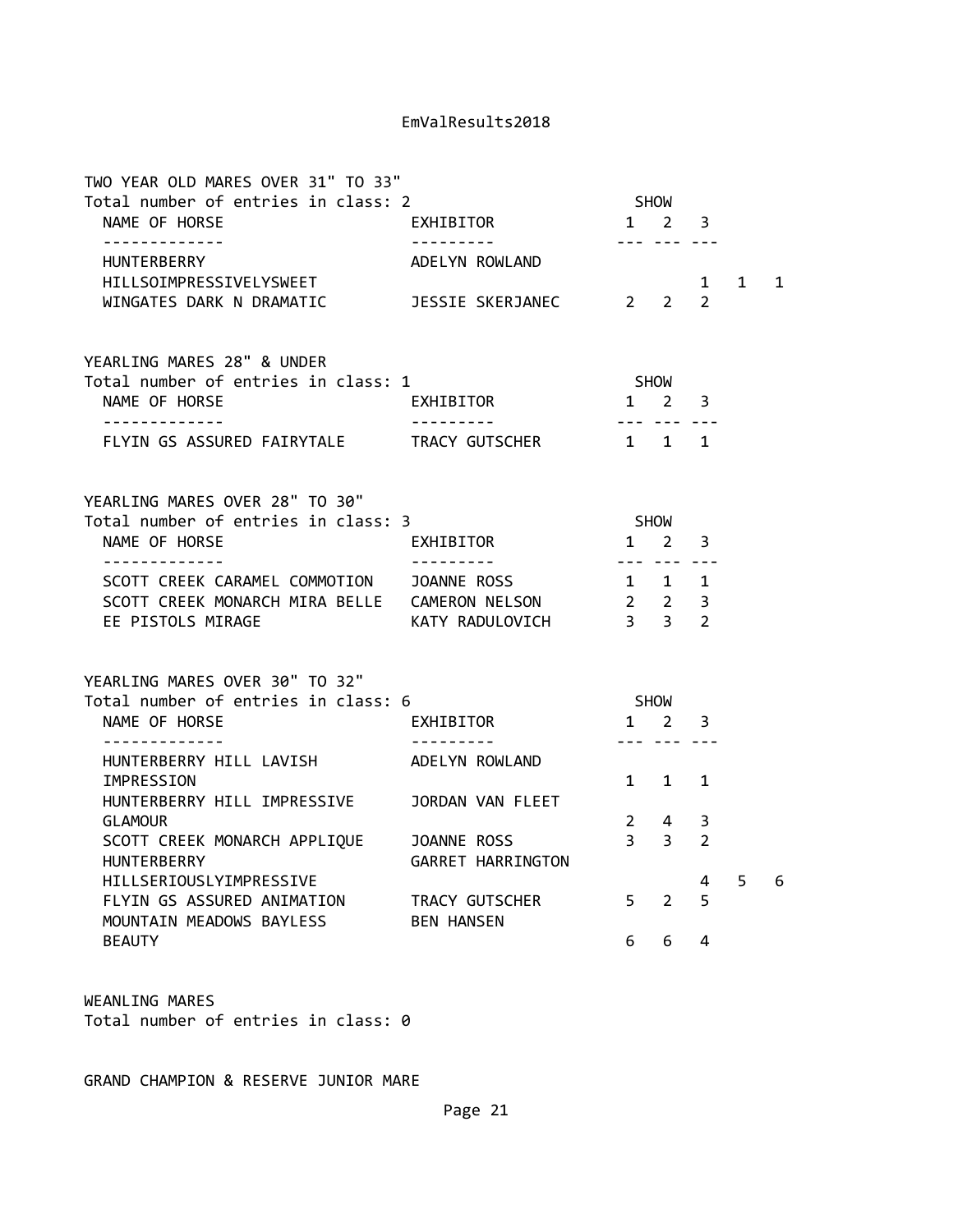|                               | <b>SHOW</b>                          |
|-------------------------------|--------------------------------------|
| NAME OF HORSE                 | $\mathcal{L}$<br>- 3<br>$\mathbf{1}$ |
|                               |                                      |
| HUNTERBERRY HILL LAVISH       |                                      |
| IMPRESSION                    | G                                    |
| SCOTT CREEK CARAMEL COMMOTION | R.<br>R<br>R                         |
| HUNTERBERRY HILL IMPRESSIVE   |                                      |
| <b>GLAMOUR</b>                |                                      |
| <b>HUNTERBERRY</b>            |                                      |

HILLSOIMPRESSIVELYSWEET G G

NWMHC THREE-YEAR OLD DRIVING FUTURITY Total number of entries in class: 0

COUNTRY PLEASURE DRIVING GELDINGS

| Total number of entries in class: 6                                                               |                  | <b>SHOW</b>              |     |                         |
|---------------------------------------------------------------------------------------------------|------------------|--------------------------|-----|-------------------------|
| NAME OF HORSE                                                                                     | EXHIBITOR        | $1 \quad 2 \quad 3$      |     |                         |
| RANCH O QUINN SIR JONQUIL ADELYN ROWLAND 1 4                                                      |                  | بالمستنا بمستنا المستنان |     | $\mathbf{1}$            |
| OAK BAY SHADOWFAX <b>DESSIE SKERJANEC</b> 2 1                                                     |                  |                          |     | $\overline{2}$          |
| HILL CREEKS DANCIN NICKERS CHERIE SMITH                                                           |                  | 3 <sub>2</sub>           |     | $\overline{\mathbf{4}}$ |
| STAR LAKES DYNAMIC DECEPTION KATHY L HOWARD 4 5 5                                                 |                  |                          |     |                         |
| OAK BAY SALSAS BRAVADO LISA BROSTAD                                                               |                  | 5 <sup>3</sup>           |     | $\overline{3}$          |
| MS WISH N WELLS JUSTA MEGHAN FIGAL                                                                |                  |                          |     |                         |
| <b>DESPERADO</b>                                                                                  |                  | 6 —                      | 6   | 6                       |
|                                                                                                   |                  |                          |     |                         |
|                                                                                                   |                  |                          |     |                         |
| OPEN CLASSIC PLEASURE DRIVING 32" & UNDER<br>Total number of entries in class: 3                  |                  | <b>SHOW</b>              |     |                         |
| NAME OF HORSE                                                                                     | <b>EXHIBITOR</b> | $1\quad 2$               |     | 3                       |
|                                                                                                   |                  |                          |     |                         |
| BOBKATS TAKE A CHANCE SUNNY BALSHAW 1 1 1                                                         |                  |                          |     |                         |
| RAD WENDYS ROYAL CHICKABOO KATY RADULOVICH 2 2<br>PANCOMS LIGHTENING STARBURST KATHY L HOWARD 3 3 |                  |                          |     | $\overline{2}$          |
|                                                                                                   |                  |                          |     | $\overline{3}$          |
|                                                                                                   |                  |                          |     |                         |
|                                                                                                   |                  |                          |     |                         |
| OPEN CLASSIC PLEASURE DRIVING OVER 32" TO 34"<br>Total number of entries in class: 6              |                  | <b>SHOW</b>              |     |                         |
| NAME OF HORSE<br><b>EXHIBITOR</b>                                                                 |                  | $1\quad 2$               |     | 3                       |
| . <u>.</u>                                                                                        |                  |                          |     |                         |
| MARYSTOWN MCDREAMY MARYSTOWN MCDREAMY                                                             |                  |                          | 1 1 | $\mathbf{1}$            |
| FARMYARD FROLIC ACE HI JEAN HOWARD                                                                |                  | $2\quad 2$               |     | 2                       |
| BONSAI RUN AND DON'T LOOK BACK CHERIE SMITH                                                       |                  | $3 \quad 4$              |     | $\overline{3}$          |
| RHMF GEMINIS SHIMMERING BLACK RONDA FIGAL                                                         |                  |                          |     |                         |
| <b>ONYX</b>                                                                                       |                  |                          | 4 3 | 5                       |
| LAZY RS SUPER STAR BAMBI ROYLANCE 5 6                                                             |                  |                          |     | 4                       |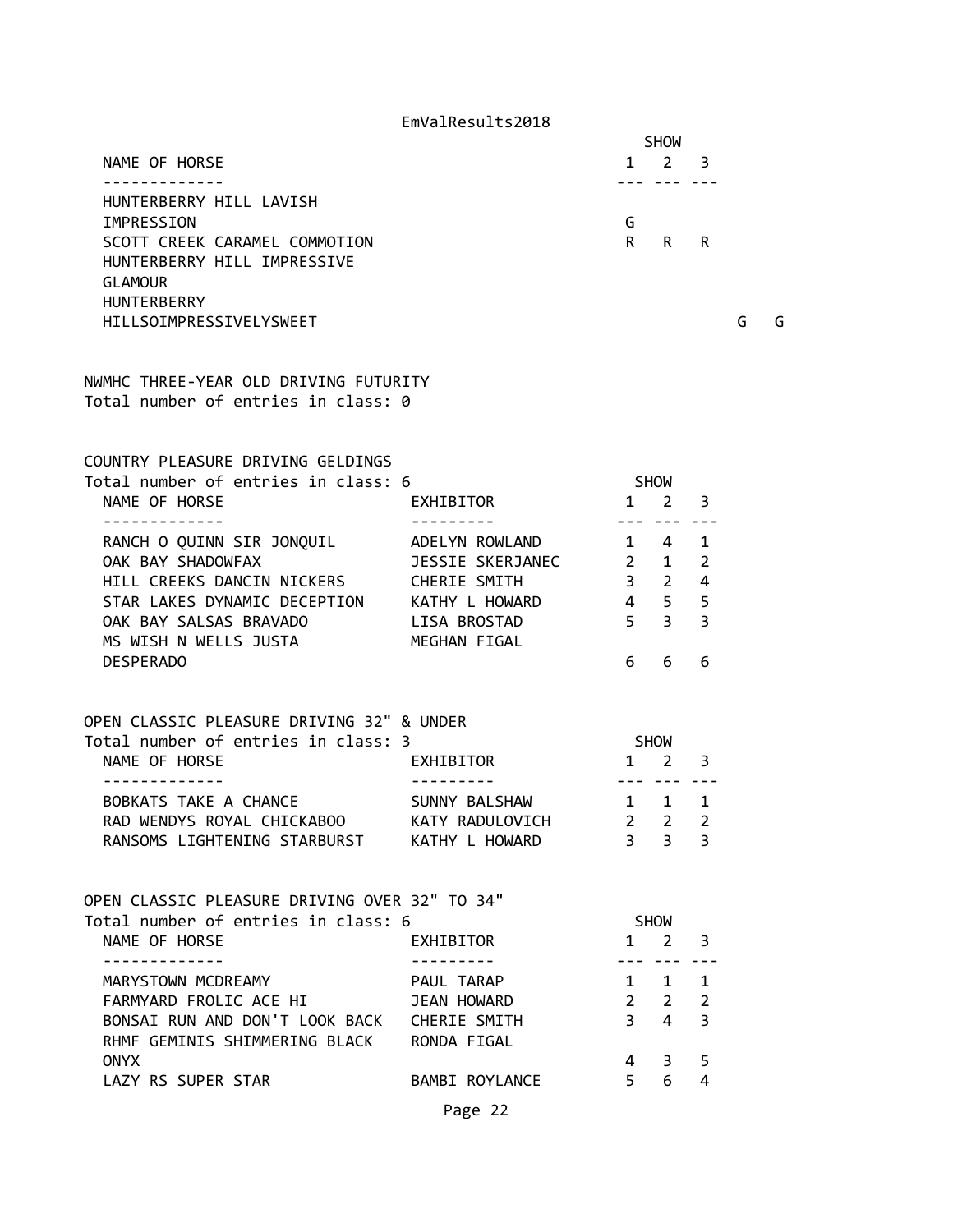## YOUTH OWNED TRAINED EXHIBITED GELDING 18 & UNDER

| Total number of entries in class: 6 |                   |               | <b>SHOW</b>   |                |  |
|-------------------------------------|-------------------|---------------|---------------|----------------|--|
| NAME OF HORSE                       | EXHIBITOR         | 1             |               | 3              |  |
|                                     |                   |               |               |                |  |
| MS WISHNWELLS JUSTIN ECLIPSE        | ASPEN RUEGGER     |               | 5             |                |  |
| GALLERYS PHARAOHS PHERRARI          | LILLIAN GEORGE    | $\mathcal{P}$ | 1             | 4              |  |
| RADS ROYAL SPITFIRE                 | KATY RADULOVICH   | З             | $\mathcal{P}$ | $\overline{2}$ |  |
| CELEBRATIONS TENNESSEE SUNSET       | ANGELICA LEDEZMA  |               | 4             | 3              |  |
| VFM MAXIMUM REVENGE                 | <b>BEN HANSEN</b> |               |               | 5              |  |
| THISTLE FIELDS MYSTICAL SPIRIT      | ADDIE COREY       |               |               | 6              |  |

# YOUTH 13 & OLDER EXHIBITING SENIOR GELDING<br>Total number of entries in slass: 5

| Total number of entries in class: 5 |                  | <b>SHOW</b>    |                          |  |
|-------------------------------------|------------------|----------------|--------------------------|--|
| NAME OF HORSE                       | EXHIBITOR        | 2              | $\overline{\mathbf{3}}$  |  |
|                                     |                  |                |                          |  |
| SCOTT CREEK MONARCH TANGOLERO       | BRENNA HARDIN    | $1 \t2 \t3$    |                          |  |
| LOS ARBOLES ODYSSEYS RANGLER        | SUNNY BALSHAW    | $\overline{1}$ | $\blacksquare$           |  |
| RADS ROYAL SPITFIRE                 | KATY RADULOVICH  | 33             | $\overline{\phantom{a}}$ |  |
| CELEBRATIONS TENNESSEE SUNSET       | ANGELICA LEDEZMA | 4              | -4                       |  |
| THISTLE FIELDS MYSTICAL SPIRIT      | ADDIE COREY      |                |                          |  |

## YOUTH 8-12 EXHIBITING SENIOR GELDING

| Total number of entries in class: 8 |                    |               | <b>SHOW</b>   |               |
|-------------------------------------|--------------------|---------------|---------------|---------------|
| NAME OF HORSE                       | EXHIBITOR          |               |               |               |
|                                     |                    |               |               |               |
| RANCH O QUINN SIR JONQUIL           | BROOKLYN ERVIN     |               |               | 1             |
| SCOTT CREEK MONARCH TANGOLERO       | <b>GWEN CRONIN</b> | $\mathcal{P}$ | 3             | 5             |
| LOS ARBOLES ODYSSEYS RANGLER        | ELIZABETH SCHULZ   | 3             | $\mathcal{P}$ | $\mathcal{P}$ |
| VIEWCREST CAPTAIN MORGAN            | PRESLEY CREECY     | 4             | 6             | 3             |
| VFM MAXIMUM REVENGE                 | <b>BEN HANSEN</b>  | 5             | 4             | 7             |
| OAK BAY SALSAS REMARKABLE           | EMILY HALL         | 6             |               | 4             |
| BONSAI RUN AND DON'T LOOK BACK      | REBECCA GOERTZEN   | 7             | 5             | 8             |
| SCOTT CREEK RIVER WIND              | MEGYN HALL         | 8             | 8             | 6             |

| YOUTH 7 & UNDER EXHIBITING SENIOR GELDING |                 |   |                     |  |
|-------------------------------------------|-----------------|---|---------------------|--|
| Total number of entries in class: 3       |                 |   | <b>SHOW</b>         |  |
| NAME OF HORSE                             | EXHIBITOR       |   | $1 \quad 2 \quad 3$ |  |
|                                           |                 |   |                     |  |
| MS WISHNWELLS JUSTIN ECLIPSE              | ASPEN RUEGGER   |   | $1 \quad 2 \quad 2$ |  |
| LOS ARBOLES ODYSSEYS RANGLER              | MEADOW VANDEPOL |   | $\overline{1}$      |  |
| THISTLE FIELDS MYSTICAL SPIRIT            | SOPHIE SECHLER  | ₹ | $\mathcal{R}$       |  |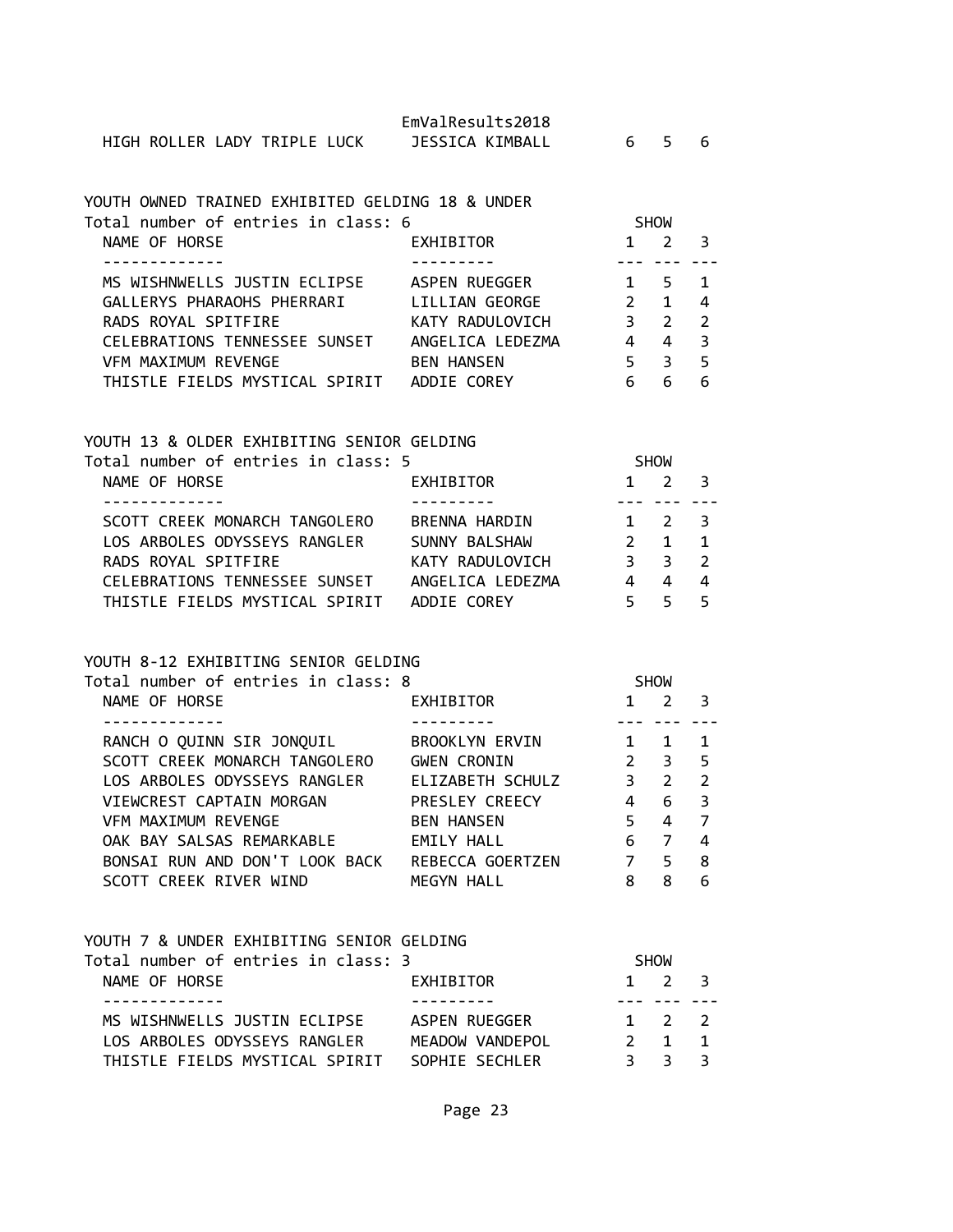| YOUTH STOCK-TYPE GELDING                                                        |                                        |                                                                                                                                                                                                                                                                                                                                                                                                                                                                            |                            |                         |
|---------------------------------------------------------------------------------|----------------------------------------|----------------------------------------------------------------------------------------------------------------------------------------------------------------------------------------------------------------------------------------------------------------------------------------------------------------------------------------------------------------------------------------------------------------------------------------------------------------------------|----------------------------|-------------------------|
| Total number of entries in class: 10<br>NAME OF HORSE                           | EXHIBITOR                              |                                                                                                                                                                                                                                                                                                                                                                                                                                                                            | <b>SHOW</b><br>$1 \quad 2$ | $\overline{\mathbf{3}}$ |
| .                                                                               |                                        | $- - -$                                                                                                                                                                                                                                                                                                                                                                                                                                                                    |                            |                         |
| STAR LAKES DYNAMIC DECEPTION                                                    | SUNNY BALSHAW                          |                                                                                                                                                                                                                                                                                                                                                                                                                                                                            | $1 \quad 3$                | 2                       |
| FOXGLOVE DESTINED TO BE UNIQUE  CHEYENNE WHINERY 2 1                            |                                        |                                                                                                                                                                                                                                                                                                                                                                                                                                                                            |                            | $\mathbf 1$             |
| PURA VIDAS ELVIS                                                                | DEVLIN NEWNHAM                         |                                                                                                                                                                                                                                                                                                                                                                                                                                                                            | $3 \quad 4$                | 3                       |
| SUNNYVALES PS I LUV U BOBBY ELIZABETH SCHULZ                                    |                                        | $\overline{4}$                                                                                                                                                                                                                                                                                                                                                                                                                                                             |                            | 5                       |
| HUNTERBERRY HILL HEAD OVER                                                      | <b>BRENNA HARDIN</b>                   |                                                                                                                                                                                                                                                                                                                                                                                                                                                                            |                            |                         |
| <b>HEELS</b>                                                                    |                                        | 5 <sub>1</sub>                                                                                                                                                                                                                                                                                                                                                                                                                                                             | 2                          | 6                       |
| OAK BAY SALSAS SHARPER IMAGE OLIVIA TUCKER<br>FARMYARD FROLIC ACE HI            | ANNA MCCARTHY                          | $6\overline{6}$<br>7 <sub>7</sub>                                                                                                                                                                                                                                                                                                                                                                                                                                          | 5                          | $\overline{7}$          |
| HILL CREEKS DANCIN NICKERS ALYSSA GOERTZEN                                      |                                        |                                                                                                                                                                                                                                                                                                                                                                                                                                                                            | 6                          |                         |
| SUNNYVALE DEALERS HIGH ROLLER SARAH BALFOUR                                     |                                        |                                                                                                                                                                                                                                                                                                                                                                                                                                                                            |                            | 4                       |
|                                                                                 |                                        |                                                                                                                                                                                                                                                                                                                                                                                                                                                                            |                            |                         |
| GENTLEMENS COUNTRY PLEASURE DRIVING                                             |                                        |                                                                                                                                                                                                                                                                                                                                                                                                                                                                            |                            |                         |
| Total number of entries in class: 2                                             |                                        |                                                                                                                                                                                                                                                                                                                                                                                                                                                                            | SHOW                       |                         |
| NAME OF HORSE<br>-------------                                                  | EXHIBITOR<br><u> - - - - - - - - -</u> | $\frac{1}{2} \left( \frac{1}{2} \right) \left( \frac{1}{2} \right) \left( \frac{1}{2} \right) \left( \frac{1}{2} \right) \left( \frac{1}{2} \right) \left( \frac{1}{2} \right) \left( \frac{1}{2} \right) \left( \frac{1}{2} \right) \left( \frac{1}{2} \right) \left( \frac{1}{2} \right) \left( \frac{1}{2} \right) \left( \frac{1}{2} \right) \left( \frac{1}{2} \right) \left( \frac{1}{2} \right) \left( \frac{1}{2} \right) \left( \frac{1}{2} \right) \left( \frac$ | $1 \quad 2$                | 3                       |
| HILL CREEKS DANCIN NICKERS KELLY JENSEN<br>MS WISH N WELLS JUSTA                | DANIEL FIGAL                           | 1 1 1                                                                                                                                                                                                                                                                                                                                                                                                                                                                      |                            |                         |
| <b>DESPERADO</b>                                                                |                                        | 2                                                                                                                                                                                                                                                                                                                                                                                                                                                                          | 2                          | $\overline{2}$          |
| OPEN SINGLE PLEASURE DRIVING 32" & UNDER<br>Total number of entries in class: 0 |                                        |                                                                                                                                                                                                                                                                                                                                                                                                                                                                            |                            |                         |
| OPEN SINGLE PLEASURE DRIVING OVER 32" TO 34"                                    |                                        |                                                                                                                                                                                                                                                                                                                                                                                                                                                                            |                            |                         |
| Total number of entries in class: 2                                             |                                        |                                                                                                                                                                                                                                                                                                                                                                                                                                                                            | <b>SHOW</b>                |                         |
| NAME OF HORSE<br>. <u>.</u>                                                     | EXHIBITOR                              | $\frac{1}{2}$                                                                                                                                                                                                                                                                                                                                                                                                                                                              | $1 \quad 2$                | 3                       |
| THRS DARK DESIRE                                                                | SUNNY BALSHAW                          | 1 1                                                                                                                                                                                                                                                                                                                                                                                                                                                                        |                            | 1                       |
| SAMIS DON Q POWER                                                               | CHARMAYNE ZUCKER 2 2                   |                                                                                                                                                                                                                                                                                                                                                                                                                                                                            |                            | $\overline{2}$          |
| ADULT SHOWMANSHIP                                                               |                                        |                                                                                                                                                                                                                                                                                                                                                                                                                                                                            |                            |                         |
| Total number of entries in class: 3                                             |                                        |                                                                                                                                                                                                                                                                                                                                                                                                                                                                            | SHOW                       |                         |
| NAME OF HORSE                                                                   | EXHIBITOR                              | $\mathbf{1}$                                                                                                                                                                                                                                                                                                                                                                                                                                                               | 2                          | 3                       |
| . <u>.</u> .<br>SCOTT CREEK MYSTICAL CALENDAR                                   | JESSICA KIMBALL                        |                                                                                                                                                                                                                                                                                                                                                                                                                                                                            |                            |                         |
| GIRL                                                                            |                                        |                                                                                                                                                                                                                                                                                                                                                                                                                                                                            | 1 2                        | 3                       |
| FARMYARD FROLIC ACE HI                                                          | JEAN HOWARD                            | $2^{\circ}$                                                                                                                                                                                                                                                                                                                                                                                                                                                                | 3                          | $\overline{2}$          |
| HUNTERBERRY HILL HEAD OVER                                                      | SHAWNA HARDIN                          |                                                                                                                                                                                                                                                                                                                                                                                                                                                                            |                            |                         |
| <b>HEELS</b>                                                                    |                                        | $\mathbf{3}$                                                                                                                                                                                                                                                                                                                                                                                                                                                               | $\mathbf{1}$               | 1                       |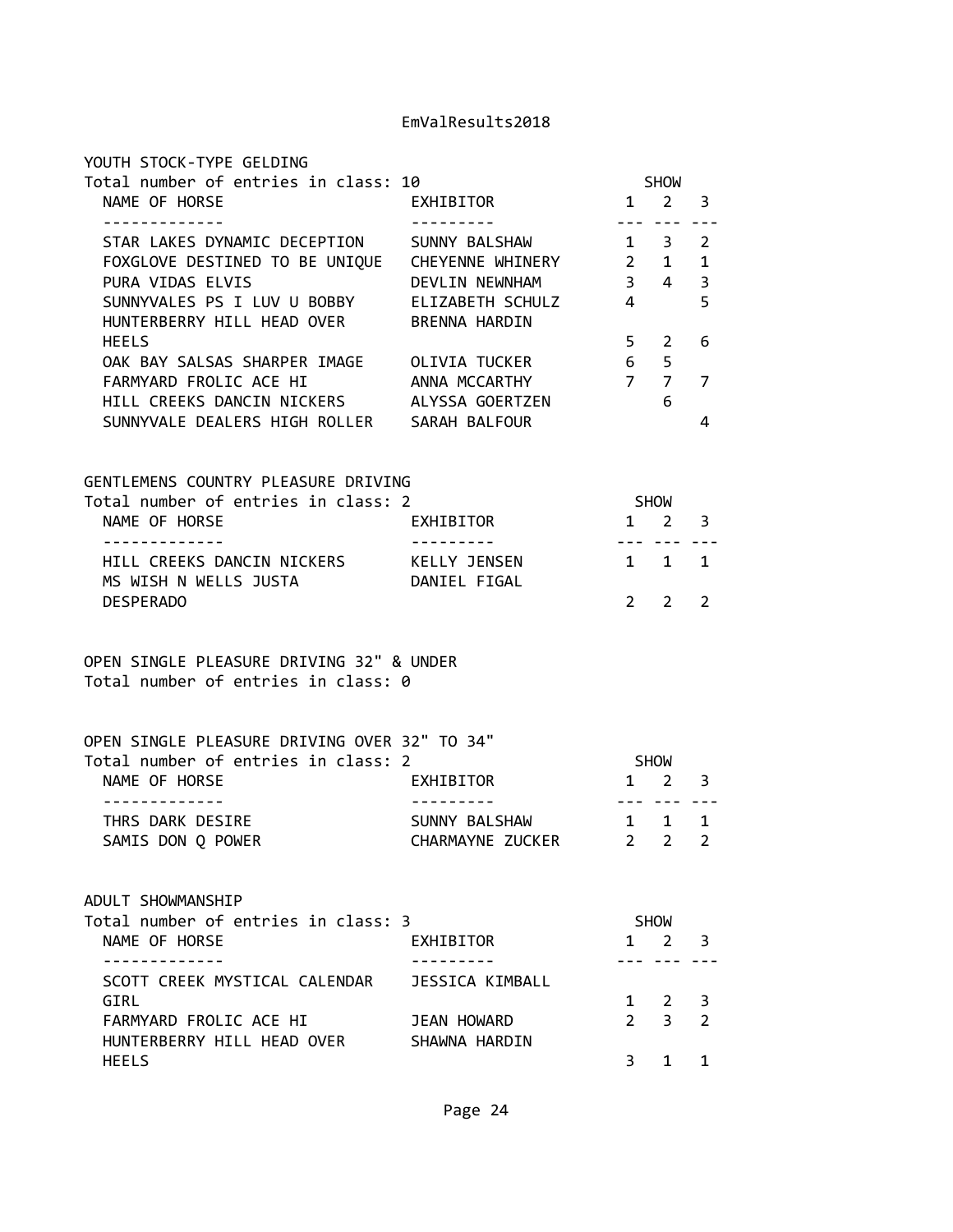| AMATEUR SHOWMANSHIP                                                              |                                  |                |                                           |                |
|----------------------------------------------------------------------------------|----------------------------------|----------------|-------------------------------------------|----------------|
| Total number of entries in class: 5<br>NAME OF HORSE                             | EXHIBITOR                        | <b>SHOW</b>    | $1 \quad 2 \quad 3$                       |                |
| -------------                                                                    | <u> - - - - - - - - - -</u>      |                | $- - - - - - -$                           |                |
| DAYSPRING FIRST LIGHT                                                            | AILENE TARAP                     | 1 1            |                                           | 1              |
| HUNTERBERRY HILL HEAD OVER SHAWNA HARDIN                                         |                                  |                |                                           |                |
| <b>HEELS</b>                                                                     |                                  | $2^{\circ}$    | 2                                         | 3              |
| SCOTT CREEK MYSTICAL CALENDAR JESSICA KIMBALL                                    |                                  |                |                                           |                |
| GIRL                                                                             |                                  | $\mathbf{3}$   | 4                                         | 4              |
| OAK BAY COPPIN DIAMONDS WITH KAILEE MICHELSEN<br>JOSIE                           |                                  | $\overline{4}$ |                                           | $\overline{2}$ |
| FARMYARD FROLIC ACE HI JEAN HOWARD                                               |                                  | 5 <sup>5</sup> | $\overline{\mathbf{3}}$<br>5 <sup>7</sup> | 5              |
|                                                                                  |                                  |                |                                           |                |
|                                                                                  |                                  |                |                                           |                |
| ADULT SPECIAL NEEDS SHOWMANSHIP                                                  |                                  |                |                                           |                |
| Total number of entries in class: 1<br>NAME OF HORSE                             | $1 \quad 2 \quad 3$<br>EXHIBITOR | <b>SHOW</b>    |                                           |                |
| -------------                                                                    | <u> - - - - - - - - - -</u>      | . <b>.</b>     |                                           |                |
| SUREFIRE THE HEAT IS ON                                                          | INDI WOOD                        |                | $1 \quad 1 \quad 1$                       |                |
|                                                                                  |                                  |                |                                           |                |
|                                                                                  |                                  |                |                                           |                |
| YOUTH COUNTRY PLEASURE DRIVING 13 & OLDER<br>Total number of entries in class: 7 |                                  | <b>SHOW</b>    |                                           |                |
| NAME OF HORSE                                                                    | EXHIBITOR                        | $1 \quad 2$    |                                           | 3              |
| . <u>.</u> .                                                                     |                                  |                | <u>--- --- ---</u>                        |                |
| STAR LAKES DYNAMIC DECEPTION BRENNA HARDIN                                       |                                  |                | 1 4                                       | $\overline{2}$ |
| HILL CREEKS DANCIN NICKERS ALYSSA GOERTZEN 2                                     |                                  |                | $1 \quad$                                 | 1              |
| OAK BAY SALSAS BRAVADO                                                           | BELLA WALKER                     | 3 <sup>7</sup> | $6\overline{6}$                           | 3              |
| CANDYLANDS COCIS WILD GIRL PAYTEN CREECY 4 5                                     |                                  |                |                                           | 5              |
| TOO GOOD TO BE TRUE                                                              | LILLIAN GEORGE 5 7 6             |                |                                           |                |
| OAK GROVE LEGENDS BORN TO RUN DEVLIN NEWNHAM                                     | 6 <sub>2</sub>                   |                |                                           | $\overline{7}$ |
| VINTAGE FARMS DANCING ON AIR JORDAN VAN FLEET 7 3                                |                                  |                |                                           | 4              |
|                                                                                  |                                  |                |                                           |                |
| YOUTH COUNTRY PLEASURE DRIVING 12 & UNDER                                        |                                  |                |                                           |                |
| Total number of entries in class: 4                                              |                                  |                | <b>SHOW</b>                               |                |
| NAME OF HORSE                                                                    | EXHIBITOR                        | 1              | $\overline{2}$                            | 3              |
| - - - - - - - - - - - - -<br>RANCH O QUINN SIR JONQUIL                           | BROOKLYN ERVIN                   |                | ---<br>$1 \quad 1$                        | $\mathbf{1}$   |
| HUNTERBERRY HILL KENYA SE                                                        | PRESLEY CREECY                   | $2^{\circ}$    | $2^{\circ}$                               | $\overline{2}$ |
| MS WISH N WELLS JUSTA                                                            | AIMEE NICHOLSON                  |                |                                           |                |
| <b>DESPERADO</b>                                                                 |                                  | $\mathbf{3}$   | 4                                         | 3              |
| SCOTT CREEK RIVER WIND                                                           | MEGYN HALL                       | 4              | $\overline{3}$                            | 4              |
|                                                                                  |                                  |                |                                           |                |
|                                                                                  |                                  |                |                                           |                |

OPEN ROADSTER

Total number of entries in class: 4 SHOW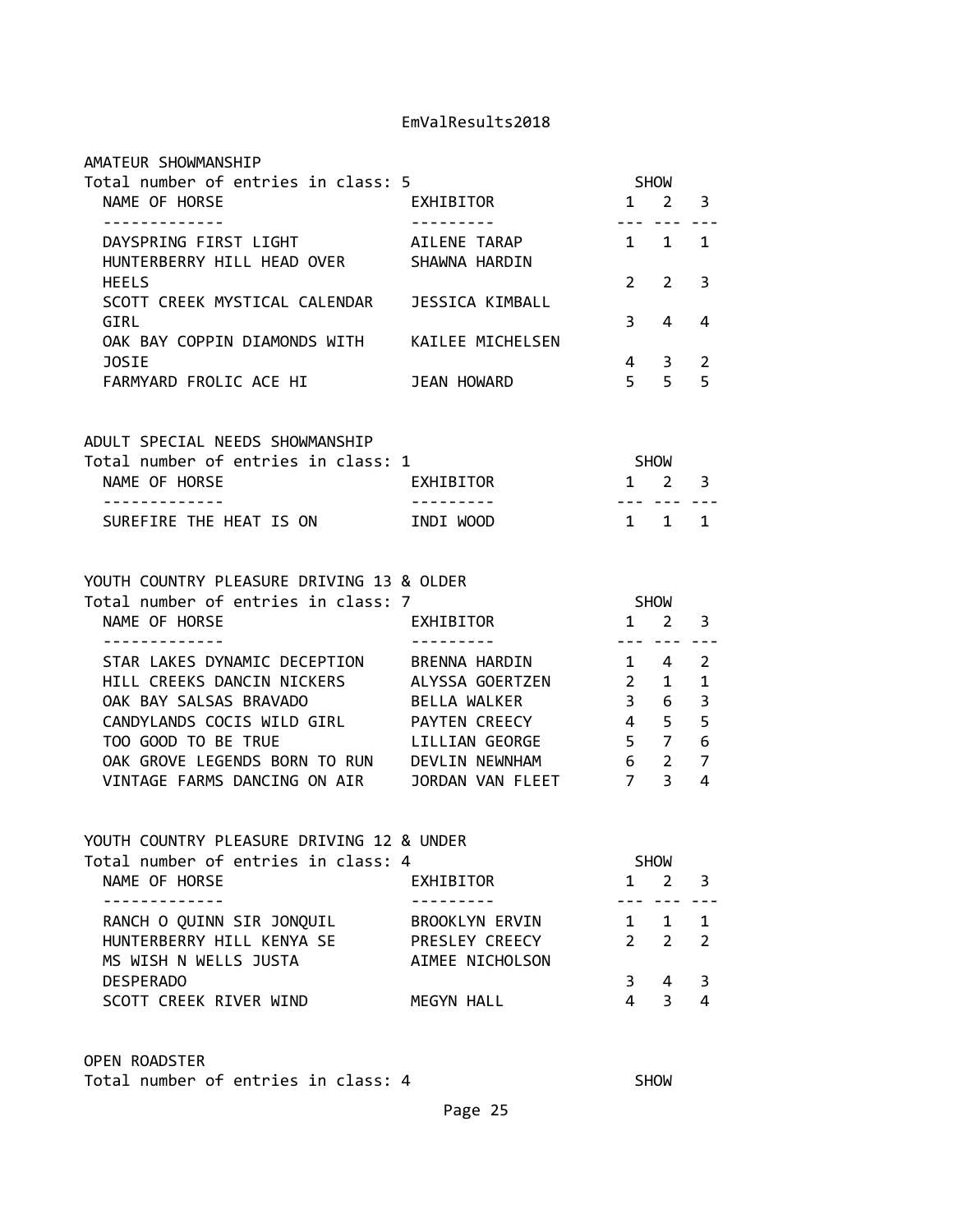| NAME OF HORSE                                                | EmValResults2018<br>EXHIBITOR |                       | $1 \quad 2 \quad 3$            |                        |
|--------------------------------------------------------------|-------------------------------|-----------------------|--------------------------------|------------------------|
| -------------<br>HILL CREEKS DANCIN NICKERS                  | ----------<br>CHERIE SMITH    |                       | --- ---<br>$1 \quad 3$         | ----<br>$\overline{2}$ |
| THRS DARK DESIRE                                             | KATHY L HOWARD                |                       | $2 \quad 1$                    | $\mathbf{1}$           |
| SAMIS EXOTIC DANCER<br>MS WISH N WELLS JUSTA THE RONDA FIGAL | CHARMAYNE ZUCKER 3 2          |                       |                                | $\overline{3}$         |
| <b>DESPERADO</b>                                             |                               | 4                     | 4                              | 4                      |
| AMATEUR CLASSIC PLEASURE DRIVING LEVEL 1                     |                               |                       |                                |                        |
| Total number of entries in class: 5                          |                               |                       | SHOW                           |                        |
| NAME OF HORSE                                                | EXHIBITOR                     |                       | $1 \quad 2$                    | 3                      |
| -------------<br>FARMYARD FROLIC ACE HI                      | ---------<br>JEAN HOWARD      |                       | --- ---<br>$1 \quad 5 \quad 3$ |                        |
| SRF LEGACY                                                   | KAILEE MICHELSEN 2 3 2        |                       |                                |                        |
| STEPPING STONES RB PRIME TIME PATRICIA LEWIS                 |                               |                       | 3 <sub>2</sub>                 | $\mathbf{1}$           |
| REDSTAR CHROME KID                                           | CHARMAYNE ZUCKER              |                       | $4\quad1$                      | 5                      |
| RHMF GEMINIS SHIMMERING BLACK RONDA FIGAL                    |                               |                       |                                |                        |
| <b>ONYX</b>                                                  |                               | 5 <sup>7</sup>        | 4                              | 4                      |
| AMATEUR CLASSIC PLEASURE DRIVING LEVEL 2                     |                               |                       |                                |                        |
| Total number of entries in class: 2                          |                               |                       | SHOW                           |                        |
| NAME OF HORSE                                                | EXHIBITOR                     |                       | $1 \quad 2$                    | 3                      |
| - - - - - - - - - - - - -<br>MARYSTOWN MCDREAMY              | AILENE TARAP                  |                       | $1 \quad 1$                    | 1                      |
| LAZY RS SUPER STAR                                           | BAMBI ROYLANCE<br>$2 \t2$     |                       |                                | $\overline{2}$         |
| AMATEUR VERSATILITY                                          |                               |                       |                                |                        |
| Total number of entries in class: 6                          |                               |                       | SHOW                           |                        |
| NAME OF HORSE                                                | EXHIBITOR                     |                       | $1 \quad 2$                    | 3                      |
| - - - - - - - - - - - - -                                    |                               |                       | --- ---                        |                        |
| HUNTERBERRY HILL IMPRESSIVE<br><b>ALLURE</b>                 | CAMERON NELSON                | $\mathbf{1}$          | $\overline{2}$                 | 1                      |
| HUNTERBERRY HILL JESS                                        | KAYCEE LUNDE                  |                       |                                |                        |
| MARVELOUS                                                    |                               | $\mathbf{2}^{\prime}$ | 1                              | 3                      |
| FARMYARD FROLIC ACE HI                                       | JEAN HOWARD                   | $\overline{3}$        | 5                              | 5                      |
| OAK BAY COPPIN DIAMONDS WITH                                 | KAILEE MICHELSEN              |                       |                                |                        |
| <b>JOSIE</b>                                                 |                               | 4                     | 4                              | 4                      |
| MARYSTOWN MCDREAMY                                           | AILENE TARAP                  | 5 <sup>1</sup>        | $\overline{3}$                 | $\overline{2}$         |
| MS WISH N WELLS JUSTA                                        | MEGHAN FIGAL                  |                       |                                |                        |
| <b>DESPERADO</b>                                             |                               | 6                     | 6                              | 6                      |
| YOUTH LIBERTY                                                |                               |                       |                                |                        |
| Total number of entries in class: 33                         |                               |                       | <b>SHOW</b>                    |                        |
| NAME OF HORSE                                                | EXHIBITOR                     | 1                     | $\overline{2}$                 | 3                      |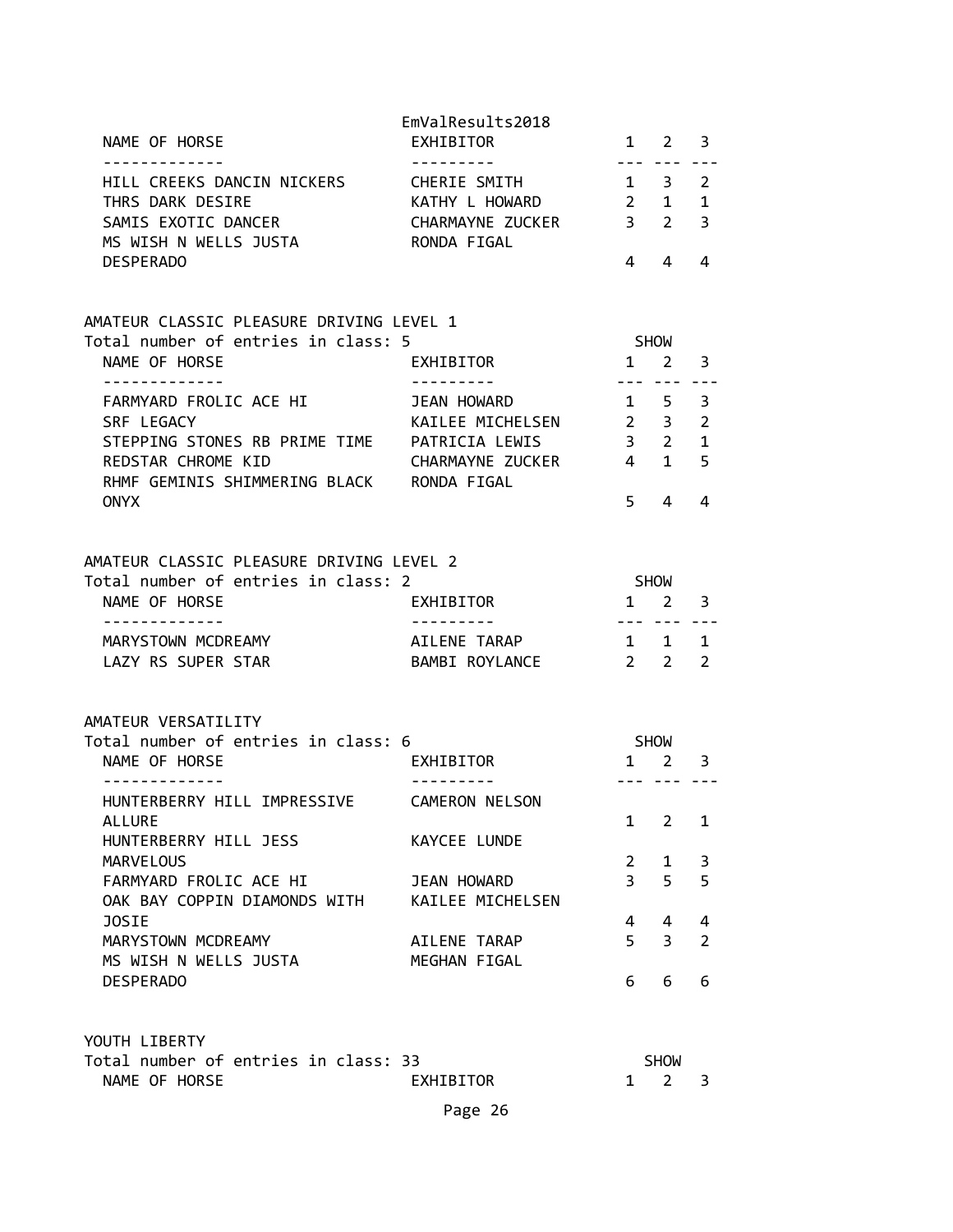| LOS ARBOLES ODYSSEYS RANGLER MEADOW VANDEPOL 1 2 2 |                                                                                                                                                                                                                                                                                                                                                                                                                                                                                        |                         |                |                         |
|----------------------------------------------------|----------------------------------------------------------------------------------------------------------------------------------------------------------------------------------------------------------------------------------------------------------------------------------------------------------------------------------------------------------------------------------------------------------------------------------------------------------------------------------------|-------------------------|----------------|-------------------------|
| SCOTT CREEK MONARCH TANGOLERO MEGYN HALL           |                                                                                                                                                                                                                                                                                                                                                                                                                                                                                        | $\overline{\mathbf{c}}$ |                |                         |
| RANSOMS BAY B SHADOW                               | MEGYN HALL                                                                                                                                                                                                                                                                                                                                                                                                                                                                             | 3 <sup>7</sup>          | $1 \quad$      | 4                       |
| EE BREAKDANCERS TINY DANCER KATY RADULOVICH 4      |                                                                                                                                                                                                                                                                                                                                                                                                                                                                                        |                         |                |                         |
| RHMF GEMINIS SHIMMERING BLACK AIMEE NICHOLSON      |                                                                                                                                                                                                                                                                                                                                                                                                                                                                                        |                         |                |                         |
| <b>ONYX</b>                                        |                                                                                                                                                                                                                                                                                                                                                                                                                                                                                        | 5                       | $7^{\circ}$    | 8                       |
| HUNTERBERRY HILL IMPRESSIVE                        | BROOKLYN ERVIN                                                                                                                                                                                                                                                                                                                                                                                                                                                                         |                         |                |                         |
| INTRIGUE                                           |                                                                                                                                                                                                                                                                                                                                                                                                                                                                                        | 6                       |                |                         |
|                                                    |                                                                                                                                                                                                                                                                                                                                                                                                                                                                                        | $7^{\circ}$             |                |                         |
| VFM MAXIMUM REVENGE                                | <b>BEN HANSEN</b>                                                                                                                                                                                                                                                                                                                                                                                                                                                                      |                         | 3              | 7                       |
| VIEWCREST CAPTAIN MORGAN PRESLEY CREECY 8          |                                                                                                                                                                                                                                                                                                                                                                                                                                                                                        |                         |                |                         |
| DUNDEE PROUD BAY B CAKES BRENNA HARDIN             |                                                                                                                                                                                                                                                                                                                                                                                                                                                                                        |                         | 4              | 6                       |
| BA B OS ANDROMEDA BY ENDEAVOR ELIZABETH SCHULZ     |                                                                                                                                                                                                                                                                                                                                                                                                                                                                                        |                         | 5              |                         |
| STAR LAKES DYNAMIC DECEPTION SARAH BALFOUR         |                                                                                                                                                                                                                                                                                                                                                                                                                                                                                        |                         | 6              |                         |
| RADS ROYAL SPITFIRE KATY RADULOVICH                |                                                                                                                                                                                                                                                                                                                                                                                                                                                                                        |                         | 8              | 5                       |
| HUNTERBERRY HILL IMPRESSIVE JORDAN VAN FLEET       |                                                                                                                                                                                                                                                                                                                                                                                                                                                                                        |                         |                |                         |
| <b>GLAMOUR</b>                                     |                                                                                                                                                                                                                                                                                                                                                                                                                                                                                        |                         |                | $\mathbf 1$             |
| CANDYLANDS COCIS WILD GIRL PAYTEN CREECY           |                                                                                                                                                                                                                                                                                                                                                                                                                                                                                        |                         |                | 3                       |
|                                                    |                                                                                                                                                                                                                                                                                                                                                                                                                                                                                        |                         |                |                         |
| YOUTH HUNTER 13 & OLDER                            |                                                                                                                                                                                                                                                                                                                                                                                                                                                                                        |                         |                |                         |
| Total number of entries in class: 23               |                                                                                                                                                                                                                                                                                                                                                                                                                                                                                        | <b>SHOW</b>             |                |                         |
| NAME OF HORSE                                      | EXHIBITOR                                                                                                                                                                                                                                                                                                                                                                                                                                                                              | $1 \quad 2 \quad 3$     |                |                         |
| -------------                                      | $\begin{array}{cccccccccc} \multicolumn{2}{c}{} & \multicolumn{2}{c}{} & \multicolumn{2}{c}{} & \multicolumn{2}{c}{} & \multicolumn{2}{c}{} & \multicolumn{2}{c}{} & \multicolumn{2}{c}{} & \multicolumn{2}{c}{} & \multicolumn{2}{c}{} & \multicolumn{2}{c}{} & \multicolumn{2}{c}{} & \multicolumn{2}{c}{} & \multicolumn{2}{c}{} & \multicolumn{2}{c}{} & \multicolumn{2}{c}{} & \multicolumn{2}{c}{} & \multicolumn{2}{c}{} & \multicolumn{2}{c}{} & \multicolumn{2}{c}{} & \mult$ | .                       |                |                         |
| FANFARE'S CHECK MY LABEL SUNNY BALSHAW             |                                                                                                                                                                                                                                                                                                                                                                                                                                                                                        | $1 \quad 1$             |                | $\mathbf{1}$            |
| SUNNYVALE DEALERS HIGH ROLLER SUNNY BALSHAW 2      |                                                                                                                                                                                                                                                                                                                                                                                                                                                                                        |                         |                | 4                       |
| LOS ARBOLES ODYSSEYS RANGLER SUNNY BALSHAW 3 8     |                                                                                                                                                                                                                                                                                                                                                                                                                                                                                        |                         |                | 3                       |
| PURA VIDAS ELVIS                                   | DEVLIN NEWNHAM 4 6                                                                                                                                                                                                                                                                                                                                                                                                                                                                     |                         |                | $\overline{7}$          |
| BONSAI RUN AND DON'T LOOK BACK ALYSSA GOERTZEN     |                                                                                                                                                                                                                                                                                                                                                                                                                                                                                        | 5                       |                |                         |
| FARMYARD FROLIC ACE HI BRENNA HARDIN               |                                                                                                                                                                                                                                                                                                                                                                                                                                                                                        | 6                       |                |                         |
| BA B OS ANDROMEDA BY ENDEAVOR SUNNY BALSHAW        |                                                                                                                                                                                                                                                                                                                                                                                                                                                                                        | 7                       | 5              | $\overline{2}$          |
| HILL CREEKS DANCIN NICKERS ALYSSA GOERTZEN 8       |                                                                                                                                                                                                                                                                                                                                                                                                                                                                                        |                         | $\overline{2}$ |                         |
| TOO GOOD TO BE TRUE                                | LILLIAN GEORGE                                                                                                                                                                                                                                                                                                                                                                                                                                                                         |                         | 3 <sup>7</sup> | 6                       |
| BOBKATS TAKE A CHANCE SUNNY BALSHAW                |                                                                                                                                                                                                                                                                                                                                                                                                                                                                                        |                         | $4 \quad$      | 5                       |
| CENTURY FARMS QUAZAR SUNNY BALSHAW                 |                                                                                                                                                                                                                                                                                                                                                                                                                                                                                        | $\overline{7}$          |                | 8                       |
|                                                    |                                                                                                                                                                                                                                                                                                                                                                                                                                                                                        |                         |                |                         |
| YOUTH HUNTER 12 & UNDER                            |                                                                                                                                                                                                                                                                                                                                                                                                                                                                                        |                         |                |                         |
| Total number of entries in class: 17               |                                                                                                                                                                                                                                                                                                                                                                                                                                                                                        |                         | SHOW           |                         |
| NAME OF HORSE                                      | EXHIBITOR                                                                                                                                                                                                                                                                                                                                                                                                                                                                              |                         | $1 \quad 2$    | 3                       |
| ------------                                       |                                                                                                                                                                                                                                                                                                                                                                                                                                                                                        |                         |                |                         |
| SUNNYVALES PS I LUV U BOBBY                        | ELIZABETH SCHULZ                                                                                                                                                                                                                                                                                                                                                                                                                                                                       | 1                       |                |                         |
| FANFARE'S CHECK MY LABEL                           | <b>MEGYN HALL</b>                                                                                                                                                                                                                                                                                                                                                                                                                                                                      | $2^{\circ}$             | 6              | 1                       |
| SCOTT CREEK MYSTICAL CALENDAR                      | REBECCA GOERTZEN                                                                                                                                                                                                                                                                                                                                                                                                                                                                       |                         |                |                         |
| GIRL                                               |                                                                                                                                                                                                                                                                                                                                                                                                                                                                                        |                         | 3 7            | 5                       |
| SCOTT CREEK RIVER WIND                             | MEGYN HALL                                                                                                                                                                                                                                                                                                                                                                                                                                                                             | 4                       | 3 <sup>7</sup> | $\overline{2}$          |
|                                                    |                                                                                                                                                                                                                                                                                                                                                                                                                                                                                        | 5 <sub>1</sub>          | 8              | $\overline{\mathbf{4}}$ |
| CENTURY FARMS QUAZAR                               | SARAH BALFOUR                                                                                                                                                                                                                                                                                                                                                                                                                                                                          |                         | $\overline{4}$ | $\overline{3}$          |
| LOS ARBOLES ODYSSEYS RANGLER ELIZABETH SCHULZ      |                                                                                                                                                                                                                                                                                                                                                                                                                                                                                        | 6                       |                |                         |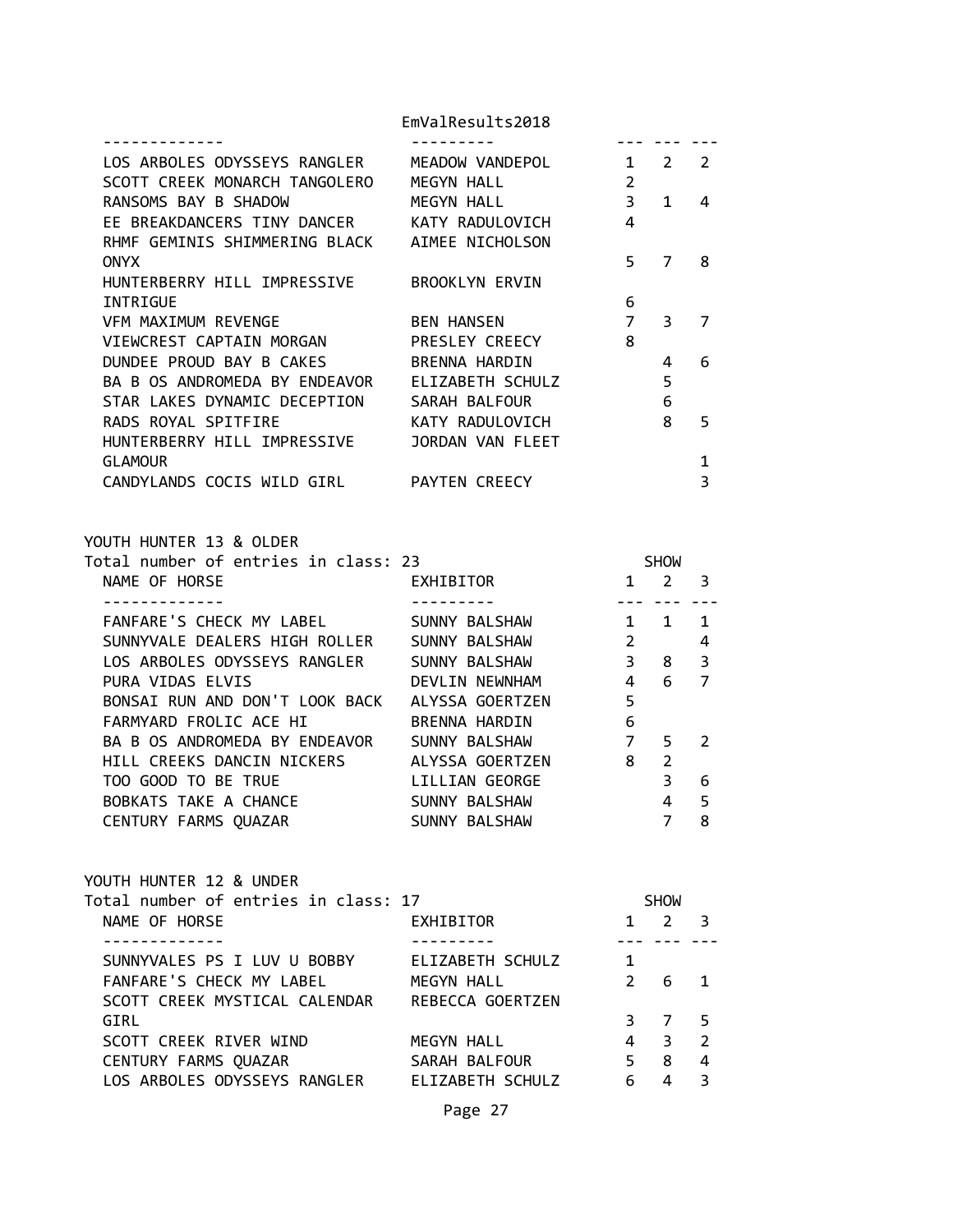| BOBKATS TAKE A CHANCE<br>SUNNYVALE DEALERS HIGH ROLLER SARAH BALFOUR                                                     | EmValResults2018<br>SARAH BALFOUR | 7 1<br>8 <sup>1</sup>              | 5            | 6                   |
|--------------------------------------------------------------------------------------------------------------------------|-----------------------------------|------------------------------------|--------------|---------------------|
| MS WISH N WELLS JUSTA AMIEE NICHOLSON                                                                                    |                                   |                                    |              |                     |
| <b>DESPERADO</b><br>BONSAI RUN VALENCIA                                                                                  | <b>PRESLEY CREECY</b>             |                                    | $2^{\circ}$  | 7<br>8              |
| YOUTH HUNTER 7 & UNDER                                                                                                   |                                   |                                    |              |                     |
| Total number of entries in class: 3<br>NAME OF HORSE                                                                     | <b>EXHIBITOR</b>                  | <b>SHOW</b><br>$1 \quad 2 \quad 3$ |              |                     |
| . <u>.</u><br>FARMYARD FROLIC ACE HI ASPEN RUEGGER 1 1 1 1<br>FANFARE'S CHECK MY LABEL ASPEN RUEGGER                     |                                   | $2\quad 2$                         |              | 2                   |
| AMATEUR HUNTER                                                                                                           |                                   |                                    |              |                     |
| Total number of entries in class: 8<br>NAME OF HORSE                                                                     | EXHIBITOR 1 2 3                   | <b>SHOW</b>                        |              |                     |
| <u> - - - - - - - - - - - - -</u><br>DAYSPRING FIRST LIGHT AILENE TARAP<br>OAK BAY COPPIN DIAMONDS WITH KAILEE MICHELSEN | ______________                    | .<br>$1 \quad 2 \quad 1$           |              |                     |
| JOSIE                                                                                                                    |                                   | $2^{\circ}$                        | 3            | 3                   |
| MARYSTOWN MCDREAMY<br>MS WISH N WELLS JUSTA                                                                              | AILENE TARAP<br>MEGHAN FIGAL      | $3 \quad 1$                        |              | $\overline{2}$      |
| <b>DESPERADO</b>                                                                                                         |                                   |                                    | 4 5          | 5                   |
| HIGH ROLLER LADY TRIPLE LUCK JESSICA KIMBALL 5 4 4                                                                       |                                   | 6 6 6                              |              |                     |
| BOBKATS TAKE A CHANCE<br>FARMYARD FROUTS ASE UT<br>FARMYARD FROLIC ACE HI JEAN HOWARD                                    |                                   | 7 7                                |              | $\overline{7}$      |
| OPEN HUNTER                                                                                                              |                                   |                                    |              |                     |
| Total number of entries in class: 20                                                                                     |                                   | <b>SHOW</b>                        |              |                     |
| NAME OF HORSE<br>-------------                                                                                           | EXHIBITOR<br>----------           | $1 \quad 2 \quad 3$                | --- --- ---  |                     |
| FANFARE'S CHECK MY LABEL                                                                                                 | SUNNY BALSHAW                     | $\mathbf{1}$                       | $\mathbf{1}$ | $\mathbf 1$         |
| SUNNYVALES PS I LUV U BOBBY<br>DAYSPRING FIRST LIGHT                                                                     | SUNNY BALSHAW<br>AILENE TARAP     | $\overline{2}$<br>$\overline{3}$   | 4            | 7<br>$\overline{2}$ |
| DARDANS ASSUREDLY                                                                                                        | MARISSA ERVIN                     |                                    |              |                     |
| SOPHISTICATED                                                                                                            |                                   | 4                                  |              | 7                   |
| HILL CREEKS DANCIN NICKERS                                                                                               | ALYSSA GOERTZEN                   | 5                                  |              | 4                   |
| LOS ARBOLES ODYSSEYS RANGLER<br>HUNTERBERRY HILL HEAD OVER                                                               | SUNNY BALSHAW<br>BRENNA HARDIN    | 6                                  | 6            | 5                   |
| <b>HEELS</b><br>PURA VIDAS ELVIS                                                                                         |                                   | $\overline{7}$<br>8                |              |                     |
| MARYSTOWN MCDREAMY                                                                                                       | DEVLIN NEWNHAM<br>AILENE TARAP    |                                    | 2<br>3       | 3                   |
| CENTURY FARMS QUAZAR                                                                                                     | SUNNY BALSHAW                     |                                    | 5            | 6                   |
| SUNNYVALE DEALERS HIGH ROLLER                                                                                            | SUNNY BALSHAW                     |                                    | 8            |                     |
| BOBKATS TAKE A CHANCE                                                                                                    | SUNNY BALSHAW                     |                                    |              | 8                   |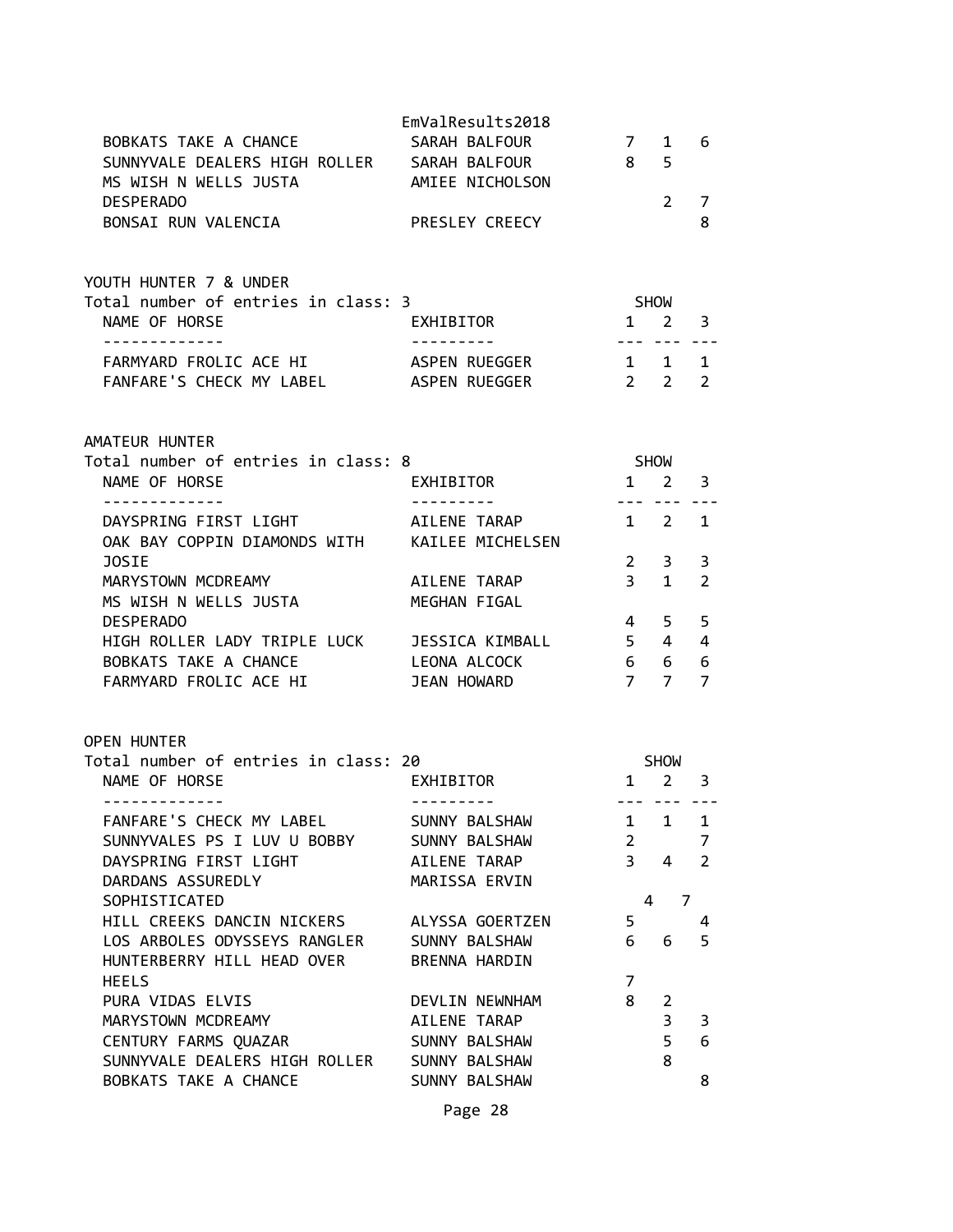| 3             |
|---------------|
|               |
|               |
| $\mathcal{P}$ |
|               |
|               |
|               |
| 3             |
|               |
| 8             |
|               |

| FOXGLOVE DESTINED TO BE UNIQUE | CHEYENNE WHINERY |             | 1 5 8          |                          |
|--------------------------------|------------------|-------------|----------------|--------------------------|
| OAK BAY SALSAS SHARPER IMAGE   | OLIVIA TUCKER    | $2 \quad 3$ |                | $\overline{4}$           |
| HILL CREEKS DANCIN NICKERS     | ALYSSA GOERTZEN  | 3           | $\overline{1}$ | $\overline{\phantom{a}}$ |
| CENTURY FARMS QUAZAR           | SUNNY BALSHAW    |             | 4 2 1          |                          |
| HUNTERBERRY HILL HEAD OVER     | BRENNA HARDIN    |             |                |                          |
| <b>HEELS</b>                   |                  |             | 5 4 7          |                          |
| DAYSPRING DARE TO DREAM        | LULU SAMIEE      |             | 6 7 5          |                          |
| PURA VIDAS ELVIS               | DEVLIN NEWNHAM   | 7           | 6              |                          |
| OAK BAY SASSY EDITION          | BELLA WALKER     | 8           | 8              | 6                        |

YOUTH SHOWMANSHIP 8 - 12

| Total number of entries in class: 8               |              |   |                                         |               |
|---------------------------------------------------|--------------|---|-----------------------------------------|---------------|
| EXHIBITOR                                         |              | 2 | 3                                       |               |
|                                                   |              |   |                                         |               |
| BROOKLYN ERVIN                                    | $\mathbf{1}$ | 1 | 3                                       |               |
| SARAH BALFOUR                                     |              |   | 2                                       |               |
| MARISSA ERVIN                                     |              |   |                                         |               |
|                                                   |              |   |                                         |               |
| ELIZABETH SCHULZ                                  | 4            | 4 | 5                                       |               |
| <b>BEN HANSEN</b>                                 | 5.           |   | 6                                       |               |
| SCOTT CREEK MYSTICAL CALENDAR<br>REBECCA GOERTZEN |              |   |                                         |               |
|                                                   | 6            | 7 |                                         |               |
| <b>GWEN CRONIN</b>                                | 7            | 8 | 7                                       |               |
| PRESLEY CREECY                                    | 8            | 6 | 8                                       |               |
|                                                   |              |   | <b>SHOW</b><br>$2 \quad 3$<br>3<br>$-5$ | $\mathcal{P}$ |

| YOUTH SHOWMANSHIP 7 & UNDER         |                 |                     |  |
|-------------------------------------|-----------------|---------------------|--|
| Total number of entries in class: 3 |                 | <b>SHOW</b>         |  |
| NAME OF HORSE                       | EXHIBITOR       | $1 \quad 2 \quad 3$ |  |
|                                     |                 |                     |  |
| FANFARE'S CHECK MY LABEL            | ASPEN RUEGGER   | 1 1 1               |  |
| LAZY RS SUPER STAR                  | HAZEL CLEVENGER | 2, 2, 2             |  |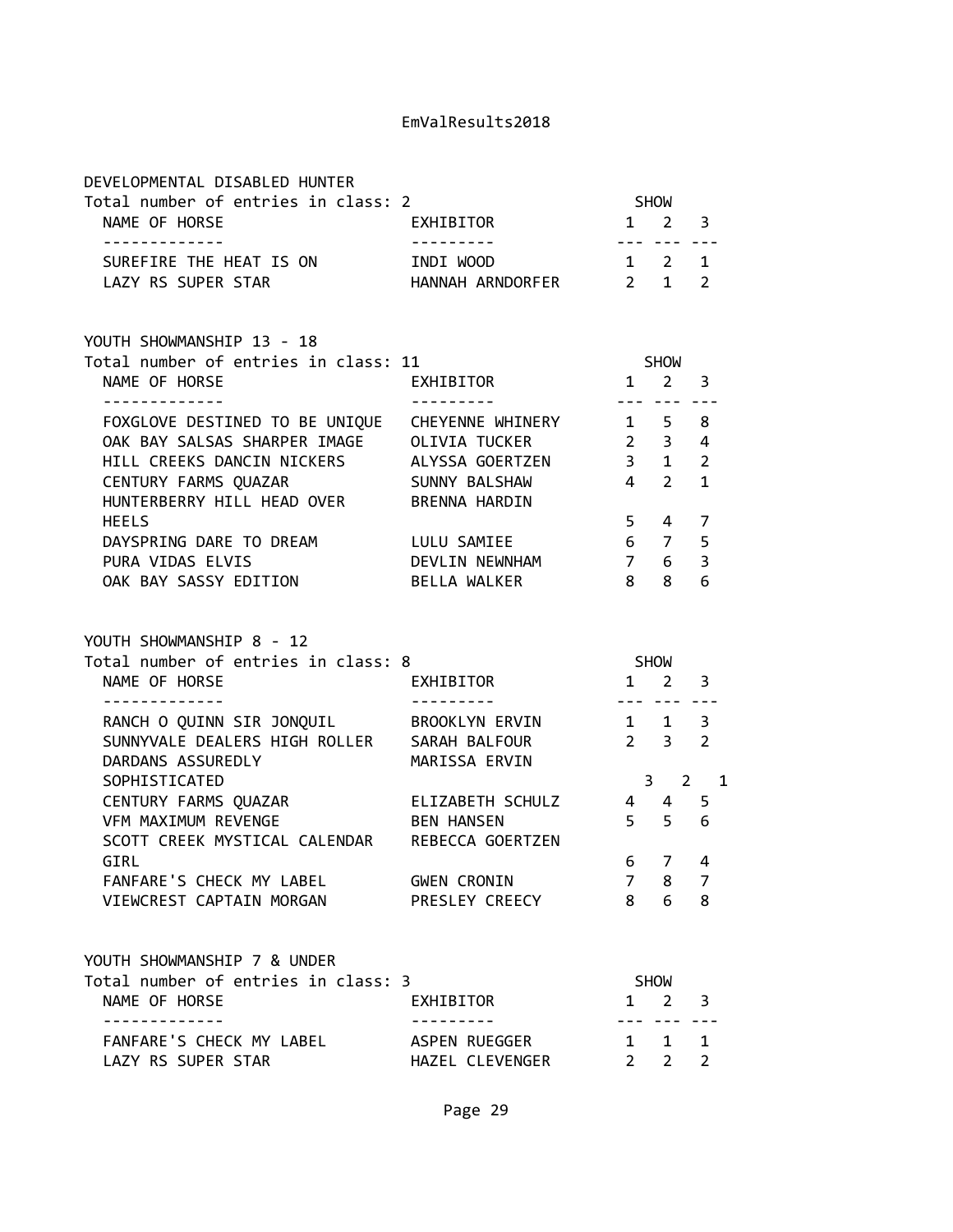| YOUTH SPECIAL NEEDS SHOWMANSHIP 18 & UNDER                                               |                                |                                |                                            |                |
|------------------------------------------------------------------------------------------|--------------------------------|--------------------------------|--------------------------------------------|----------------|
| Total number of entries in class: 1                                                      |                                | SHOW                           |                                            |                |
| NAME OF HORSE<br>-------------                                                           | EXHIBITOR<br>----------        | $- - - - - - - -$              | $1 \quad 2 \quad 3$                        |                |
| LAZY RS SUPER STAR                                                                       | HANNAH ARNDORFER 1 1 1         |                                |                                            |                |
| YOUTH SINGLE PLEASURE DRIVING 13 & OLDER<br>Total number of entries in class: 2          |                                | SHOW                           |                                            |                |
| NAME OF HORSE<br>. <u>.</u>                                                              | EXHIBITOR                      |                                | $1 \quad 2$<br>--- --- ---                 | 3              |
| THRS DARK DESIRE<br>WESTWIND FARMS AMAZING                                               | SUNNY BALSHAW<br>OLIVIA TUCKER |                                | 1 1 1                                      |                |
| SIGNATURE                                                                                |                                | $2 \left( \frac{1}{2} \right)$ | 2                                          | $\overline{2}$ |
| YOUTH SINGLE PLEASURE DRIVING 12 & UNDER<br>Total number of entries in class: 0          |                                |                                |                                            |                |
| AMATEUR STOCK-TYPE STALLION                                                              |                                |                                |                                            |                |
| Total number of entries in class: 2<br>NAME OF HORSE                                     | EXHIBITOR                      | SHOW<br>$1\quad 2$             |                                            | 3              |
| . <u>.</u><br>MARYSTOWN MCDREAMY<br>CAPERSNFIRE I WANNA TALK KENDRA BELL                 | AILENE TARAP                   | 1 1                            | --- --- -- <b>-</b>                        | 1              |
| ABOUT ME                                                                                 |                                | $2 \left( \frac{1}{2} \right)$ | 2                                          | 2              |
| GRAND CHAMPION & RESERVE AMATEUR STOCK-TYPE HALTER                                       |                                |                                |                                            |                |
| NAME OF HORSE<br>-------------                                                           |                                |                                | SHOW<br>$1 \quad 2 \quad 3$<br>--- --- --- |                |
| STAR LAKES DYNAMIC DECEPTION<br>RHMF GEMINIS TWINKLIN STAR                               |                                | G<br>R                         | R                                          | R              |
| MARYSTOWN MCDREAMY<br>FARMYARD FROLIC ACE HI                                             |                                | G                              | G                                          |                |
| AMATEUR OWNED TRAINED EXHIBITED STALLIONS LEVEL 1<br>Total number of entries in class: 0 |                                |                                |                                            |                |

AMATEUR OWNED TRAINED EXHIBITED STALLIONS LEVEL 2 Total number of entries in class: 0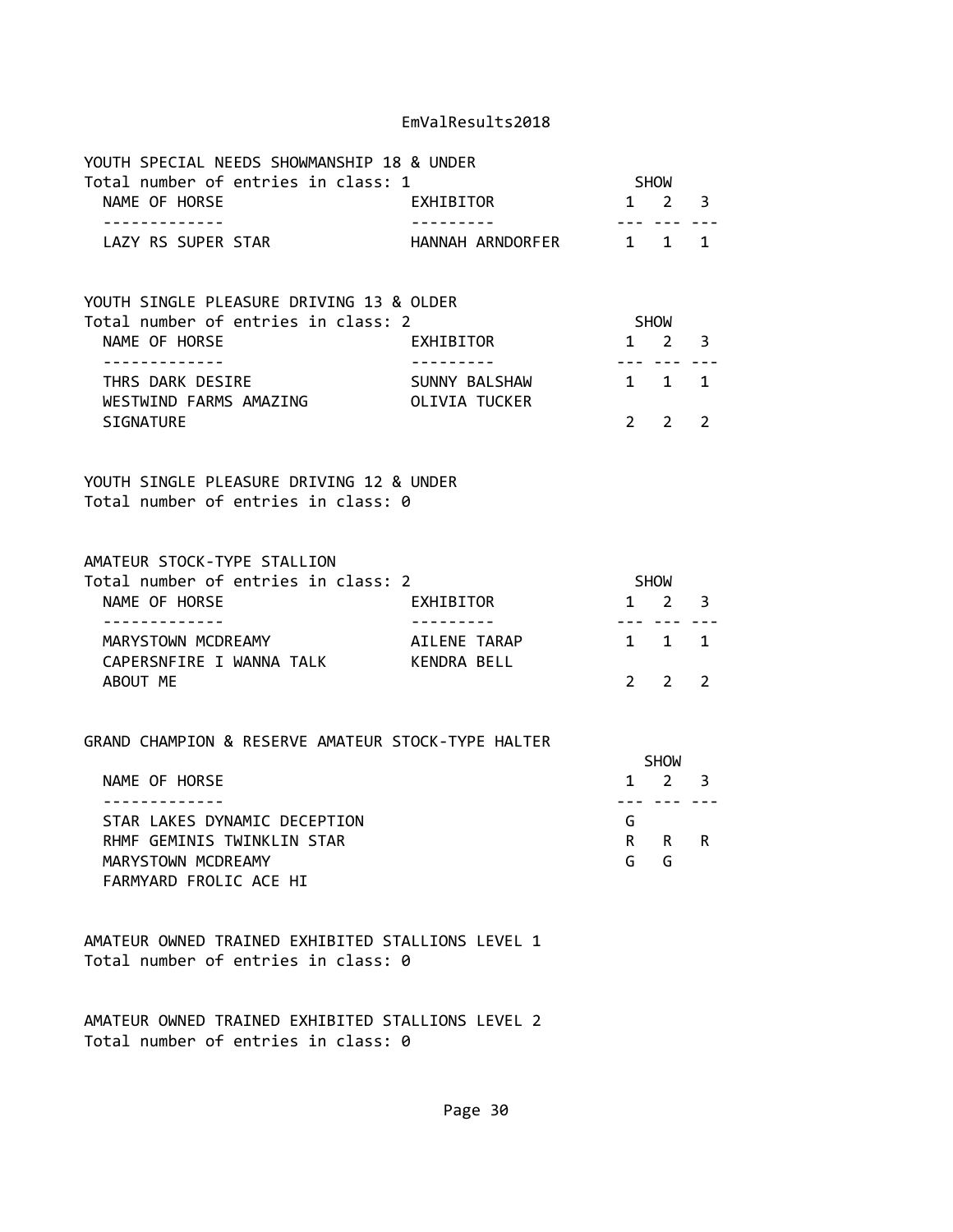|                                                                                                                                                                                     | EmValResults2018                                     |                                                     |                                      |                     |
|-------------------------------------------------------------------------------------------------------------------------------------------------------------------------------------|------------------------------------------------------|-----------------------------------------------------|--------------------------------------|---------------------|
| AMATEUR SENIOR STALLIONS LEVEL 1<br>Total number of entries in class: 2                                                                                                             |                                                      | <b>SHOW</b>                                         |                                      |                     |
| NAME OF HORSE                                                                                                                                                                       | EXHIBITOR                                            | $1 \quad 2 \quad 3$                                 |                                      |                     |
| HUNTERBERRY HILL JESS<br>MARVELOUS                                                                                                                                                  | KAYCEE LUNDE                                         |                                                     | 1 1 1                                |                     |
| TUCKS HIGH ROLLER                                                                                                                                                                   | AMY CHRISTOPHERSON 2 2                               |                                                     |                                      | $\overline{2}$      |
| AMATEUR SENIOR STALLIONS LEVEL 2<br>Total number of entries in class: 0                                                                                                             |                                                      |                                                     |                                      |                     |
| CLASSIC PLEASURE DRIVING GELDINGS<br>Total number of entries in class: 5<br>NAME OF HORSE                                                                                           | EXHIBITOR                                            |                                                     | SHOW<br>$1 \quad 2 \quad 3$          |                     |
| FARMYARD FROLIC ACE HI<br>SUNNYVALE DEALERS HIGH ROLLER SUNNY BALSHAW<br>BONSAI RUN AND DON'T LOOK BACK CHERIE SMITH<br>JUSTA FRAYED KNOT DOT COM KENDRA BELL<br>REDSTAR CHROME KID | ----------<br>KATHY L HOWARD<br>CHARMAYNE ZUCKER 5 1 | $1 \quad 5 \quad 5$<br>$2 \quad 3 \quad 4$<br>4 4 3 | --- --- ---<br>$3 \qquad 2 \qquad 2$ | 1                   |
| LADIES COUNTRY PLEASURE DRIVING<br>Total number of entries in class: 9<br>NAME OF HORSE                                                                                             | EXHIBITOR                                            | SHOW                                                | $1 \quad 2 \quad 3$                  |                     |
| HUNTERBERRY HILL JESS<br><b>MARVELOUS</b>                                                                                                                                           | ADELYN ROWLAND                                       |                                                     | 222 S.P<br>$1 \quad 1 \quad 2$       |                     |
| DARDANS ASSUREDLY<br>SOPHISTICATED                                                                                                                                                  | JENNIFER ERVIN                                       |                                                     |                                      | $2 \quad 7 \quad 3$ |
| HILL CREEKS DANCIN NICKERS                                                                                                                                                          | CHERIE SMITH                                         |                                                     | 3 2 1                                |                     |
| EE PRINCESS SARA<br>STAR LAKES DYNAMIC DECEPTION                                                                                                                                    | CHARMAYNE ZUCKER<br>KATHY L HOWARD                   |                                                     | 4 6<br>$5 \quad 8$                   | 8<br>7              |
| HUNTERBERRY HILL IMPRESSIVE                                                                                                                                                         | ADELYN ROWLAND                                       |                                                     |                                      |                     |
| <b>ALLURE</b><br>OAK BAY ROBBIN THE BANK WITH                                                                                                                                       | JESSIE SKERJANEC                                     | 6                                                   | 5                                    |                     |
| JOSIE                                                                                                                                                                               |                                                      | $7^{\circ}$                                         |                                      | 3 <sub>5</sub>      |
| OAK BAY SALSAS BRAVADO<br>VINTAGE FARMS DANCING ON AIR KATIE HANSEN                                                                                                                 | LISA BROSTAD                                         |                                                     | $8 \quad 4$                          | 4<br>6              |
| YOUTH COSTUME                                                                                                                                                                       |                                                      |                                                     |                                      |                     |
| Total number of entries in class: 4<br>NAME OF HORSE                                                                                                                                | EXHIBITOR                                            |                                                     | SHOW<br>$1 \quad 2 \quad 3$          |                     |
| - - - - - - - - - - -                                                                                                                                                               |                                                      |                                                     | --- --- ---                          |                     |
| LAZY RS SUPER STAR                                                                                                                                                                  | HAZEL CLEVENGER                                      |                                                     | 1 1 1                                |                     |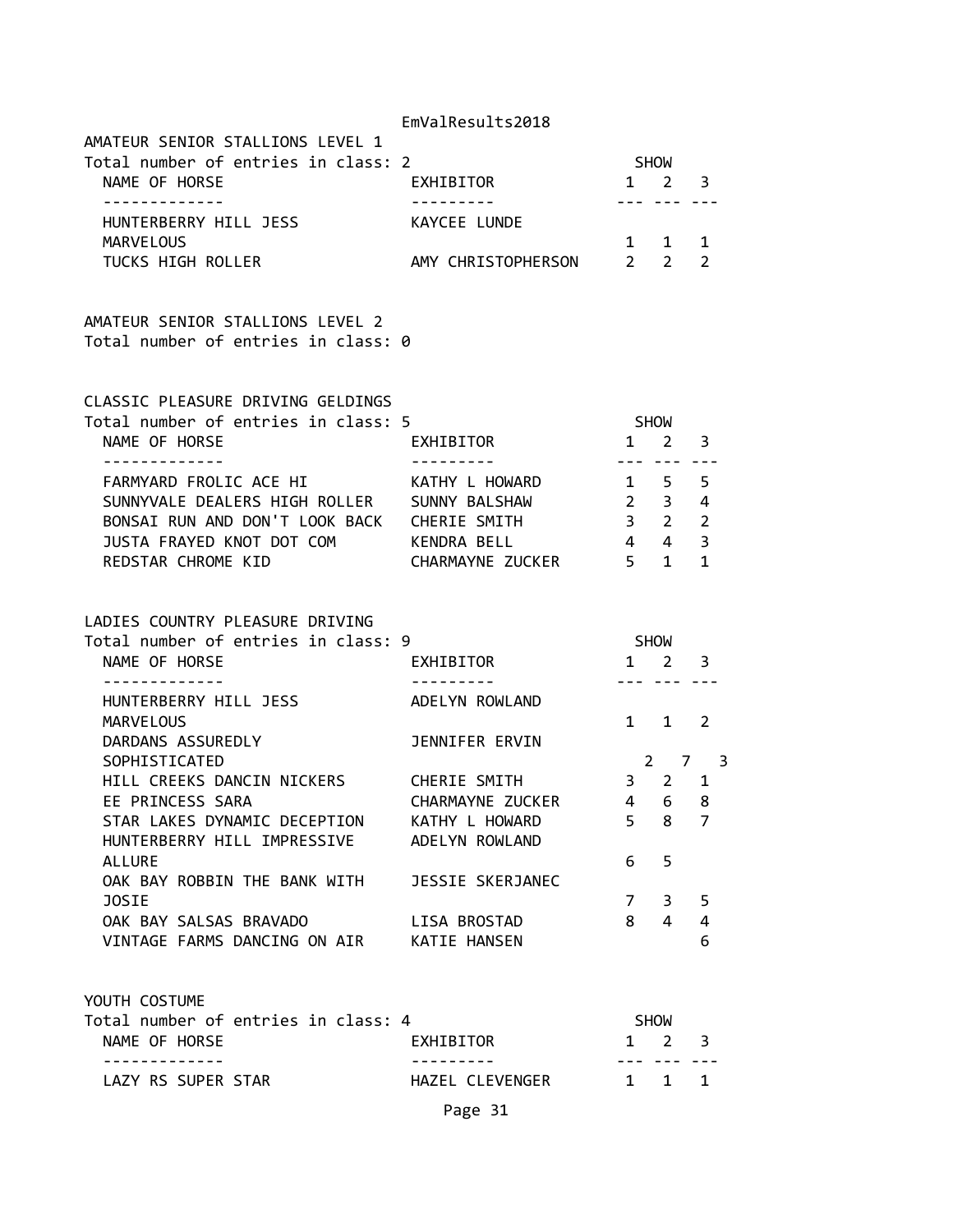| MS WISH N WELLS JUSTA                                                   | EmValResults2018<br>AMIEE NICHOLSON |              |                                    |                |
|-------------------------------------------------------------------------|-------------------------------------|--------------|------------------------------------|----------------|
| <b>DESPERADO</b>                                                        |                                     |              | $2 \quad 4$                        | 3              |
| THISTLE FIELDS MYSTICAL SPIRIT ADDIE COREY                              |                                     |              | $3 \quad 3$                        | $\overline{4}$ |
| LAZY RS MISS SASS A FRASS HANNAH ARNDORFER                              |                                     |              | $4\quad 2$                         | $\overline{2}$ |
| GENTLEMENS ROADSTER                                                     |                                     |              |                                    |                |
| Total number of entries in class: 1                                     |                                     |              | SHOW                               |                |
| NAME OF HORSE<br>------------                                           | EXHIBITOR                           | $\mathbf{1}$ | $2^{\circ}$<br>--- --- -- <b>-</b> | 3              |
| HILL CREEKS DANCIN NICKERS KELLY JENSEN                                 |                                     | 1 1 1        |                                    |                |
| SENIOR STALLIONS 28" & UNDER<br>Total number of entries in class: 0     |                                     |              |                                    |                |
| SENIOR STALLIONS OVER 28" TO 30"<br>Total number of entries in class: 0 |                                     |              |                                    |                |
| SENIOR STALLIONS OVER 30" TO 32"<br>Total number of entries in class: 0 |                                     |              |                                    |                |
| SENIOR STALLIONS OVER 32" TO 34"                                        |                                     |              |                                    |                |
| Total number of entries in class: 3<br>NAME OF HORSE                    | EXHIBITOR                           |              | SHOW<br>$1 \quad 2$                | 3              |
| - - - - - - - - - - - - -                                               |                                     | ---          |                                    |                |
| THRS DARK DESIRE<br>HUNTERBERRY HILL JESS                               | JESSICA MATHESON<br>ADELYN ROWLAND  |              | $1 \quad 1$                        | $\mathbf{1}$   |
| <b>MARVELOUS</b>                                                        |                                     |              | $2 \quad 2$                        | 2              |
| TUCKS HIGH ROLLER                                                       | AMY CHRISTOPHERSON                  |              | 3 <sup>3</sup>                     | $\overline{3}$ |
| GRAND CHAMPION & RESERVE SENIOR STALLION                                |                                     |              |                                    |                |
|                                                                         |                                     |              | <b>SHOW</b>                        |                |
| NAME OF HORSE                                                           |                                     | $\mathbf{1}$ | $2^{\circ}$                        | 3              |
| THRS DARK DESIRE<br>HUNTERBERRY HILL JESS                               |                                     | G            | G                                  | G              |
| <b>MARVELOUS</b><br><b>TUCKS HIGH ROLLER</b>                            |                                     | R.           | R.                                 | R              |
|                                                                         |                                     |              |                                    |                |
| STOCK-TYPE STALLION                                                     |                                     |              |                                    |                |
| Total number of entries in class: 1<br>NAME OF HORSE                    | EXHIBITOR                           | $\mathbf{1}$ | <b>SHOW</b><br>2                   | 3              |
|                                                                         |                                     |              |                                    |                |

Page 32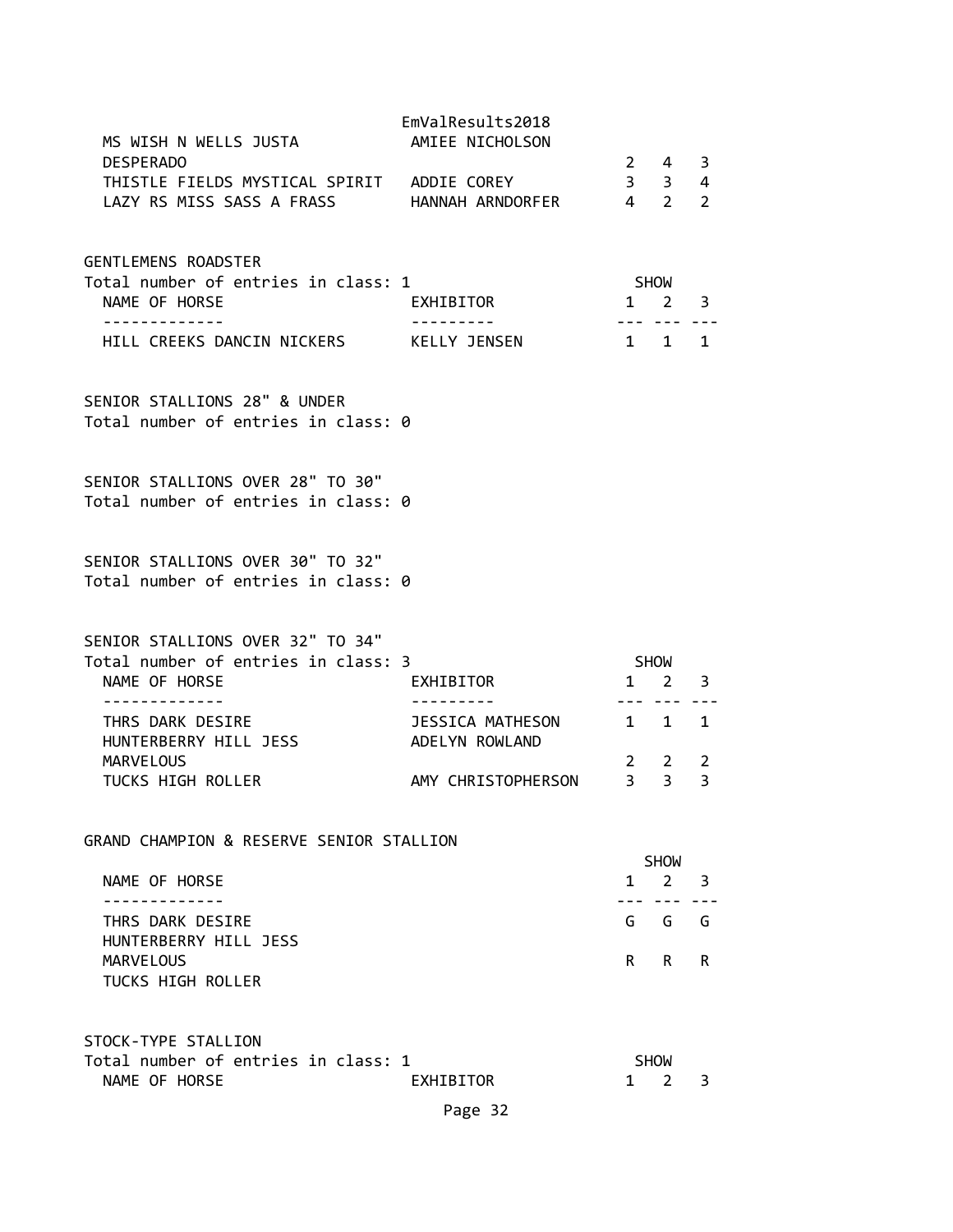|  |  | EmValResults2018 |
|--|--|------------------|
|--|--|------------------|

| -------------       | --------- | --- | --- |
|---------------------|-----------|-----|-----|
| TOWN MCDRFAMY<br>ML | ™ ⊢       |     |     |

| GENTLEMENS SINGLE PLEASURE DRIVING  |               |                     |  |
|-------------------------------------|---------------|---------------------|--|
| Total number of entries in class: 1 |               | <b>SHOW</b>         |  |
| NAME OF HORSE                       | EXHIBITOR     | $1 \quad 2 \quad 3$ |  |
|                                     |               |                     |  |
| THRS DARK DESIRE                    | SUNNY BALSHAW | 1 1 1               |  |

AMATEUR OWNED TRAINED EXHIBITED COUNTRY PLEASURE DRIVING

| Total number of entries in class: 2 |                  | <b>SHOW</b>         |  |
|-------------------------------------|------------------|---------------------|--|
| NAME OF HORSE                       | EXHIBITOR        | $1 \quad 2 \quad 3$ |  |
|                                     |                  |                     |  |
| OAK BAY SHADOWFAX                   | JESSIE SKERJANEC | $1 \quad 1 \quad 1$ |  |
| VINTAGE FARMS DANCING ON AIR        | KATIE HANSEN     | $2 \quad 2 \quad 2$ |  |

#### CLASSIC PLEASURE DRIVING MARES

| Total number of entries in class: 6 |                 |   | <b>SHOW</b>   |    |  |
|-------------------------------------|-----------------|---|---------------|----|--|
| NAME OF HORSE                       | EXHIBITOR       |   |               | З  |  |
|                                     |                 |   |               |    |  |
| RAD WENDYS ROYAL CHICKABOO          | KATY RADULOVICH |   |               | 2  |  |
| RANSOMS LIGHTENING STARBURST        | KATHY L HOWARD  | 2 | 6             | 6  |  |
| BA B OS ANDROMEDA BY ENDEAVOR       | SUNNY BALSHAW   | З |               | -1 |  |
| BOBKATS TAKE A CHANCE               | LEONA ALCOCK    | 4 | $\mathcal{L}$ | 4  |  |
| RHMF GEMINIS SHIMMERING BLACK       | RONDA FIGAL     |   |               |    |  |
| <b>ONYX</b>                         |                 | 5 | 3             | З  |  |
| LAZY RS SUPER STAR                  | BAMBI ROYLANCE  | 6 |               |    |  |

#### SOLID-COLOR STALLIONS AND GELDINGS

| Total number of entries in class: 3 |                            | <b>SHOW</b>         |  |
|-------------------------------------|----------------------------|---------------------|--|
| NAME OF HORSE                       | EXHIBITOR                  | $1 \quad 2 \quad 3$ |  |
|                                     |                            |                     |  |
| THISTLE FIELDS MYSTICAL SPIRIT      | PATRICIA BUTTERFIELD 1 2 2 |                     |  |
| SCOTT CREEK JADED REBEL             | JEAN HOWARD                | 2 1 1               |  |
| SCOTT CREEK INDI LOTTA DUDE         | RONDA FIGAL                | २ २ २               |  |

## MULTI-COLOR STALLIONS AND GELDINGS

| Total number of entries in class: 11               | SHOW        |  |
|----------------------------------------------------|-------------|--|
| NAME OF HORSE<br>EXHIBITOR                         | $1 \t2 \t3$ |  |
|                                                    |             |  |
| RVS MYSTIQUE MIRAGE<br>CHRISTINE HOUTS             | 1 1 1       |  |
| FOXGLOVE DESTINED TO BE UNIQUE<br>CHEYENNE WHINERY | 2 6 2       |  |
| SCOTT CREEK INDIS NIGHTLIFE<br>JOANNE ROSS         | २ २ ५       |  |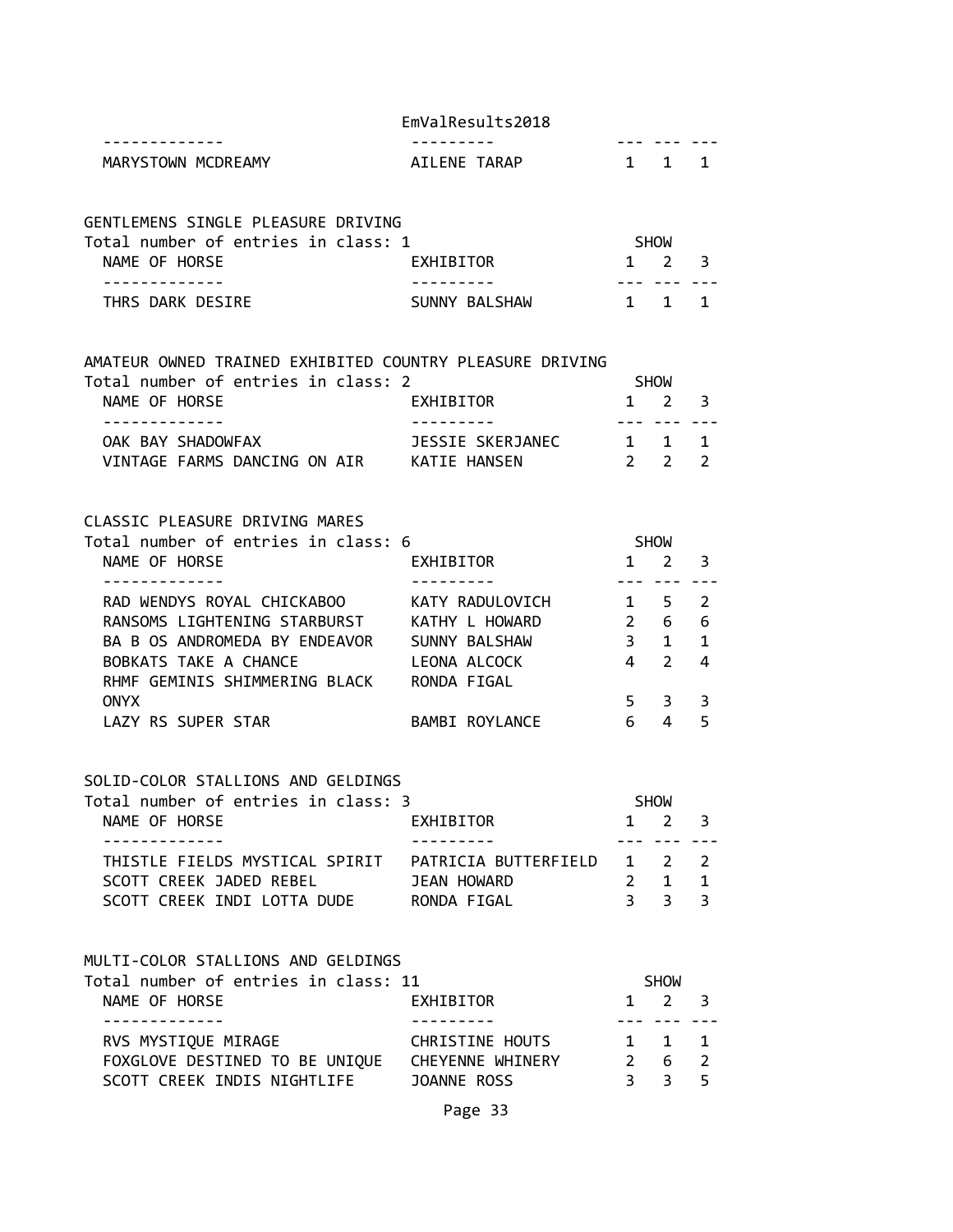| <b>TUCKS HIGH ROLLER</b>                                                                                          | EmValResults2018<br>AMY CHRISTOPHERSON |                     | 4 7                        | 4                              |
|-------------------------------------------------------------------------------------------------------------------|----------------------------------------|---------------------|----------------------------|--------------------------------|
| MS WISHNWELLS JUSTIN ECLIPSE ASPEN RUEGGER<br>STAR LAKES DYNAMIC DECEPTION LEONA ALCOCK<br>THISTLE FIELDS KRYSTAL | JANINE MCDONALD                        | 5 <sub>5</sub><br>6 |                            | 6                              |
| <b>KEEPSAKE</b><br>CAPERSNFIRE I WANNA TALK                                                                       | NATHAN HOWELL                          | 7                   | 2                          | 3                              |
| ABOUT ME<br>BONSAI RUN AND DON'T LOOK BACK REBECCA GOERTZEN                                                       |                                        | 8                   | 4<br>8                     | 8<br>$\overline{7}$            |
| AMATEUR OWNED TRAINED EXHIBITED JUNIOR STALLION LEVEL 1                                                           |                                        |                     |                            |                                |
| Total number of entries in class: 2<br>NAME OF HORSE                                                              |                                        | $1 \quad 2$         | SHOW                       |                                |
| -------------                                                                                                     | EXHIBITOR<br>---------                 | --- ---             |                            | 3                              |
| LE SALSAS TECATE<br>THISTLE FIELDS KRYSTAL                                                                        | JESSIE SKERJANEC<br>JANINE MCDONALD    | $1 \quad 1$         |                            | 1                              |
| <b>KEEPSAKE</b>                                                                                                   |                                        | $2^{\circ}$         | $\overline{2}$             | $\overline{2}$                 |
| AMATEUR OWNED TRAINED EXHIBITED JUNIOR STALLION LEVEL 2                                                           |                                        |                     |                            |                                |
| Total number of entries in class: 2<br>NAME OF HORSE<br>.                                                         | EXHIBITOR                              | SHOW                | $1 \quad 2$<br>--- --- --- | 3                              |
| SCOTT CREEK INDI CAST N CHROME<br>DNJ TRU CONDUCTOR                                                               | JOANNE ROSS<br>JAMIE BETHANY           | 1 1                 | $2 \quad 2$                | $\overline{2}$<br>$\mathbf{1}$ |
| AMATEUR JUNIOR STALLIONS LEVEL 1                                                                                  |                                        |                     |                            |                                |
| Total number of entries in class: 3                                                                               |                                        | SHOW                |                            |                                |
| NAME OF HORSE<br>-------------                                                                                    | EXHIBITOR<br>---------                 |                     | $1 \quad 2$<br>--- --- --- | 3                              |
| LE SALSAS TECATE<br>THISTLE FIELDS KRYSTAL                                                                        | JESSIE SKERJANEC<br>JANINE MCDONALD    | $1 \quad$           | $\mathbf{1}$               | $\mathbf{1}$                   |
| KEEPSAKE<br>SCOTT CREEK INDI LOTTA DUDE RONDA FIGAL                                                               |                                        | 2<br>$3^{\circ}$    | 2<br>3                     | 2<br>3                         |
| AMATEUR JUNIOR STALLIONS LEVEL 2                                                                                  |                                        |                     |                            |                                |
| Total number of entries in class: 3                                                                               |                                        |                     | <b>SHOW</b>                |                                |
| NAME OF HORSE<br>.                                                                                                | EXHIBITOR                              |                     | $1 \quad 2$<br>$- - -$     | 3                              |
| COLUMBIA CAVIAR DREAMS                                                                                            | KATHY HOWARD                           |                     | $1 \quad 1$                | 1                              |
| SCOTT CREEK INDIS NIGHTLIFE<br>DNJ TRU CONDUCTOR                                                                  | JOANNE ROSS<br>JAMIE BETHANY           | $\overline{3}$      | $2 \quad 3$<br>$2^{\circ}$ | 3<br>$\overline{2}$            |

GRAND CHAMPION & RESERVE AMATEUR STALLION

**SHOW SHOW**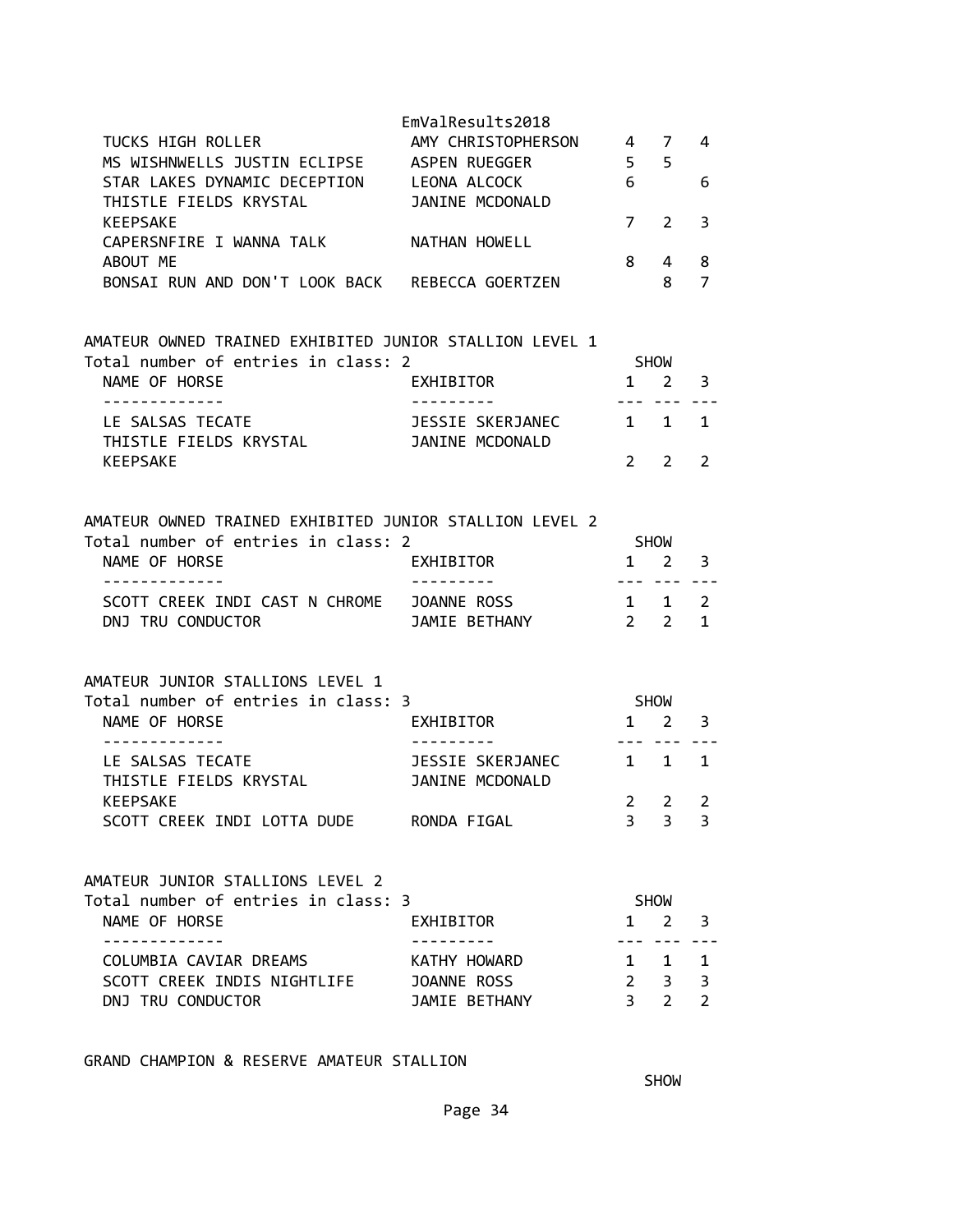|                                                                                | EmValResults2018                      |                                |                              |                         |
|--------------------------------------------------------------------------------|---------------------------------------|--------------------------------|------------------------------|-------------------------|
| NAME OF HORSE                                                                  |                                       |                                | 1 2                          | $\overline{\mathbf{3}}$ |
| HUNTERBERRY HILL JESS<br><b>MARVELOUS</b>                                      |                                       | G                              | R                            |                         |
| LE SALSAS TECATE<br>COLUMBIA CAVIAR DREAMS                                     |                                       | R<br>G                         |                              |                         |
| SCOTT CREEK INDI CAST N CHROME<br>DNJ TRU CONDUCTOR                            |                                       |                                | G                            | R                       |
| CLASSIC PLEASURE DRIVING STALLIONS<br>Total number of entries in class: 1      |                                       |                                | <b>SHOW</b>                  |                         |
| NAME OF HORSE<br>-----------                                                   | EXHIBITOR                             |                                | $1 \quad 2$<br>$- - - - - -$ | 3                       |
| MARYSTOWN MCDREAMY                                                             | PAUL TARAP                            |                                | 1 1                          | 1                       |
| AMATEUR SINGLE PLEASURE DRIVING LEVEL 1<br>Total number of entries in class: 1 |                                       |                                | <b>SHOW</b>                  |                         |
| NAME OF HORSE                                                                  | EXHIBITOR                             |                                | 1 2                          | 3                       |
| . <u>.</u><br>SAMIS DON Q POWER                                                | . _ _ _ _ _ _ _ _<br>CHARMAYNE ZUCKER | 1 1                            |                              | $\mathbf{1}$            |
| AMATEUR SINGLE PLEASURE DRIVING LEVEL 2<br>Total number of entries in class: 0 |                                       |                                |                              |                         |
| VERSATILITY<br>Total number of entries in class: 6                             |                                       |                                | <b>SHOW</b>                  |                         |
| NAME OF HORSE                                                                  | EXHIBITOR                             |                                | $1 \quad 2$                  | 3                       |
| HUNTERBERRY HILL JESS                                                          | ADELYN ROWLAND                        |                                |                              |                         |
| <b>MARVELOUS</b><br>MARYSTOWN MCDREAMY                                         | PAUL TARAP                            | $\mathbf{1}$<br>$\overline{2}$ | 1<br>2                       | 2<br>1                  |
| FARMYARD FROLIC ACE HI<br>MS WISH N WELLS JUSTA                                | JEAN HOWARD<br>MEGHAN FIGAL           | 3                              | 3                            | 3                       |
| <b>DESPERADO</b>                                                               |                                       | 4                              | 4                            | 4                       |
| NWMHC TWO-YEAR OLD STALLION HALTER FUTURITY                                    |                                       |                                |                              |                         |
|                                                                                |                                       |                                |                              |                         |
| Total number of entries in class: 1<br>NAME OF HORSE                           | EXHIBITOR                             |                                | <b>SHOW</b><br>1 2           | 3                       |

YOUTH OWNED TRAINED EXHIBITED COUNTRY PLEASURE DRIVING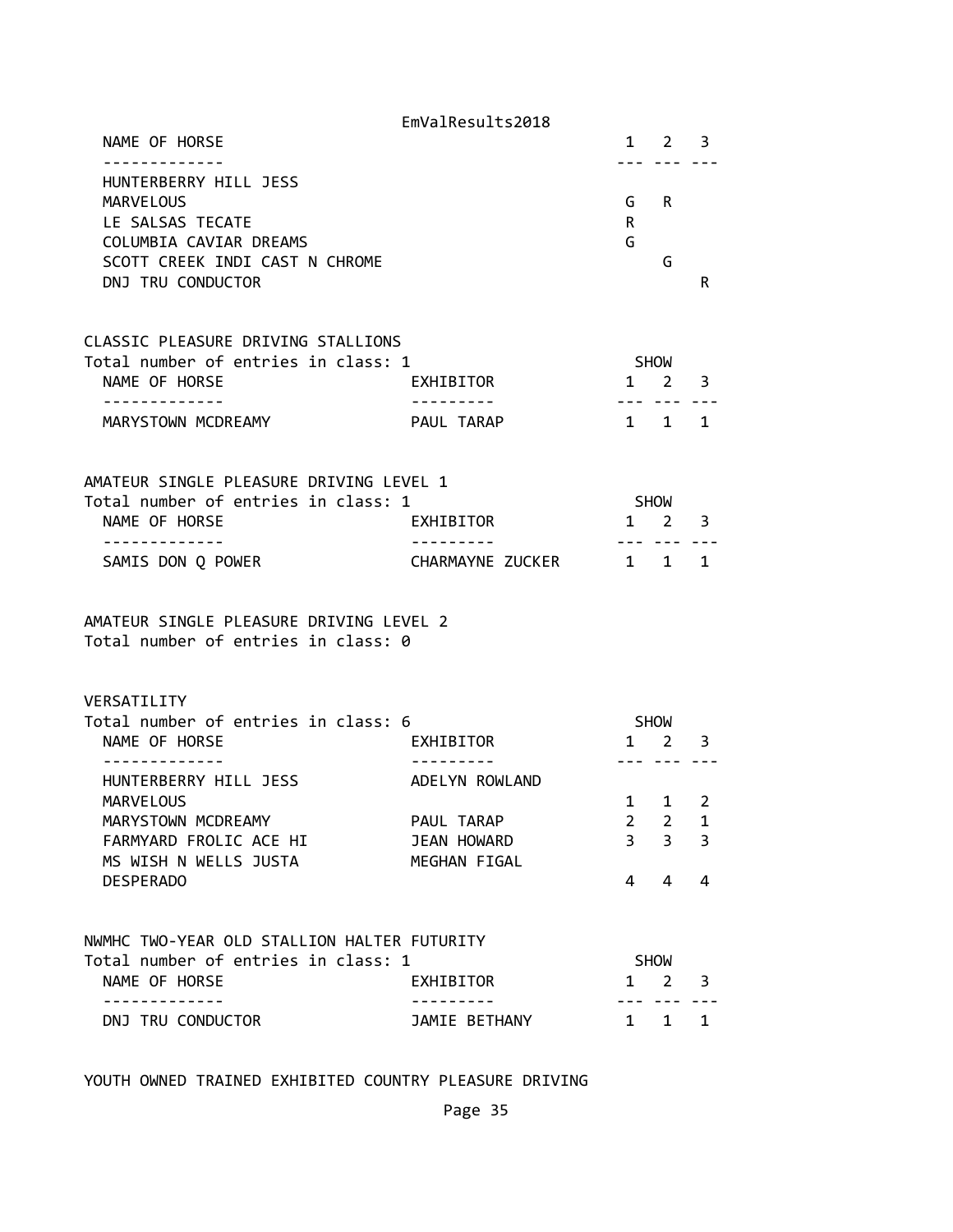|                                                                       | EmValResults2018       |                     |                                    |   |
|-----------------------------------------------------------------------|------------------------|---------------------|------------------------------------|---|
| Total number of entries in class: 5                                   |                        |                     | SHOW                               |   |
| NAME OF HORSE<br>-------------                                        | EXHIBITOR<br>--------- |                     | $1 \quad 2 \quad 3$                |   |
| OAK GROVE LEGENDS BORN TO RUN DEVLIN NEWNHAM                          |                        |                     | --- --- ---<br>$1 \quad 1 \quad 1$ |   |
| MS WISHNWELLS JUSTIN ECLIPSE ASPEN RUEGGER                            |                        |                     | $2 \quad 3 \quad 2$                |   |
| TOO GOOD TO BE TRUE                                                   | LILLIAN GEORGE         |                     | $3 \qquad 2 \qquad 4$              |   |
| CANDYLANDS COCIS WILD GIRL PAYTEN CREECY                              |                        | 4 5 5               |                                    |   |
| HUNTERBERRY HILL KENYA SE PRESLEY CREECY 5 4 3                        |                        |                     |                                    |   |
| TWO YEAR OLD STALLIONS 29" & UNDER                                    |                        |                     |                                    |   |
| Total number of entries in class: 1                                   |                        |                     | SHOW                               |   |
| NAME OF HORSE                                                         | EXHIBITOR              |                     | $1 \quad 2 \quad 3$                |   |
|                                                                       |                        |                     | --- --- -                          |   |
| THISTLE FIELDS KRYSTAL JANINE MCDONALD<br><b>KEEPSAKE</b>             |                        |                     | 1 1                                | 1 |
|                                                                       |                        |                     |                                    |   |
| TWO YEAR OLD STALLIONS OVER 29" TO 31"                                |                        |                     |                                    |   |
| Total number of entries in class: 0                                   |                        |                     |                                    |   |
| TWO YEAR OLD STALLIONS OVER 31" TO 33"                                |                        |                     |                                    |   |
| Total number of entries in class: 2                                   |                        | SHOW                |                                    |   |
| NAME OF HORSE                                                         | EXHIBITOR              |                     | 1 2 3                              |   |
| . <u>_ _ _ _ _ _ _ _ _ _ _</u><br>COLUMBIA CAVIAR DREAMS              | KATHY HOWARD           | $1 \quad 1 \quad 1$ | <u>--- --- --</u> -                |   |
| DNJ TRU CONDUCTOR                                                     | JAMIE BETHANY          |                     | $2 \quad 2$                        | 2 |
| YEARLING STALLIONS 28" & UNDER<br>Total number of entries in class: 0 |                        |                     |                                    |   |
|                                                                       |                        |                     |                                    |   |
| YEARLING STALLIONS OVER 28" TO 30"                                    |                        |                     |                                    |   |
| Total number of entries in class: 1                                   |                        |                     | <b>SHOW</b>                        |   |
| NAME OF HORSE                                                         | EXHIBITOR              |                     | $1 \quad 2 \quad 3$                |   |
| -------------<br>LE SALSAS TECATE                                     | JESSIE SKERJANEC       |                     | --- --- --<br>$1 \quad 1 \quad 1$  |   |
| YEARLING STALLIONS OVER 30" TO 32"                                    |                        |                     |                                    |   |
| Total number of entries in class: 2                                   |                        |                     | <b>SHOW</b>                        |   |
| NAME OF HORSE                                                         | EXHIBITOR              | $\mathbf{1}$        | $2^{\circ}$                        | 3 |
| ------------                                                          |                        |                     | . <b>. .</b>                       |   |
| SCOTT CREEK INDI CAST N CHROME JOANNE ROSS                            |                        |                     | $1 \quad 1 \quad 1$                |   |
| SCOTT CREEK INDI LOTTA DUDE RONDA FIGAL                               |                        |                     | $2 \quad 2 \quad 2$                |   |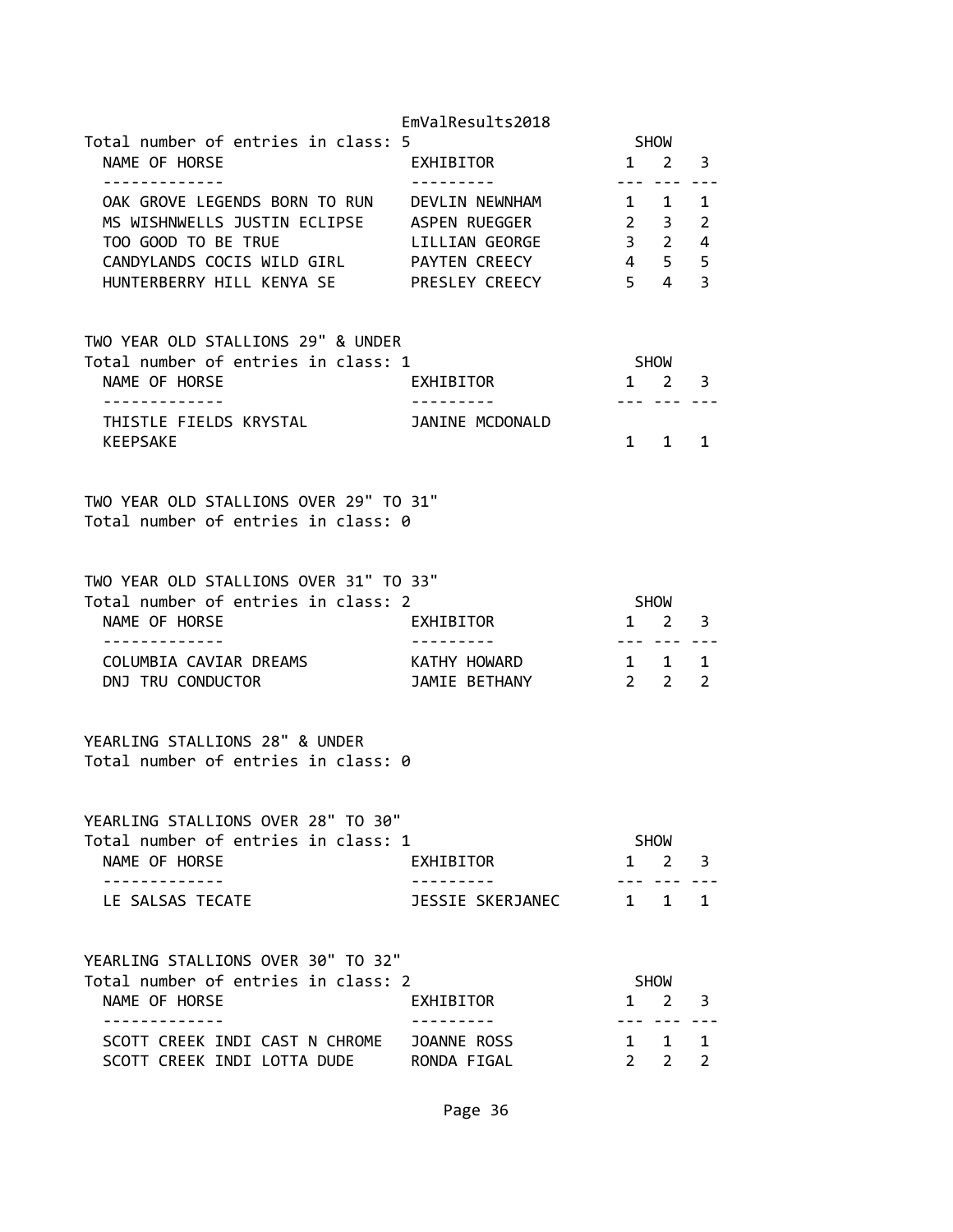WEANLING STALLIONS Total number of entries in class: 0

# GRAND CHAMPION & RESERVE JUNIOR STALLION

|                                | <b>SHOW</b> |             |  |
|--------------------------------|-------------|-------------|--|
| NAME OF HORSE                  |             | $1 \t2 \t3$ |  |
|                                |             |             |  |
| COLUMBIA CAVIAR DREAMS         |             | GGGG        |  |
| LE SALSAS TECATE               | R           |             |  |
| SCOTT CREEK INDI CAST N CHROME | R           |             |  |
| DNJ TRU CONDUCTOR              |             |             |  |

#### GRAND CHAMPION & RESERVE STOCK-TYPE HALTER HORSE

|                                | <b>SHOW</b> |             |  |  |
|--------------------------------|-------------|-------------|--|--|
| NAME OF HORSE                  |             | $1 \t2 \t3$ |  |  |
|                                |             |             |  |  |
| STAR LAKES DYNAMIC DECEPTION   | G           |             |  |  |
| RHMF GEMINIS TWINKLIN STAR     |             | R R R       |  |  |
| MARYSTOWN MCDREAMY             | G           | G           |  |  |
| FOXGLOVE DESTINED TO BE UNIQUE |             |             |  |  |

AMATEUR OWNED TRAINED EXHIBITED ROADSTER Total number of entries in class: 0

OVERALL AMATEUR HALTER CHAMPION Total number of entries in class: 0

#### SUPREME HALTER HORSE

|                                |   | <b>SHOW</b> |              |  |
|--------------------------------|---|-------------|--------------|--|
| NAME OF HORSE                  | 1 | 2           | 3            |  |
|                                |   |             |              |  |
| THRS DARK DESIRE               | S |             |              |  |
| HUNTERBERRY HILL LAVISH        |   |             |              |  |
| IMPRESSION                     | S |             |              |  |
| HUNTERBERRY HILL IMPRESSIVE    |   |             |              |  |
| <b>ALLURE</b>                  |   | ς           | <sub>S</sub> |  |
| <b>HUNTERBERRY</b>             |   |             |              |  |
| <b>HILLSOIMPRESSIVELYSWEET</b> |   |             |              |  |
| COLUMBIA CAVIAR DREAMS         |   |             |              |  |
| HUNTERBERRY HILL IMPRESSIVE    |   |             |              |  |
| INTRIGUE                       |   |             |              |  |
|                                |   |             |              |  |